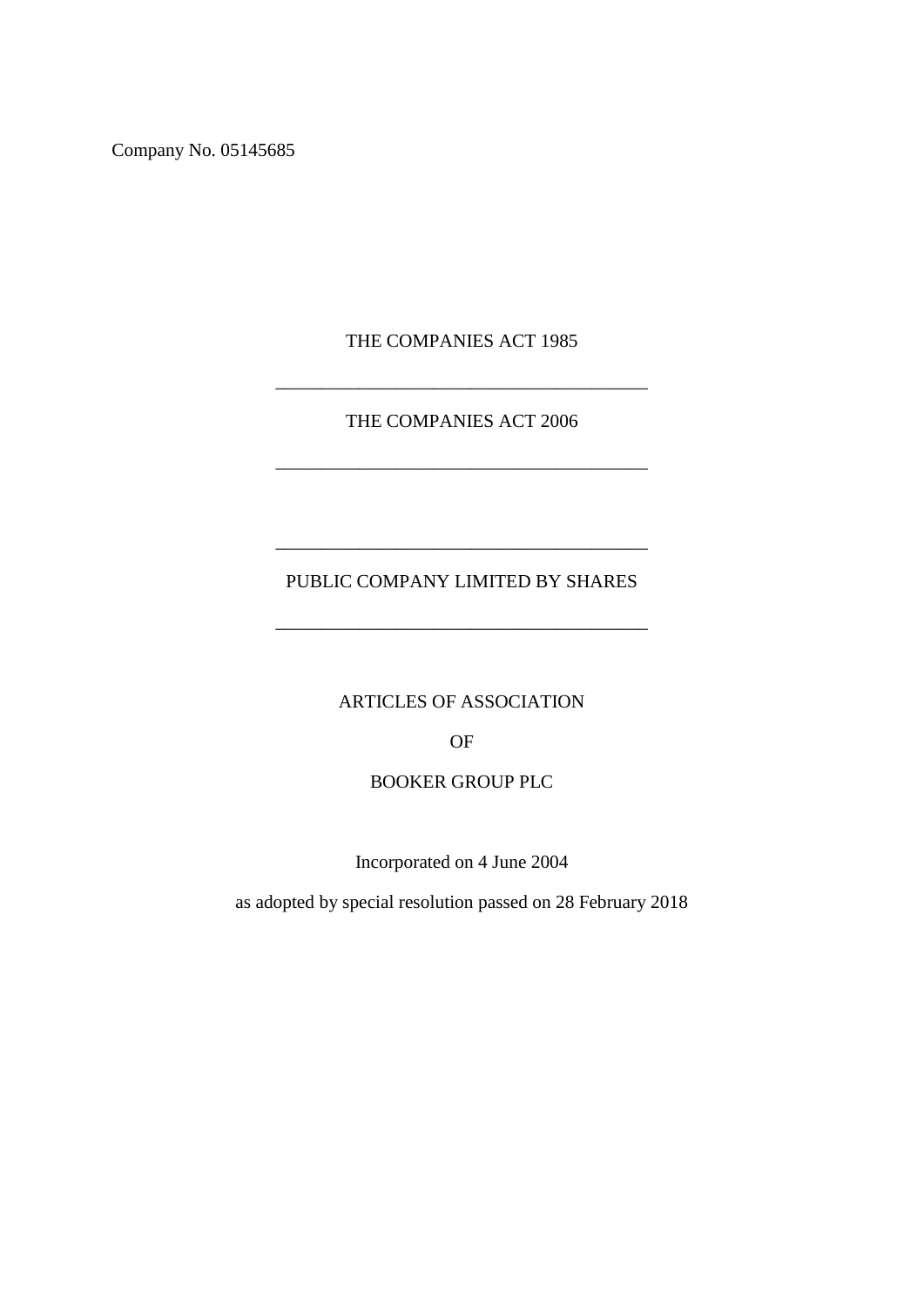| 1.               |   |  |  |
|------------------|---|--|--|
| 2.               |   |  |  |
|                  |   |  |  |
| 3.               |   |  |  |
|                  |   |  |  |
| $\overline{4}$ . |   |  |  |
| 5.               |   |  |  |
| 6.               |   |  |  |
| 7.               |   |  |  |
| 8.               |   |  |  |
| 9.               |   |  |  |
| 10.              |   |  |  |
|                  |   |  |  |
| 11.              |   |  |  |
| 12.              |   |  |  |
| <b>LIEN</b>      | 7 |  |  |
| 13.              |   |  |  |
| 14.              |   |  |  |
| 15.              |   |  |  |
|                  |   |  |  |
| 16.              |   |  |  |
| 17.              |   |  |  |
| 18.              |   |  |  |
| 19.              |   |  |  |
| 20.              |   |  |  |
|                  |   |  |  |
| 21.              |   |  |  |
| 22.              |   |  |  |
| 23.              |   |  |  |
| 24.              |   |  |  |
| 25.              |   |  |  |
| 26.              |   |  |  |
|                  |   |  |  |
| 27.              |   |  |  |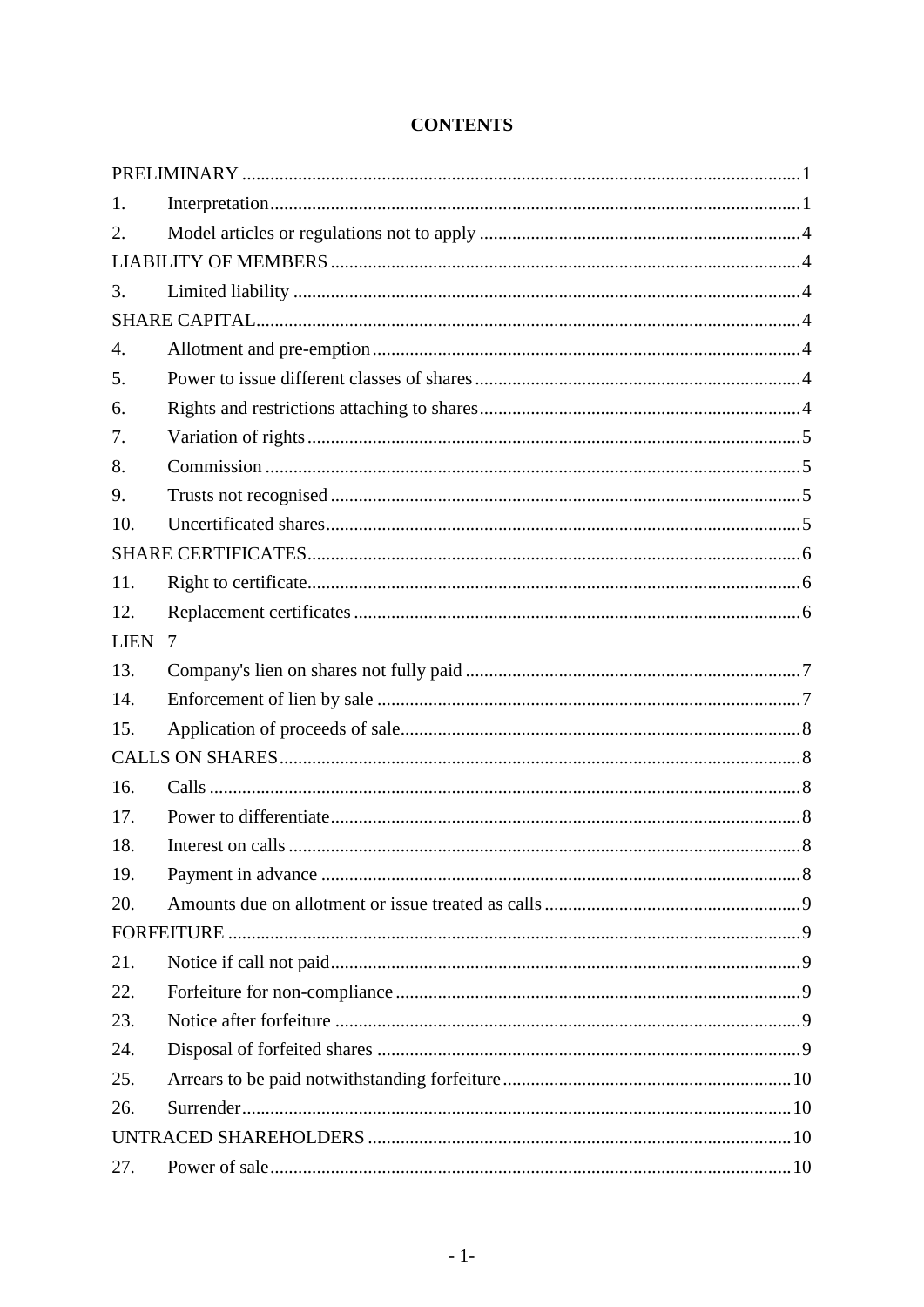| 28. |                                                                |  |  |  |  |
|-----|----------------------------------------------------------------|--|--|--|--|
|     |                                                                |  |  |  |  |
| 29. |                                                                |  |  |  |  |
| 30. |                                                                |  |  |  |  |
| 31. |                                                                |  |  |  |  |
|     |                                                                |  |  |  |  |
| 32. |                                                                |  |  |  |  |
| 33. |                                                                |  |  |  |  |
| 34. |                                                                |  |  |  |  |
|     |                                                                |  |  |  |  |
| 35. |                                                                |  |  |  |  |
|     |                                                                |  |  |  |  |
| 36. |                                                                |  |  |  |  |
|     |                                                                |  |  |  |  |
| 37. |                                                                |  |  |  |  |
| 38. |                                                                |  |  |  |  |
| 39. | Convening of general meetings by requirement of the members 15 |  |  |  |  |
| 40. |                                                                |  |  |  |  |
| 41. |                                                                |  |  |  |  |
| 42. |                                                                |  |  |  |  |
|     |                                                                |  |  |  |  |
| 43. |                                                                |  |  |  |  |
| 44. |                                                                |  |  |  |  |
| 45. |                                                                |  |  |  |  |
| 46. |                                                                |  |  |  |  |
| 47. |                                                                |  |  |  |  |
| 48. |                                                                |  |  |  |  |
| 49. |                                                                |  |  |  |  |
| 50. |                                                                |  |  |  |  |
| 51. |                                                                |  |  |  |  |
| 52. |                                                                |  |  |  |  |
|     |                                                                |  |  |  |  |
| 53. |                                                                |  |  |  |  |
| 54. |                                                                |  |  |  |  |
| 55. |                                                                |  |  |  |  |
| 56. |                                                                |  |  |  |  |
| 57. |                                                                |  |  |  |  |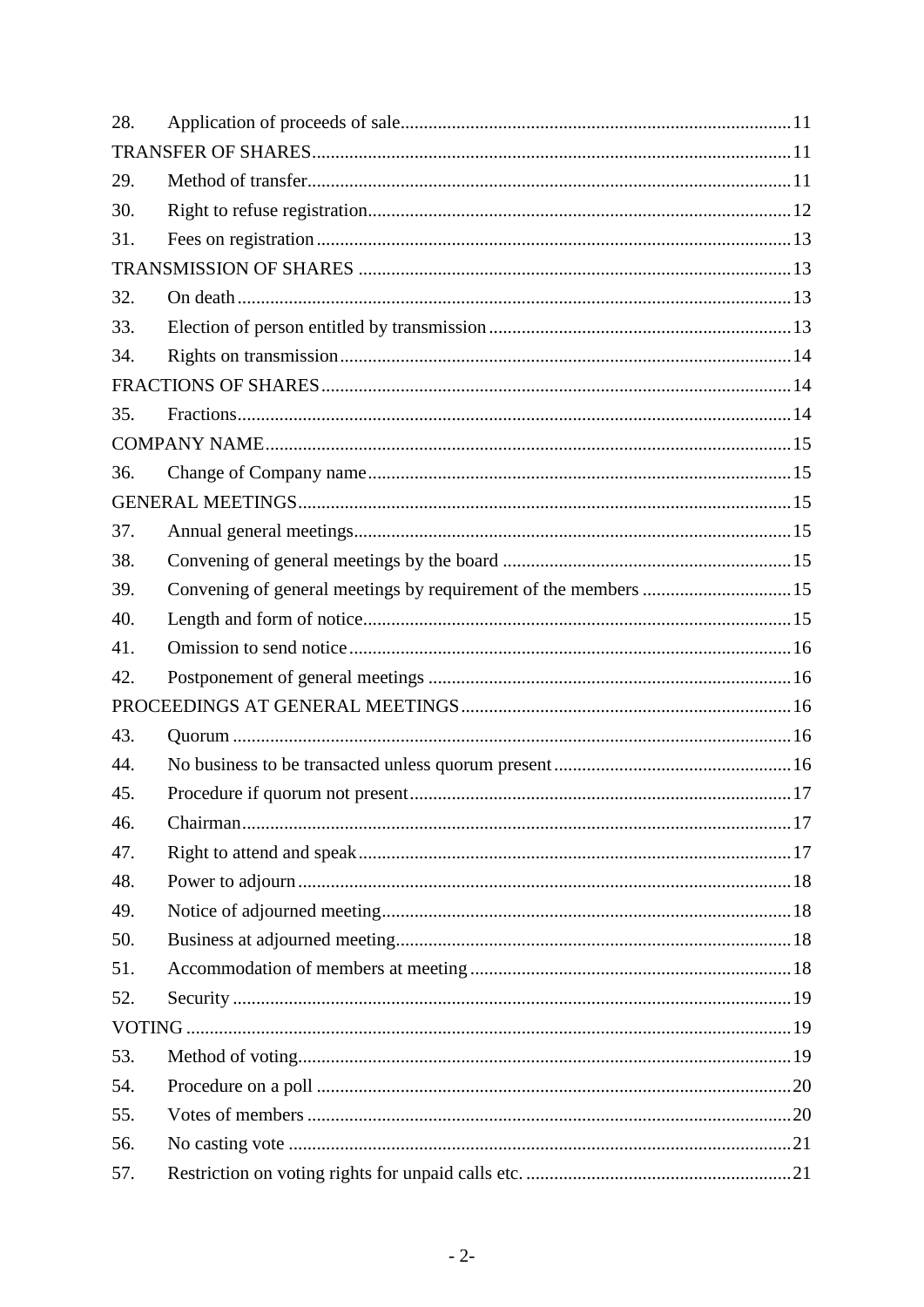| 58. |                                                     |  |  |  |
|-----|-----------------------------------------------------|--|--|--|
| 59. |                                                     |  |  |  |
| 60. |                                                     |  |  |  |
| 61. |                                                     |  |  |  |
| 62. |                                                     |  |  |  |
| 63. |                                                     |  |  |  |
| 64. |                                                     |  |  |  |
| 65. |                                                     |  |  |  |
| 66. |                                                     |  |  |  |
|     | APPOINTMENT, RETIREMENT AND REMOVAL OF DIRECTORS 27 |  |  |  |
| 67. |                                                     |  |  |  |
| 68. |                                                     |  |  |  |
| 69. |                                                     |  |  |  |
| 70. |                                                     |  |  |  |
| 71. |                                                     |  |  |  |
| 72. |                                                     |  |  |  |
| 73. |                                                     |  |  |  |
| 74. |                                                     |  |  |  |
| 75. |                                                     |  |  |  |
| 76. |                                                     |  |  |  |
| 77. |                                                     |  |  |  |
| 78. |                                                     |  |  |  |
| 79. |                                                     |  |  |  |
|     |                                                     |  |  |  |
| 80. |                                                     |  |  |  |
| 81. |                                                     |  |  |  |
| 82. |                                                     |  |  |  |
| 83. |                                                     |  |  |  |
|     |                                                     |  |  |  |
| 84. |                                                     |  |  |  |
| 85. |                                                     |  |  |  |
| 86. |                                                     |  |  |  |
| 87. |                                                     |  |  |  |
| 88. |                                                     |  |  |  |
| 89. |                                                     |  |  |  |
|     |                                                     |  |  |  |
| 90. |                                                     |  |  |  |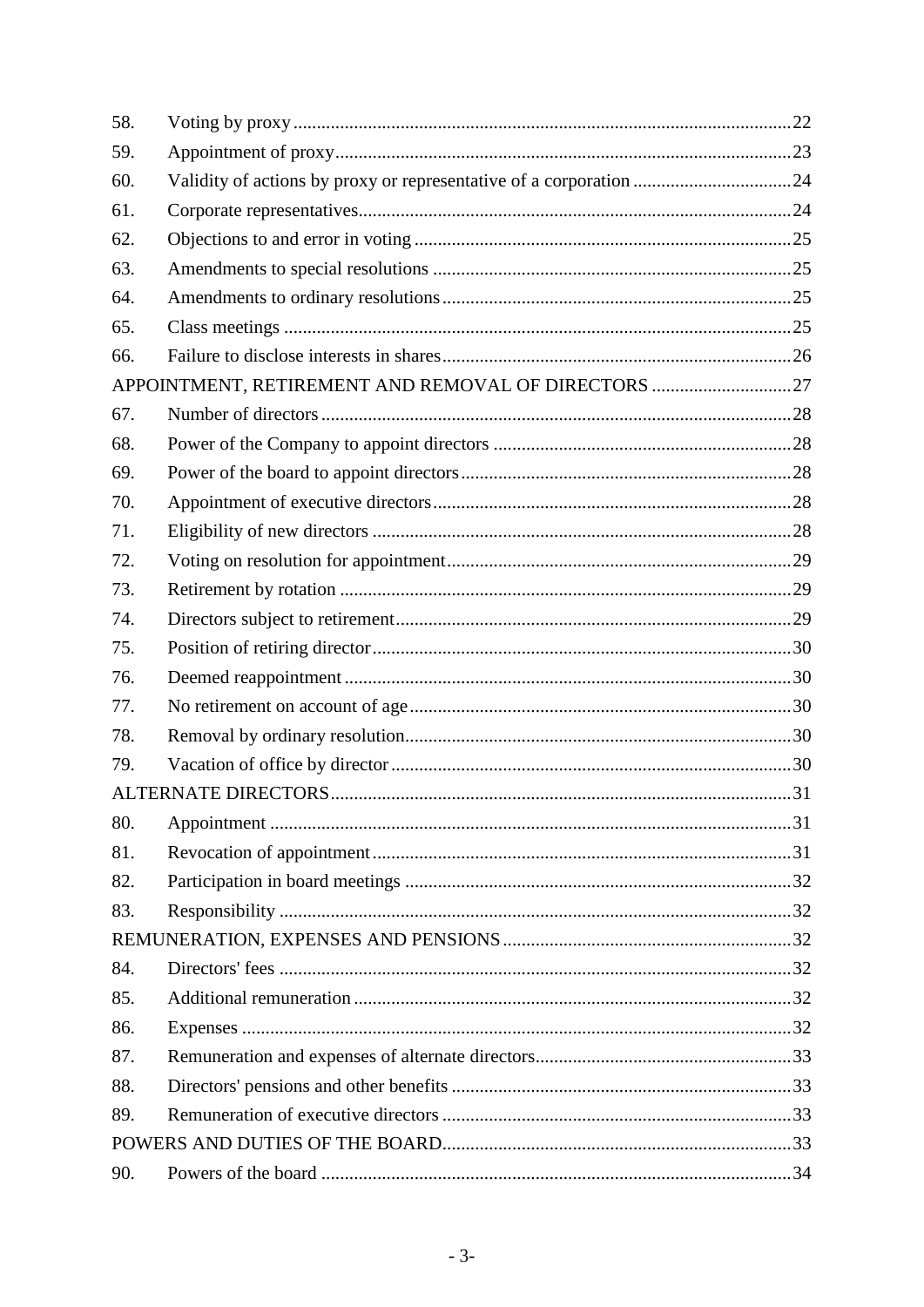| 91.  | Powers of directors being less than minimum required number34 |  |
|------|---------------------------------------------------------------|--|
| 92.  |                                                               |  |
| 93.  |                                                               |  |
| 94.  |                                                               |  |
| 95.  |                                                               |  |
| 96.  |                                                               |  |
| 97.  |                                                               |  |
| 98.  |                                                               |  |
| 99.  |                                                               |  |
| 100. |                                                               |  |
| 101. |                                                               |  |
|      |                                                               |  |
| 102. |                                                               |  |
| 103. |                                                               |  |
| 104. |                                                               |  |
| 105. |                                                               |  |
| 106. |                                                               |  |
| 107. |                                                               |  |
| 108. |                                                               |  |
| 109. |                                                               |  |
| 110. |                                                               |  |
| 111. |                                                               |  |
|      |                                                               |  |
| 112. |                                                               |  |
| 113. |                                                               |  |
|      |                                                               |  |
| 114. |                                                               |  |
| 115. |                                                               |  |
|      |                                                               |  |
| 116. |                                                               |  |
| 117. |                                                               |  |
| 118. |                                                               |  |
| 119. |                                                               |  |
| 120. |                                                               |  |
| 121. |                                                               |  |
| 122. |                                                               |  |
| 123. |                                                               |  |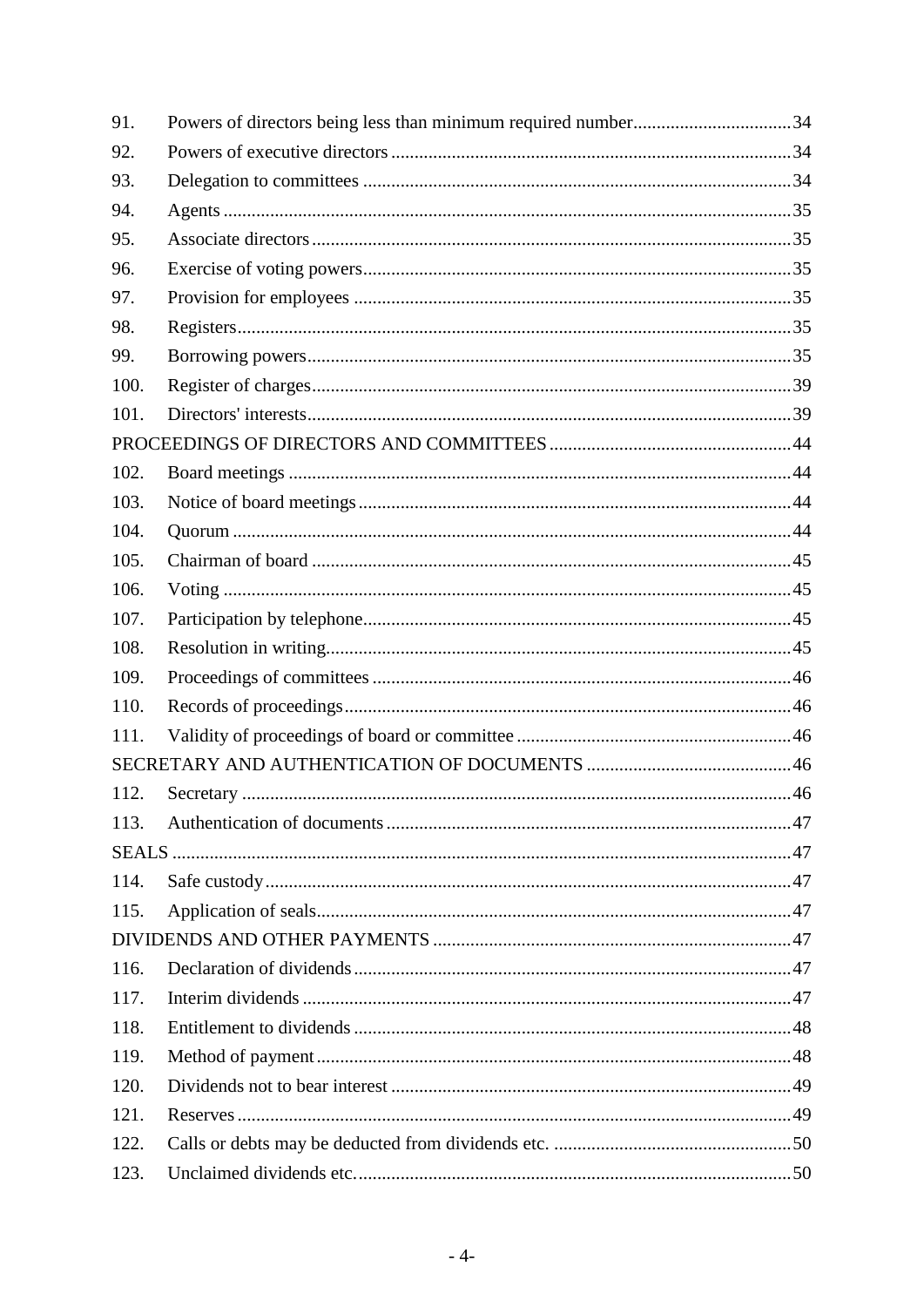| 124. |                                                                               |
|------|-------------------------------------------------------------------------------|
| 125. |                                                                               |
| 126. |                                                                               |
| 127. |                                                                               |
| 128. |                                                                               |
|      |                                                                               |
| 129. |                                                                               |
| 130. |                                                                               |
|      |                                                                               |
| 131. |                                                                               |
| 132. |                                                                               |
| 133. |                                                                               |
| 134. |                                                                               |
| 135. | Notice in case of joint holders and entitlement by transmission 56            |
|      |                                                                               |
| 136. |                                                                               |
| 137. |                                                                               |
| 138. | Indemnity of officers, funding directors' defence costs and power to purchase |
| 139. |                                                                               |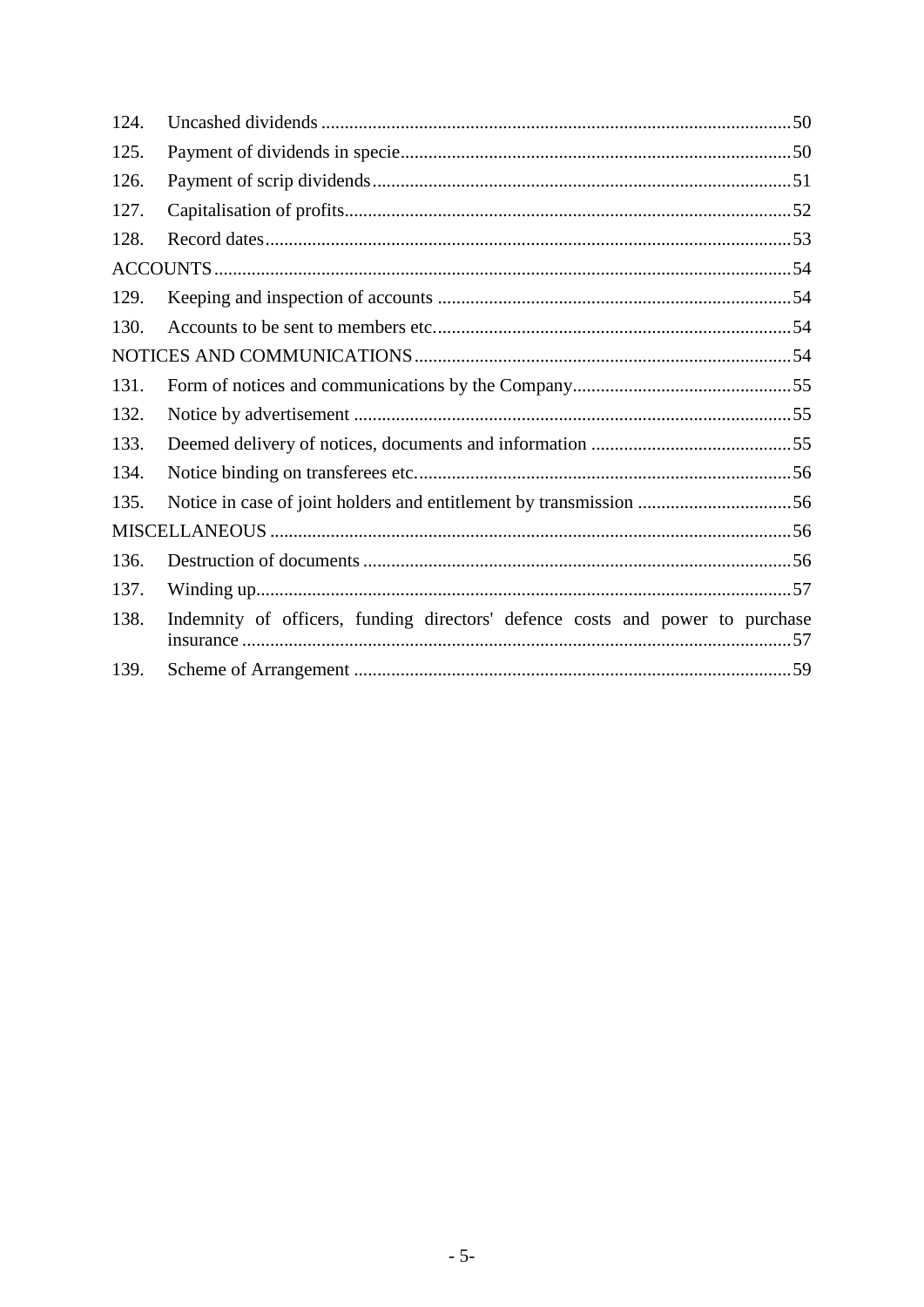Company No. 05145685

THE COMPANIES ACT 1985

\_\_\_\_\_\_\_\_\_\_\_\_\_\_\_\_\_\_\_\_\_\_\_\_\_\_\_\_\_\_\_\_\_\_\_\_\_\_\_\_

THE COMPANIES ACT 2006

\_\_\_\_\_\_\_\_\_\_\_\_\_\_\_\_\_\_\_\_\_\_\_\_\_\_\_\_\_\_\_\_\_\_\_\_\_\_\_\_

# PUBLIC COMPANY LIMITED BY SHARES

\_\_\_\_\_\_\_\_\_\_\_\_\_\_\_\_\_\_\_\_\_\_\_\_\_\_\_\_\_\_\_\_\_\_\_\_\_\_\_

\_\_\_\_\_\_\_\_\_\_\_\_\_\_\_\_\_\_\_\_\_\_\_\_\_\_\_\_\_\_\_\_\_\_\_\_\_\_\_

#### ARTICLES OF ASSOCIATION

OF

#### BOOKER GROUP PLC

### PRELIMINARY

#### 1. **INTERPRETATION**

1.1 In these articles, unless the context otherwise requires:

"**Act**" means the Companies Act 2006;

"**articles**" means these articles of association as altered from time to time;

"**auditors**" means the auditors from time to time of the Company;

"**board**" means the board of directors from time to time of the Company or the directors present at a duly convened meeting of the directors at which a quorum is present;

"**business day**" means a day (not being a Saturday or Sunday) on which clearing banks are open for business in London;

"**certificated**" means, in relation to a share, a share which is not in uncertificated form;

"**clear days**" means, in relation to a period of notice, that period excluding the day when the notice is given or deemed to be given and the day for which it is given or on which it is to take effect;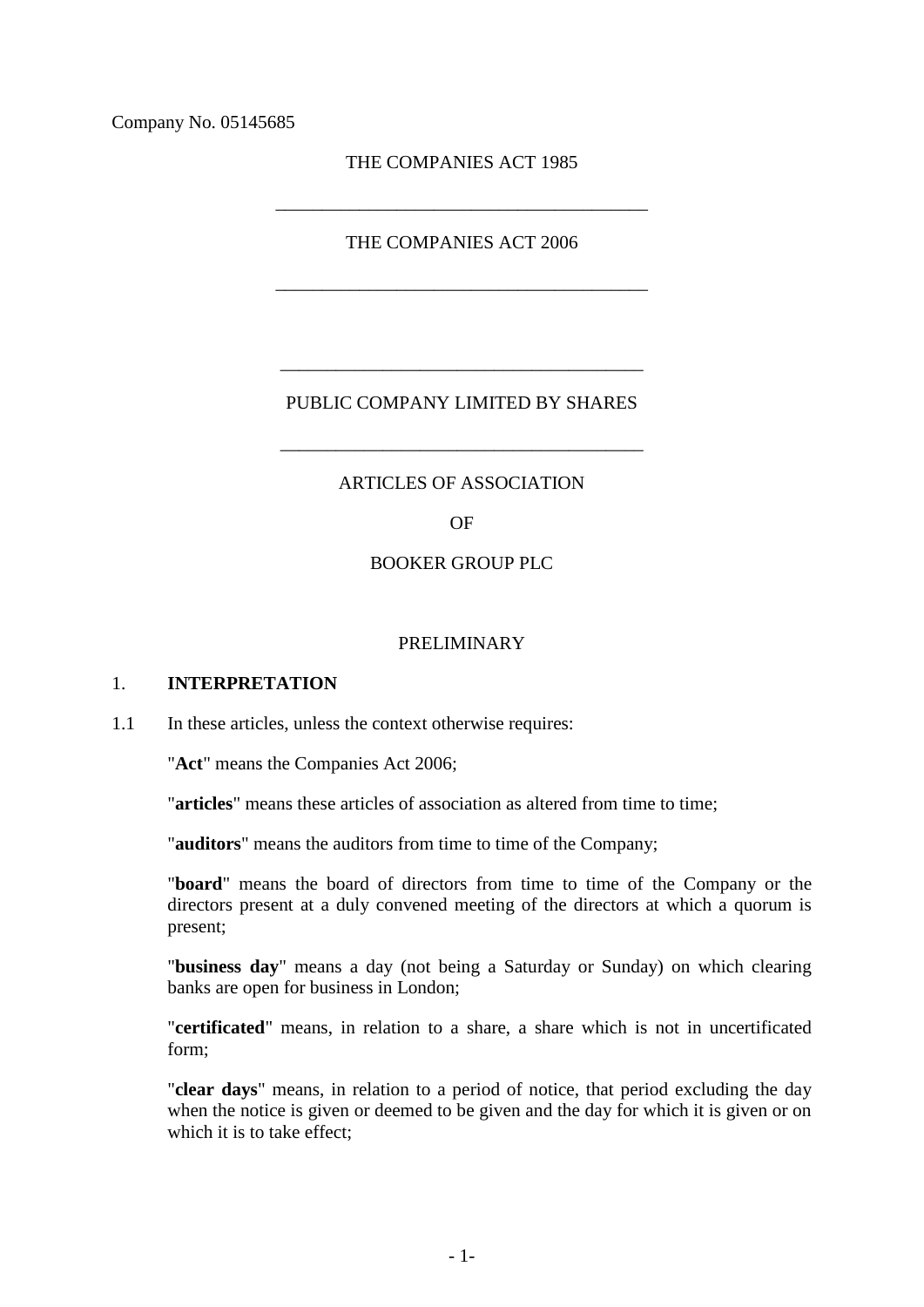"**company**" includes any body corporate (not being a corporation sole) or association of persons, whether or not a company within the meaning of the Act;

"**director**" means a director of the Company;

"**entitled by transmission**" means, in relation to a share, entitled as a consequence of the death or bankruptcy of a member, or as a result of another event giving rise to a transmission of entitlement by operation of law;

"**executed**" includes, in relation to a document, execution under hand or under seal or by any other method permitted by law;

"**holder**" means, in relation to a share, the member whose name is entered in the register as the holder of that share;

"**in writing**" means in hard copy form or, to the extent permitted by the Act, in any other form;

"**London Stock Exchange**" means London Stock Exchange plc;

"**member**" means a member of the Company;

"**office**" means the registered office of the Company;

"**paid**", "**paid up**" and "**paid-up**" mean paid or credited as paid;

"**qualifying person**" means an individual who is a member of the Company, a person authorised under section 323 of the Act to act as the representative of a corporation in relation to a meeting or a person appointed as proxy of a member in relation to the meeting;

"**register**" means the register of members of the Company kept pursuant to section 113 of the Act or the issuer register of members and Operator register of members maintained pursuant to Regulation 20 of the Uncertificated Securities Regulations 2001 and, where the context requires, any register maintained by the Company or the Operator of persons holding any renounceable right of allotment of a share;

"**seal**" means the common seal of the Company or any official or securities seal that the Company may have or may be permitted to have under the Act;

"**secretary**" means the secretary of the Company and includes any joint, assistant or deputy secretary and a person appointed by the board to perform the duties of the secretary;

"**UKLA**" means the UK Listing Authority, a division of the Financial Services Authority acting in its capacity as the competent authority for the purposes of Part VI of the Financial Services and Markets Act 2000 or any successor enactment;

"**uncertificated proxy instruction**" means an instruction or notification sent by means of a relevant system and received by such participant in that system acting on behalf of the Company as the board may prescribe, in such form and subject to such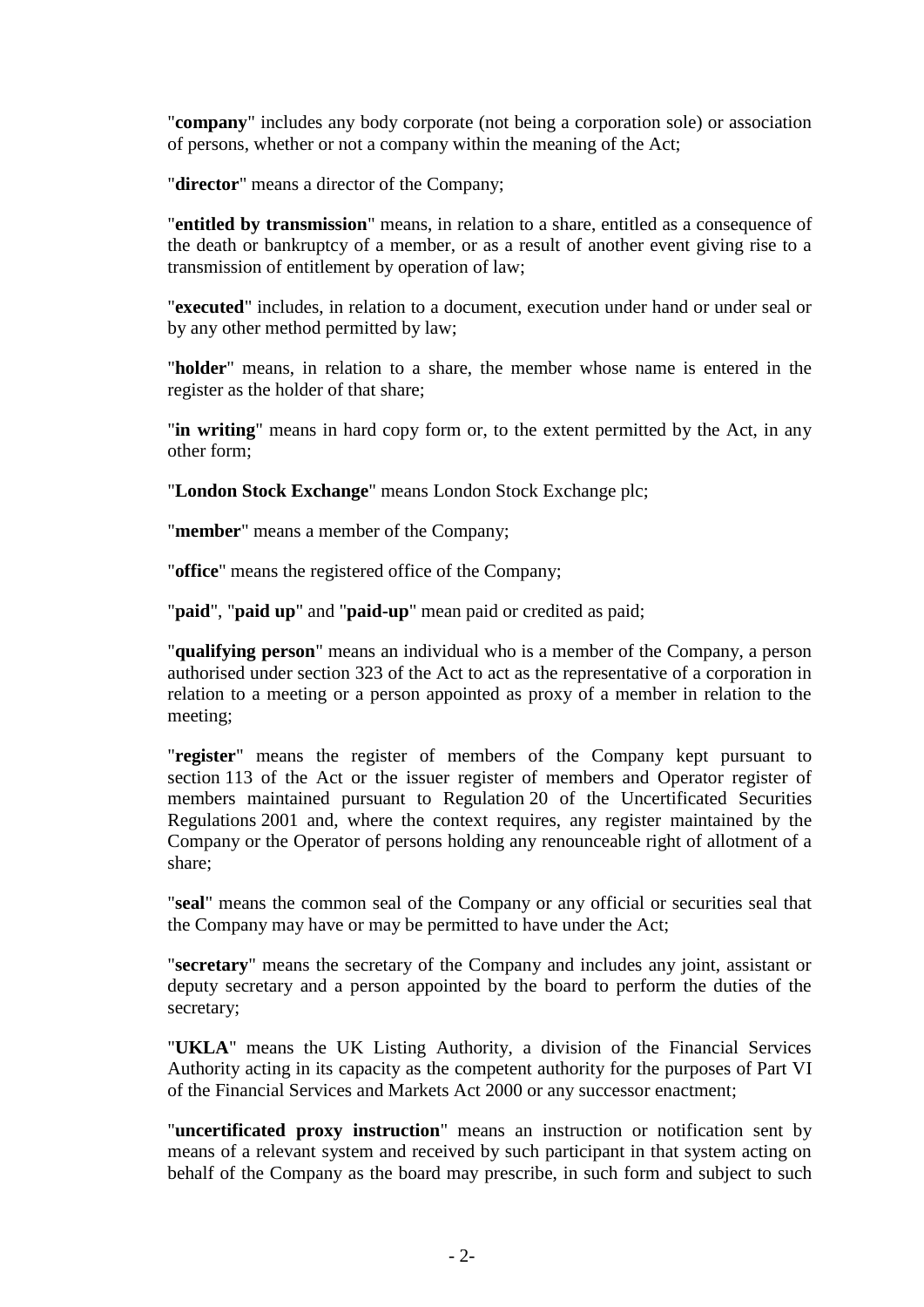terms and conditions as may from time to time be prescribed by the board (subject always to the facilities and requirements of the relevant system concerned);

"**Uncertificated Securities Regulations**" means the Uncertificated Securities Regulations 2001, as amended from time to time, including any provisions of or under the Act which alter or replace such regulations; and

"**uncertificated**" means, in relation to a share, a share title to which is recorded in the register as being held in uncertificated form and title to which, by virtue of the Uncertificated Securities Regulations, may be transferred by means of a relevant system.

The expressions "**issuer register of members**", "**Operator**", "**Operator-instruction**", "**Operator register of members**", "**participating issuer**", "**participating security**" and "**relevant system**" have the same meaning as in the Uncertificated Securities Regulations.

- <span id="page-8-0"></span>1.2 Unless the context otherwise requires, words and expressions to which a particular meaning is given by the Act, as in force when the articles are adopted, shall have the same meaning in the articles, except where the word or expression is otherwise defined in the articles.
- 1.3 All references in the articles to the giving of instructions by means of a relevant system shall be deemed to relate to a properly authenticated dematerialised instruction given in accordance with the Uncertificated Securities Regulations. The giving of such instructions shall be subject to:
	- 1.3.1 the facilities and requirements of the relevant system;
	- 1.3.2 the Uncertificated Securities Regulations; and
	- 1.3.3 the extent to which such instructions are permitted by or practicable under the rules and practices from time to time of the Operator of the relevant system.
- 1.4 Where an ordinary resolution of the Company is expressed to be required for any purpose, a special resolution is also effective for that purpose.
- 1.5 References to a "**meeting**" shall not be taken as requiring more than one person to be present if any quorum requirement can be satisfied by one person.
- 1.6 A member is "present" at a meeting if the member (being an individual) attends in person or if the member (being a corporation) attends by its duly authorised representative, who attends in person, or if the member attends by his or its duly appointed proxy, who attends in person.
- 1.7 The *ejusdem generis* principle of construction shall not apply. Accordingly, general words shall not be given a restrictive meaning by reason of their being preceded or followed by words indicating a particular class of acts, matters or things or by examples falling within the general words.
- 1.8 The headings in the articles do not affect the interpretation of the articles.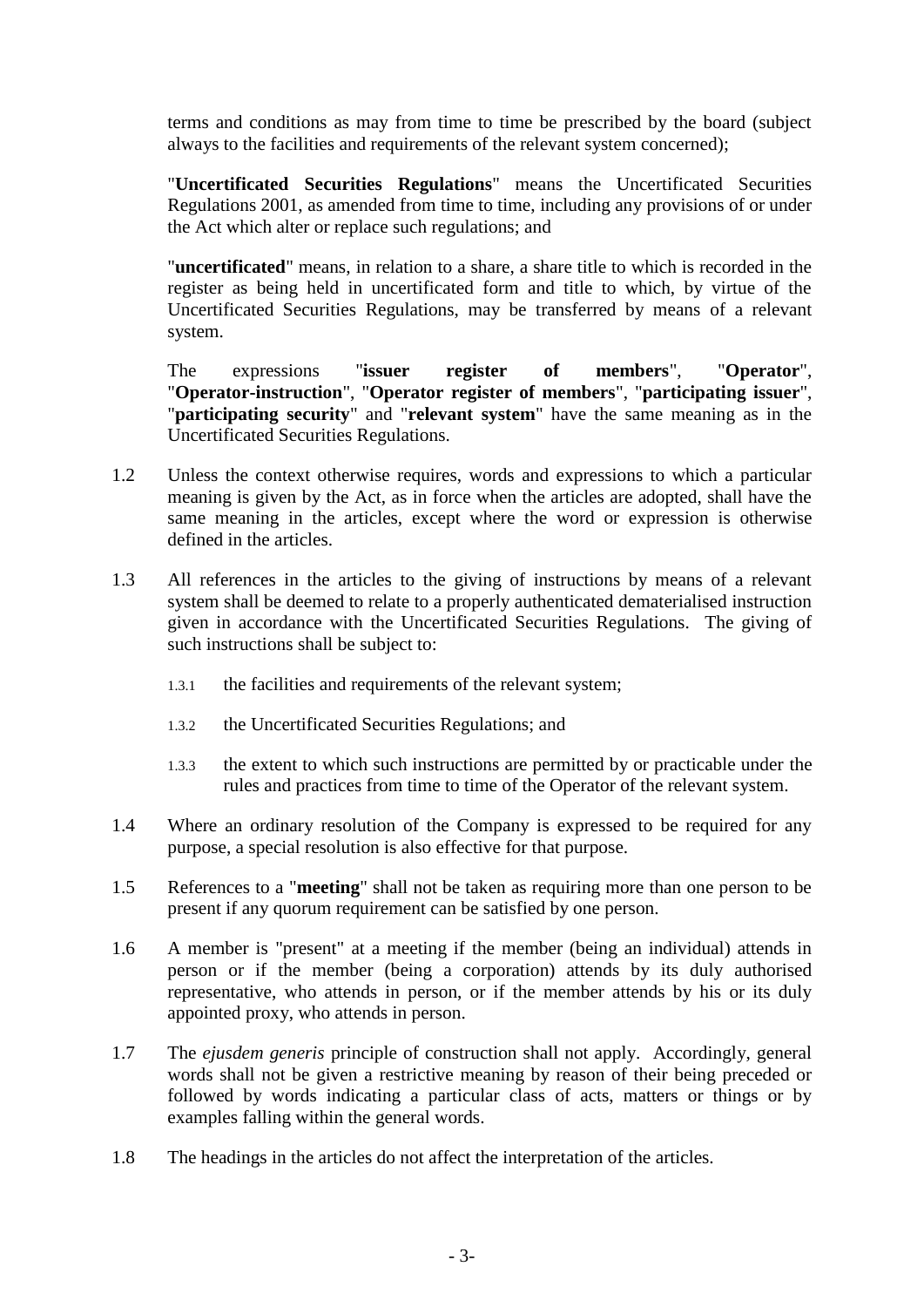- 1.9 References to a "**debenture**" include debenture stock.
- 1.10 References to any statutory provision or statute include all modifications thereto and all re-enactments thereof (with or without modification) and all subordinate legislation made thereunder in each case for the time being in force. This article does not affect the interpretation of article [1.2.](#page-8-0)

## 2. **MODEL ARTICLES OR REGULATIONS NOT TO APPLY**

No model articles or regulations contained in any statute or subordinate legislation including the regulations contained in Table A in the schedule to the Companies (Tables A to F) Regulations 1985 apply to the Company.

## LIABILITY OF MEMBERS

## 3. **LIMITED LIABILITY**

The liability of the members of the Company is limited to the amount, if any, unpaid on the shares held by them.

## SHARE CAPITAL

## 4. **ALLOTMENT AND PRE-EMPTION**

- 4.1 Subject to the Act and relevant authority given by the Company in general meeting, the board has general and unconditional authority to allot, grant options over, or otherwise dispose of, unissued shares of the Company or rights to subscribe for or convert any security into shares, to such persons, at such times and on such terms as the board may decide, except that no share may be issued at a discount.
- 4.2 The board may at any time after the allotment of a share, but before a person has been entered in the register as the holder of the share, recognise a renunciation of the share by the allottee in favour of another person and may grant to an allottee a right to effect a renunciation on such terms and conditions as the board thinks fit.

## <span id="page-9-0"></span>5. **POWER TO ISSUE DIFFERENT CLASSES OF SHARES**

- 5.1 Subject to the Act and to the rights attached to existing shares, new shares may be issued with, or have attached to them, such rights or restrictions as either the Company may by ordinary resolution decide, or, if no such resolution is passed or so far as any pertinent resolution does not make specific provision, as the board may decide.
- 5.2 Subject to the Act and to the rights attached to existing shares, shares may be issued on terms that they are to be redeemed or, at the option of the Company or the holder, are liable to be redeemed, and the directors may determine the terms, conditions and manner of redemption of any such shares.

# 6. **RIGHTS AND RESTRICTIONS ATTACHING TO SHARES**

If rights and restrictions attaching to shares are determined by ordinary resolution or by the directors pursuant to article [5,](#page-9-0) those rights and restrictions shall apply in place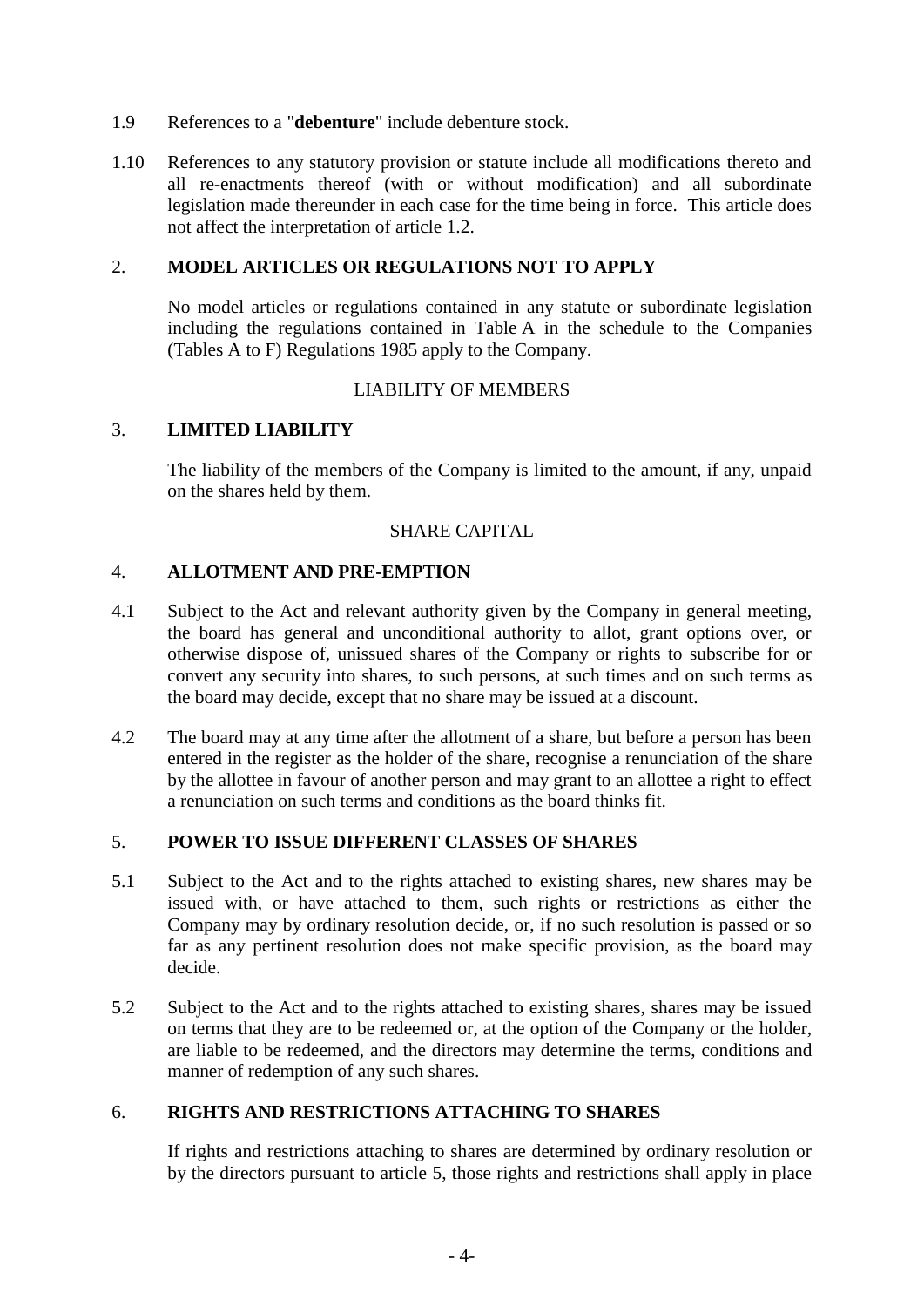of any rights or restrictions that would otherwise apply by virtue of the Act in the absence of any provisions in the articles, as if those rights and restrictions were set out in the articles.

# 7. **VARIATION OF RIGHTS**

- 7.1 Subject to the Act, the rights attached to a class of shares may be varied or abrogated (whether or not the Company is being wound up) either with the consent in writing of the holders of at least three-quarters in nominal value of the issued shares of that class (excluding any share of that class held as treasury shares) or with the sanction of a special resolution passed at a separate meeting of the holders of the issued shares of that class validly held in accordance with article [65](#page-30-0) and other relevant provisions of the articles save that:
	- 7.1.1 the necessary quorum shall be two persons holding or representing by proxy at least one-third in nominal value paid up of the issued shares of the class (but so that if at any adjourned meeting a quorum as defined above is not present, any one holder of any shares of the class present in person or by proxy shall be a quorum); and
	- 7.1.2 any holder of shares of the class present in person or by proxy may demand a poll and every such holder shall on a poll have one vote for every share of the class held by him.
- 7.2 The rights attached to a class of shares are not, unless otherwise expressly provided for in the rights attaching to those shares, deemed to be varied by the creation, allotment or issue of further shares ranking pari passu with or subsequent to them or by the purchase or redemption by the Company of its own shares in accordance with the Act.

# 8. **COMMISSION**

The Company may exercise all the powers conferred or permitted by the Act of paying commission or brokerage. Subject to the Act, any such commission or brokerage may be satisfied by the payment of cash or by the allotment of fully or partly paid shares or partly in one way and partly in the other.

## 9. **TRUSTS NOT RECOGNISED**

Except as ordered by a court of competent jurisdiction or as required by law, the Company shall not recognise a person as holding a share on trust and shall not be bound by or otherwise compelled to recognise (even if it has notice of it) any interest in any share other than an absolute right in the holder to the whole of the share.

## 10. **UNCERTIFICATED SHARES**

- 10.1 Subject to the Act and to the Uncertificated Securities Regulations, the board has the power to resolve that a class of shares shall become a participating security and/or that a class of shares shall cease to be a participating security.
- 10.2 Uncertificated shares of a class are not to be regarded as forming a separate class from certificated shares of that class.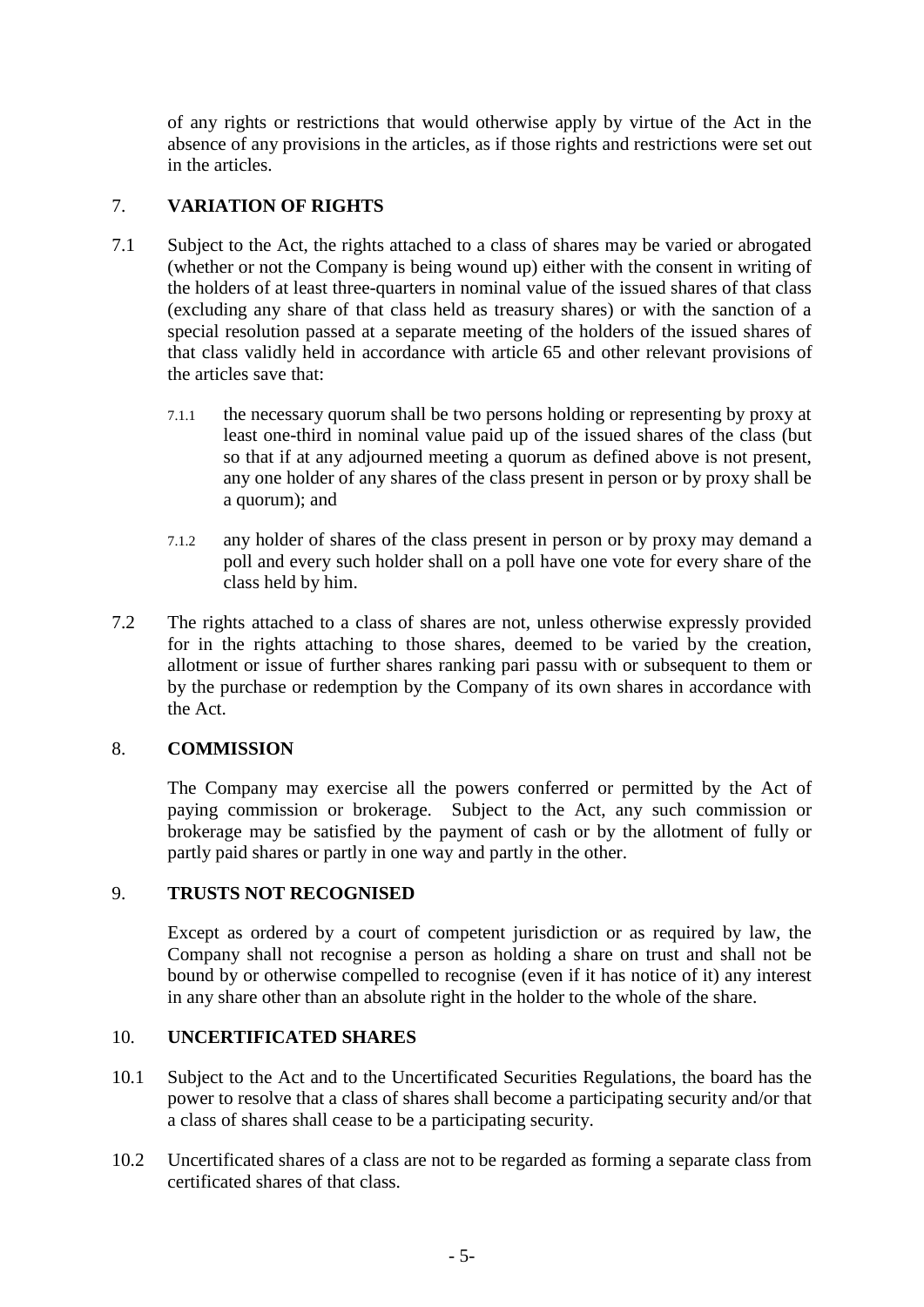- 10.3 A member may, in accordance with the Uncertificated Securities Regulations, change a share of a class which is a participating security from a certificated share to an uncertificated share and from an uncertificated share to a certificated share.
- 10.4 The Company may give notice to a member requiring the member to change uncertificated shares to certificated shares by the time stated in the notice. The notice may also state that the member may not change certificated shares to uncertificated shares. If the member does not comply with the notice, the board may authorise a person to change the uncertificated shares to certificated shares in the name and on behalf of the member.
- 10.5 While a class of shares is a participating security, the articles only apply to an uncertificated share of that class to the extent that they are consistent with:
	- 10.5.1 the holding of shares of that class in uncertificated form;
	- 10.5.2 the transfer of title to shares of that class by means of a relevant system; and
	- 10.5.3 the Uncertificated Securities Regulations.

### SHARE CERTIFICATES

# 11. **RIGHT TO CERTIFICATE**

- 11.1 A person (except a person to whom the Company is not required by law to issue a certificate) whose name is entered in the register as a holder of a certificated share is entitled, without charge, to receive within two months of allotment or lodgement with the Company of a transfer to him of those shares or within two months after the relevant Operator instruction is received by the Company (or within any other period as the terms of issue of the shares provide) one certificate for all the certificated shares of a class registered in his name or, in the case of certificated shares of more than one class being registered in his name, to a separate certificate for each class of shares.
- 11.2 Where a member transfers part of his shares comprised in a certificate he is entitled, without charge, to one certificate for the balance of certificated shares retained by him.
- 11.3 The Company is not bound to issue more than one certificate for certificated shares held jointly by two or more persons and delivery of a certificate to one joint holder is sufficient delivery to all joint holders.
- 11.4 A certificate shall specify the number and class and the distinguishing numbers (if any) of the shares in respect of which it is issued and the amount paid up on the shares and shall otherwise comply with the requirements of the UKLA. It shall be issued under a seal, which may be affixed to or printed on it, or in such other manner as the board may approve, having regard to the terms of allotment or issue of the shares.

# 12. **REPLACEMENT CERTIFICATES**

12.1 Where a member holds two or more certificates for shares of one class, the board may at his request, on surrender of the original certificates and without charge, cancel the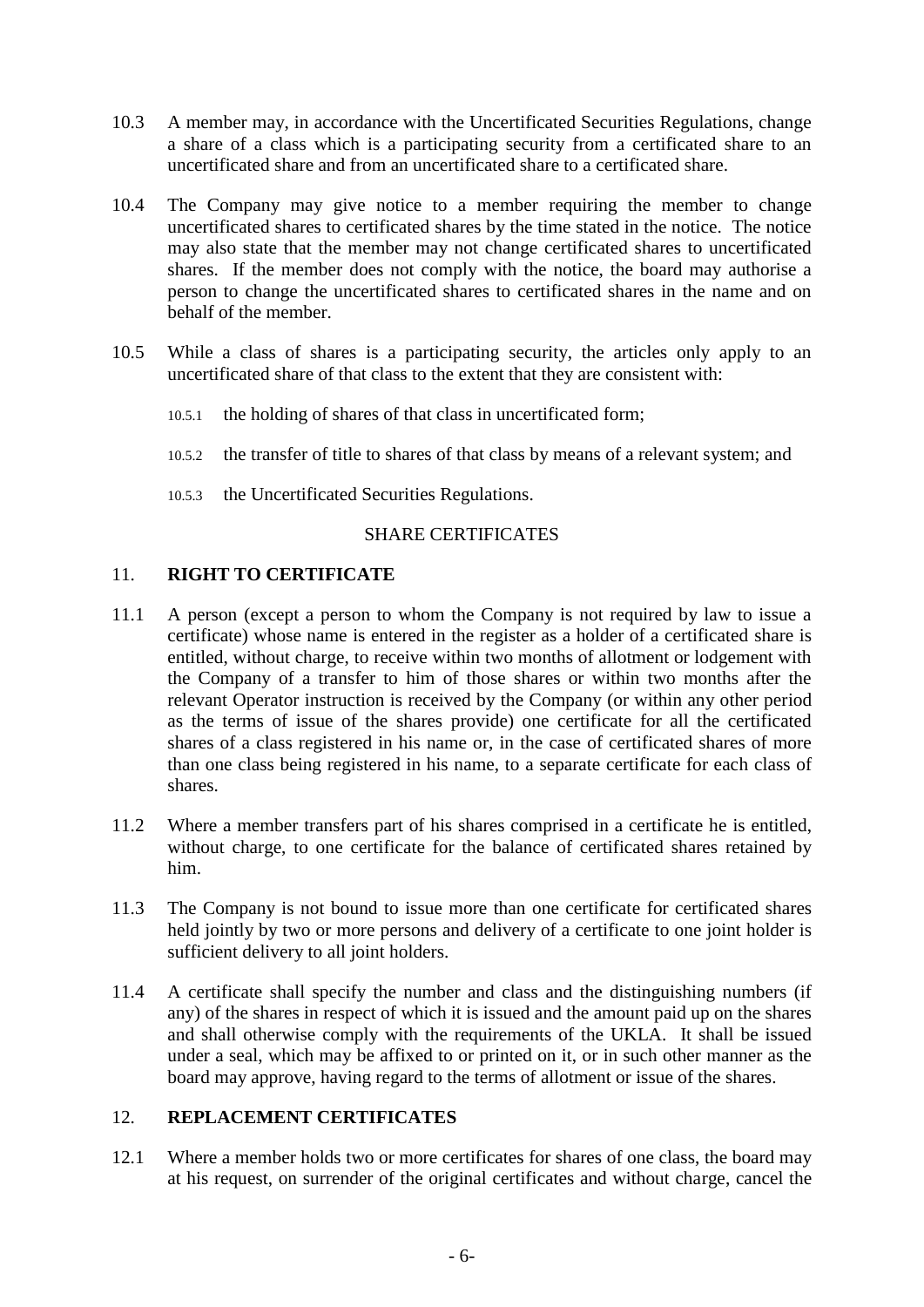certificates and issue a single replacement certificate for certificated shares of that class.

- 12.2 At the request of a member, the board may cancel a certificate and issue two or more in its place (representing certificated shares in such proportions as the member may specify), on surrender of the original certificate and on payment of such reasonable sum as the board may decide.
- 12.3 Where a certificate is worn out or defaced the board may require the certificate to be delivered to it before issuing a replacement and cancelling the original. If a certificate is lost or destroyed, the board may cancel it and issue a replacement certificate on such terms as to provision of evidence and indemnity and to payment of any exceptional out-of-pocket expenses incurred by the Company in the investigation of that evidence and the preparation of that indemnity as the board may decide.

### LIEN

### <span id="page-12-0"></span>13. **COMPANY'S LIEN ON SHARES NOT FULLY PAID**

- 13.1 The Company has a first and paramount lien on all partly paid shares for an amount payable in respect of the share, whether the due date for payment has arrived or not. The lien applies to all dividends from time to time declared or other amounts payable in respect of the share.
- 13.2 The board may either generally or in a particular case declare a share to be wholly or partly exempt from the provisions of this article. Unless otherwise agreed with the transferee, the registration of a transfer of a share operates as a waiver of the Company's lien (if any) on that share.

### <span id="page-12-1"></span>14. **ENFORCEMENT OF LIEN BY SALE**

- 14.1 For the purpose of enforcing the lien referred to in article [13,](#page-12-0) the board may sell shares subject to the lien in such manner as it may decide provided that:
	- 14.1.1 the due date for payment of the relevant amounts has arrived; and
	- 14.1.2 the board has served a written notice on the member concerned (or on any person entitled by transmission to the shares) stating the amounts due, demanding payment thereof and giving notice that if payment has not been made within 14 clear days after the service of the notice that the Company intends to sell the shares.
- 14.2 To give effect to a sale, the board may authorise a person to transfer the shares in the name and on behalf of the holder (or any person entitled by transmission to the shares), or to cause the transfer of such shares, to the purchaser or his nominee. The purchaser is not bound to see to the application of the purchase money and the title of the transferee is not affected by an irregularity in or invalidity of the proceedings connected with the sale.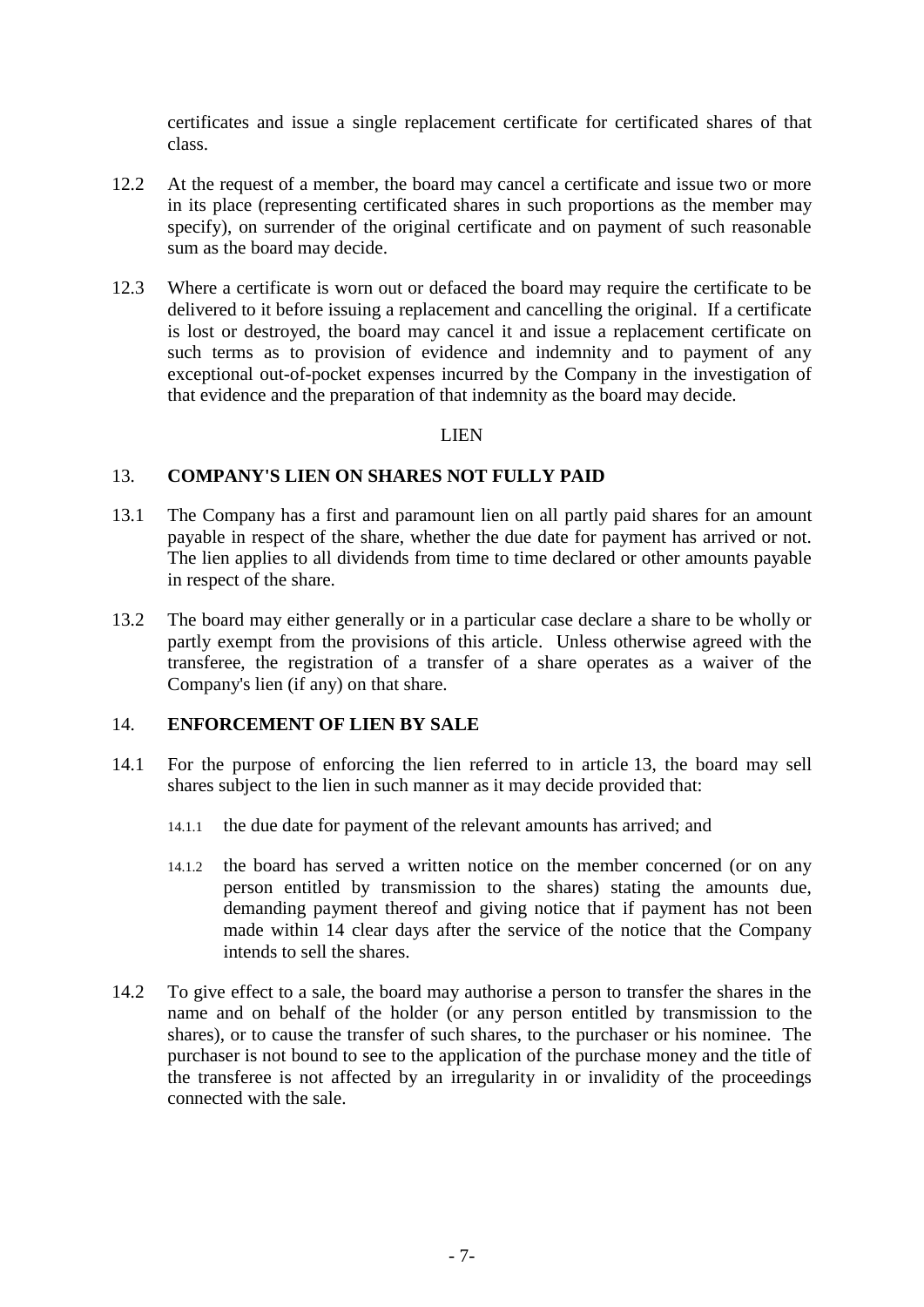### 15. **APPLICATION OF PROCEEDS OF SALE**

The net proceeds of a sale effected under article [14,](#page-12-1) after payment of the Company's costs of the sale, shall be applied in or towards satisfaction of the amount in respect of which the lien exists. Any residue shall (on surrender to the Company for cancellation of any certificate for the shares sold, or the provision of an indemnity as to any lost or destroyed certificate required by the board and subject to a like lien for amounts not presently payable as existed on the shares before the sale) be paid to the member (or person entitled by transmission to the shares) immediately before the sale.

#### CALLS ON SHARES

### 16. **CALLS**

The board may make calls on members in respect of amounts unpaid on the shares held by them respectively (whether in respect of the nominal value or a premium) and not by the terms of issue thereof made payable on a fixed date. Each member shall (on receiving at least 14 clear days' notice specifying when and where payment is to be made) pay to the Company at the time and place specified, the amount called as required by the notice. A call may be made payable by instalments and may, at any time before receipt by the Company of an amount due, be revoked or postponed in whole or in part as the board may decide. A call is deemed made at the time when the resolution of the board authorising it is passed. A person on whom a call is made remains liable to pay the amount called despite the subsequent transfer of the share in respect of which the call is made. The joint holders of a share are jointly and severally liable for payment of a call in respect of that share.

### 17. **POWER TO DIFFERENTIATE**

The board may make arrangements on the allotment or, subject to the terms of the allotment, on the issue of shares for a difference between the allottees or holders in the amounts and times of payment of a call on their shares.

### 18. **INTEREST ON CALLS**

If the whole of the amount called is not paid on or before the date fixed for payment, the person from whom it is payable shall pay interest on the unpaid amount. This interest will run from the day the unpaid amount is due until the day it has been paid. The interest rate may be fixed by the terms of allotment or issue of the share or, if no rate is fixed, at such rate (not exceeding 15 per cent. per annum) as the board may decide. The board may waive payment of the interest in whole or in part.

# 19. **PAYMENT IN ADVANCE**

The board may, if it thinks fit, receive from a member all or part of the amounts uncalled and unpaid on shares held by him. A payment in advance of calls extinguishes to the extent of the payment the liability of the member on the shares in respect of which it is made. The Company may pay interest on the amount paid in advance, or on so much of it as from time to time exceeds the amount called on the shares in respect of which the payment in advance has been made, at such rate (not exceeding 15 per cent. per annum) as the board may decide.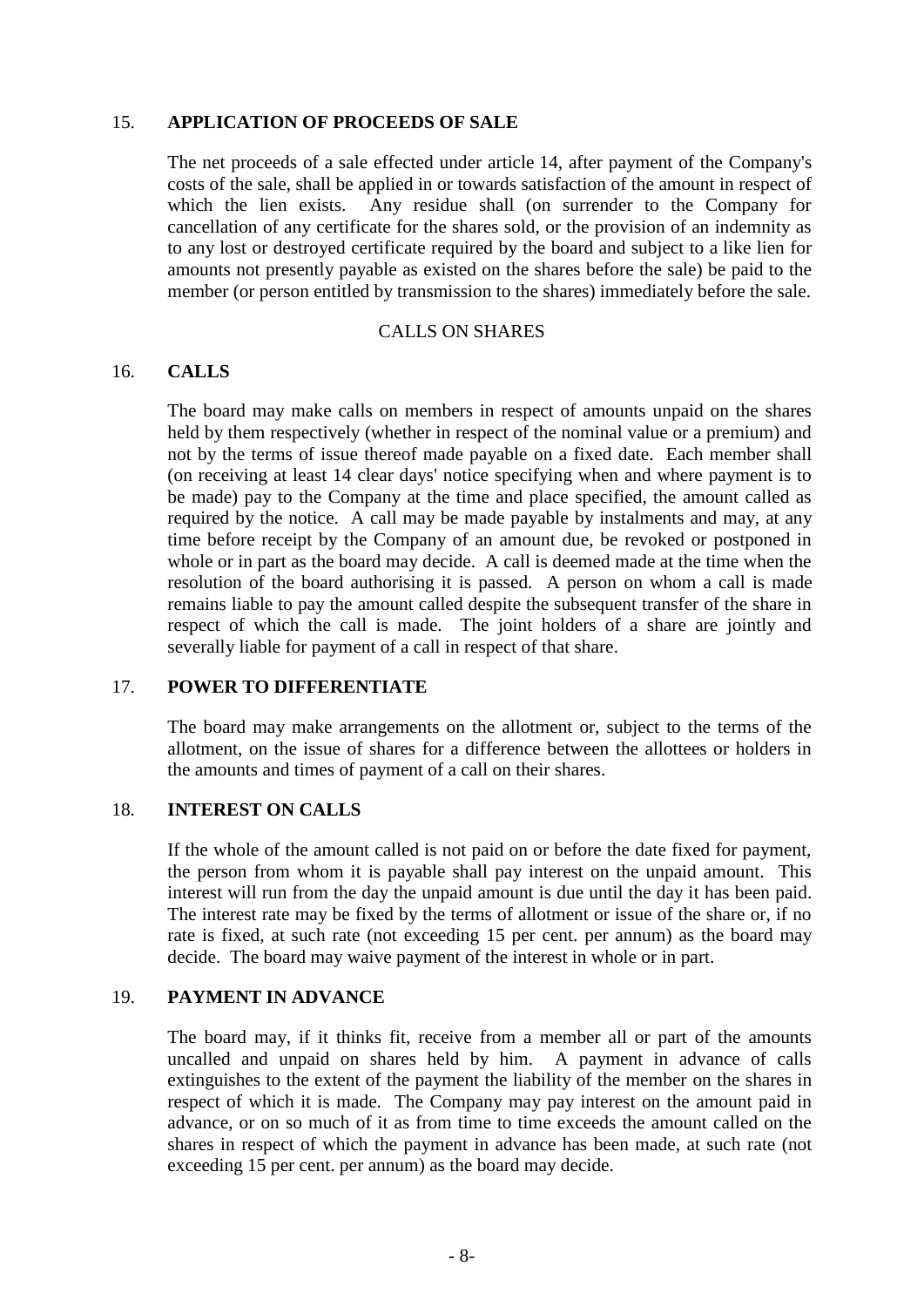### 20. **AMOUNTS DUE ON ALLOTMENT OR ISSUE TREATED AS CALLS**

An amount (whether in respect of nominal value or a premium) which by the terms of issue of a share becomes payable on allotment or issue or on a fixed date shall be deemed to be a call. In case of non-payment, the provisions of these articles as to payment of interest, forfeiture or otherwise apply as if that amount had become payable by virtue of a call.

#### **FORFEITURE**

### <span id="page-14-0"></span>21. **NOTICE IF CALL NOT PAID**

If a member fails to pay the whole of a call or an instalment of a call by the date fixed for payment, the board may serve notice on the member or on a person entitled by transmission to the share in respect of which the call was made demanding payment of the unpaid amount, on a date not less than 14 clear days from the date of the notice, together with any interest that may have accrued on it and all costs, charges and expenses incurred by the Company by reason of the non-payment. The notice shall state:

- (a) the place where payment is to be made; and
- (b) that if the notice is not complied with the share in respect of which the call was made will be liable to be forfeited.

### 22. **FORFEITURE FOR NON-COMPLIANCE**

If the notice referred to in article [21](#page-14-0) is not complied with, a share in respect of which it is given may, at any time before the payment required by the notice (including interest, costs, charges and expenses) has been made, be forfeited by a resolution of the board. All dividends declared or other amounts due in respect of the forfeited share and not paid before the forfeiture shall also be forfeited.

### 23. **NOTICE AFTER FORFEITURE**

When a share has been forfeited, the Company shall serve notice of the forfeiture on the person who was before forfeiture the holder of the share or the person entitled by transmission to the share but no forfeiture is invalidated by an omission to give such notice. An entry of the fact and date of forfeiture shall be made in the register.

# 24. **DISPOSAL OF FORFEITED SHARES**

- 24.1 A forfeited share and all rights attaching to it shall become the property of the Company and may be sold, re-allotted or otherwise disposed of, either to the person who was before such forfeiture the holder thereof or to another person, on such terms and in such manner as the board may decide. The board may, if necessary, authorise a person to transfer a forfeited share to a new holder. The Company may receive the consideration (if any) for the share on its disposal and may register or cause the registration of the transferee as the holder of the share.
- 24.2 The board may before a forfeited share has been sold, re-allotted or otherwise disposed of annul the forfeiture on such conditions as it thinks fit.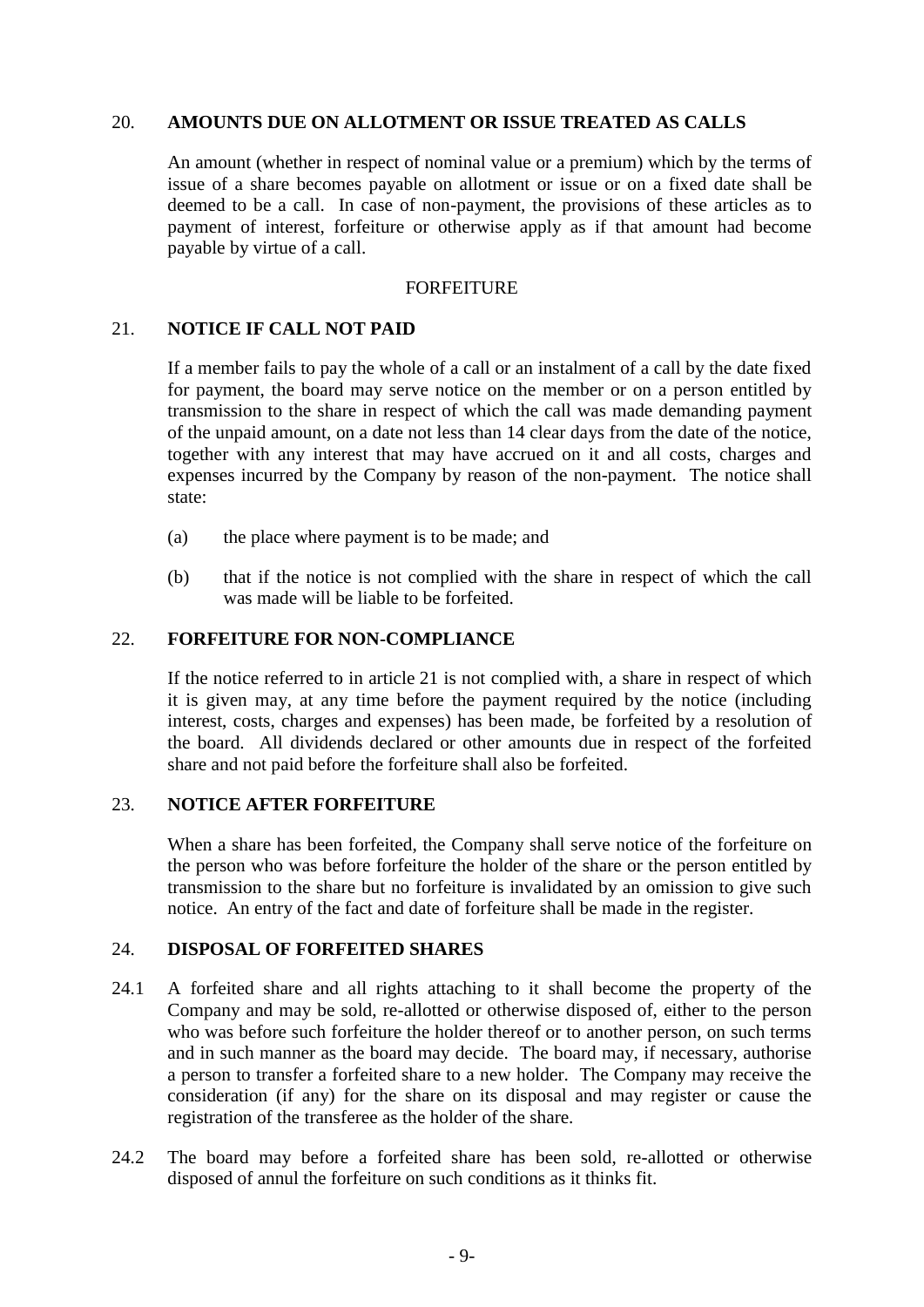24.3 A statutory declaration that the declarant is a director or the secretary and that a share has been forfeited or sold to satisfy a lien of the Company on the date stated in the declaration is conclusive evidence of the facts stated in the declaration against all persons claiming to be entitled to the share. The declaration (subject if necessary to the transfer of the share) constitutes good title to the share and the person to whom the share is sold, re-allotted or disposed of is not bound to see to the application of the consideration (if any). His title to the share is not affected by an irregularity in or invalidity of the proceedings connected with the forfeiture or disposal.

### 25. **ARREARS TO BE PAID NOTWITHSTANDING FORFEITURE**

A person whose share has been forfeited ceases on forfeiture to be a member in respect thereof and if that share is in certificated form, shall surrender to the Company for cancellation any certificate for the forfeited share. A person remains liable to pay all calls, interest, costs, charges and expenses owing in respect of such share at the time of forfeiture, with interest, from the time of forfeiture until payment, at such rate as may be fixed by the terms of allotment or issue of such share or, if no rate is fixed, at such rate (not exceeding 15 per cent. per annum) as the board may decide. The board may if it thinks fit enforce payment without allowance for the value of such share at the time of forfeiture or for any consideration received on its disposal.

## 26. **SURRENDER**

The board may accept the surrender of a share liable to be forfeited and in that case references in the articles to forfeiture include surrender.

### UNTRACED SHAREHOLDERS

## 27. **POWER OF SALE**

- <span id="page-15-2"></span><span id="page-15-1"></span><span id="page-15-0"></span>27.1 Subject to the Uncertificated Securities Regulations, the Company may sell the share of a member or of a person entitled by transmission at the best price reasonably obtainable at the time of sale, if:
	- 27.1.1 during a period of not less than 12 years before the date of publication of the advertisements referred to in article [27.1.3](#page-15-0) (or, if published on two different dates, the first date) (the "**relevant period**") at least three cash dividends have become payable in respect of the share;
	- 27.1.2 throughout the relevant period no cheque, warrant or money order payable on the share has been presented by the holder of, or the person entitled by transmission to, the share to the paying bank of the relevant cheque, warrant or money order, no payment made by the Company by any other means permitted by article [119.1](#page-53-0) has been claimed or accepted and, so far as any director of the Company at the end of the relevant period is then aware, the Company has not at any time during the relevant period received any communication from the holder of, or person entitled by transmission to, the share;
	- 27.1.3 on expiry of the relevant period the Company has given notice of its intention to sell the share by advertisement in a national newspaper and in a newspaper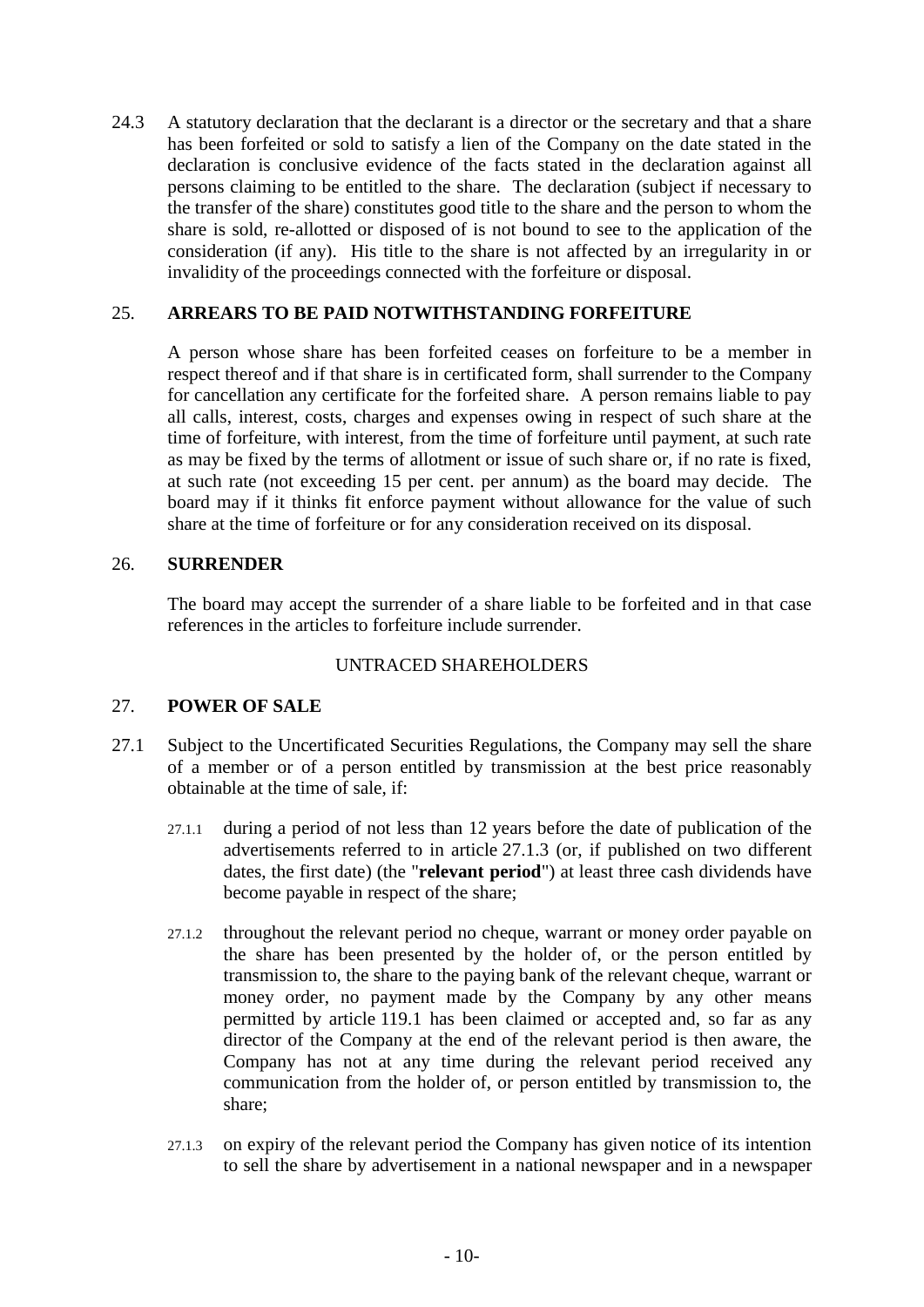circulating in the area of the address of the holder of, or person entitled by transmission to, the share shown in the register; and

- <span id="page-16-0"></span>27.1.4 the Company has not, so far as the board is aware, during a further period of three months after the date of the advertisements referred to in article [27.1.3](#page-15-0) (or the later advertisement if the advertisements are published on different dates) and before the exercise of the power of sale received a communication from the holder of, or person entitled by transmission to, the share.
- <span id="page-16-1"></span>27.2 Where a power of sale is exercisable over a share pursuant to article [27.1](#page-15-1) (a "**Sale Share**"), the Company may at the same time also sell any additional share issued in right of such Sale Share or in right of such an additional share previously so issued provided that the requirements of articles [27.1.2](#page-15-2) to [27.1.4](#page-16-0) (as if the words "throughout the relevant period" were omitted from article [27.1.2](#page-15-2) and the words "on expiry of the relevant period" were omitted from article [27.1.3](#page-15-0) of this article) shall have been satisfied in relation to the additional share.
- 27.3 To give effect to a sale pursuant to articles [27.1](#page-15-1) or [27.2,](#page-16-1) the board may authorise a person to transfer the share in the name and on behalf of the holder of, or the person entitled by transmission to, the share, or to cause the transfer of such share, to the purchaser or his nominee and in relation to an uncertificated share may require the Operator to convert the share into certificated form in accordance with the Uncertificated Securities Regulations. The purchaser is not bound to see to the application of the purchase money and the title of the transferee is not affected by an irregularity or invalidity in the proceedings connected with the sale of the share.

# 28. **APPLICATION OF PROCEEDS OF SALE**

The Company shall be indebted to the member or other person entitled by transmission to the share for the net proceeds of sale and shall carry any amount received on sale to a separate account. The Company is deemed to be a debtor and not a trustee in respect of that amount for the member or other person. Any amount carried to the separate account may either be employed in the business of the Company or invested as the board may think fit. No interest is payable on that amount and the Company is not required to account for money earned on it.

### TRANSFER OF SHARES

### 29. **METHOD OF TRANSFER**

- 29.1 A member may transfer all or any of his certificated shares by instrument of transfer in writing in any usual form or in any other form approved by the board, and the instrument shall be executed by or on behalf of the transferor and (in the case of a transfer of a share which is not fully paid) by or on behalf of the transferee.
- 29.2 A member may transfer all or any of his uncertificated shares in accordance with the Uncertificated Securities Regulations.
- 29.3 Subject to the provisions of the Uncertificated Securities Regulations, the transferor of a share is deemed to remain the holder of the share until the name of the transferee is entered in the register in respect of it.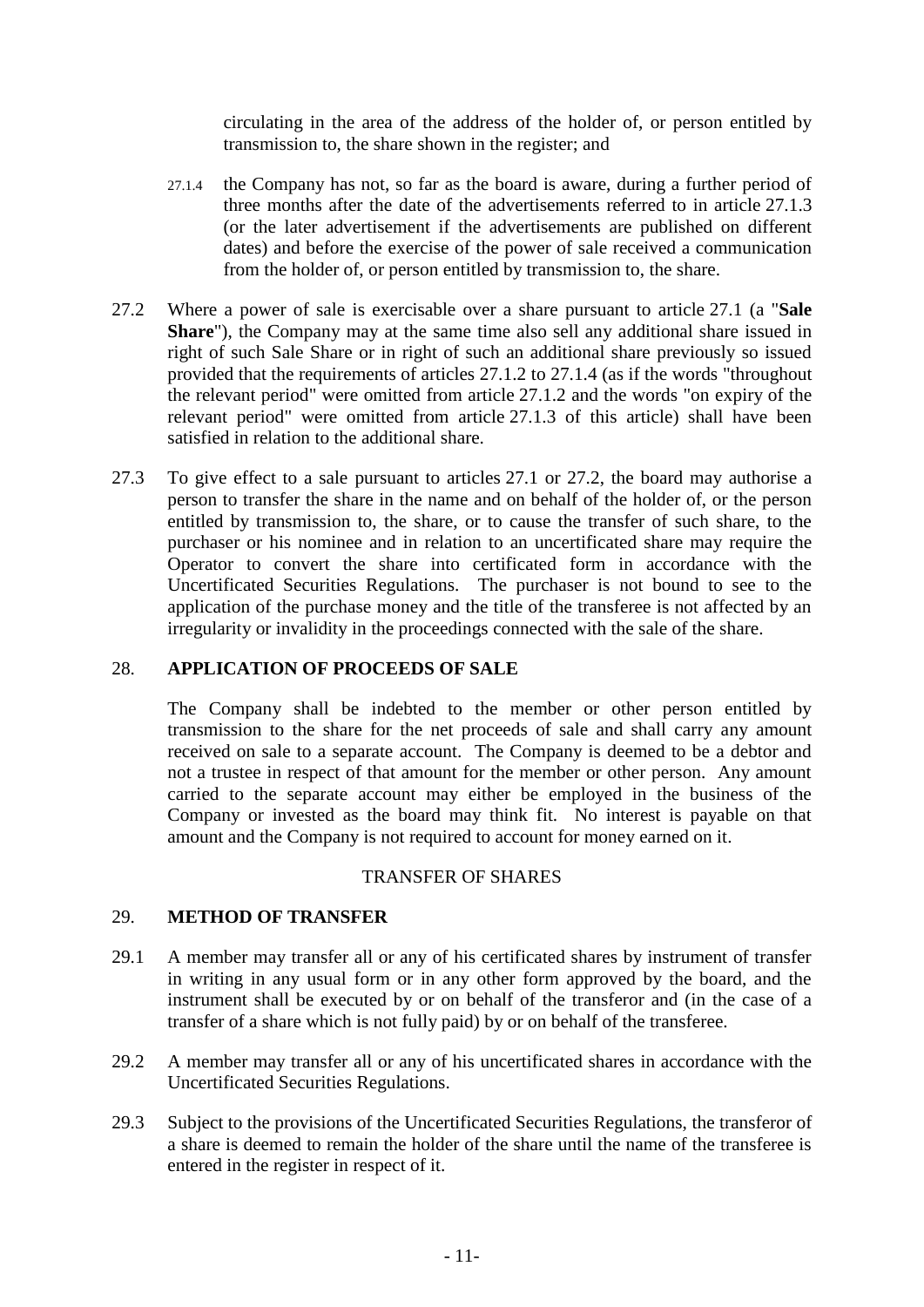## 30. **RIGHT TO REFUSE REGISTRATION**

- 30.1 Subject to this article and article [66,](#page-31-0) shares of the Company are free from any restriction on transfer. In exceptional circumstances approved by the UKLA, the board may refuse to register a transfer of certificated shares provided that such refusal would not disturb the market in those shares. Subject to the requirements of the listing rules of the UKLA, the board may, in its absolute discretion, refuse to register the transfer of a certificated share which is not fully paid or the transfer of a certificated share on which the Company has a lien.
- 30.2 The board may also, in its absolute discretion, refuse to register the transfer of a certificated share or a renunciation of a renounceable letter of allotment unless all of the following conditions are satisfied:
	- 30.2.1 it is in respect of only one class of shares;
	- 30.2.2 it is in favour of (as the case may be) a single transferee or renouncee or not more than four joint transferees or renouncees;
	- 30.2.3 it is duly stamped (if required); and
	- 30.2.4 it is delivered for registration to the office or such other place as the board may decide, accompanied by the certificate for the shares to which it relates (except in the case of a person to whom the Company is not required by sections 769, 776, 777 or 778 of the Act to issue a certificate, or in the case of a renunciation) and such other evidence as the board may reasonably require to prove the title of the transferor or person renouncing and the due execution by him of the transfer or renunciation or, if the transfer or renunciation is executed by some other person on his behalf, the authority of that person to do so.
- 30.3 If the board refuses to register the transfer of a certificated share it shall, as soon as practicable and in any event within two months after the date on which the transfer was lodged with the Company, send notice of the refusal to the transferee together with its reasons for the refusal. An instrument of transfer which the board refuses to register shall (except in the case of suspected fraud) be returned to the person depositing it. Subject to article [136,](#page-61-0) the Company may retain all instruments of transfer which are registered.
- 30.4 In accordance with and subject to the provisions of the Uncertificated Securities Regulations, the Operator of the relevant system shall register a transfer of title to any uncertificated share or any renounceable right of allotment of a share which is a participating security held in uncertificated form unless the Uncertificated Securities Regulations permit the Operator of the relevant system to refuse to register such a transfer in certain circumstances in which case the said Operator may refuse such registration.
- 30.5 In accordance with the Uncertificated Securities Regulations, if the Operator of the relevant system refuses to register the transfer of an uncertificated share or of any such uncertificated renounceable right of allotment of a share it shall, as soon as practicable and in any event within two months after the date on which the relevant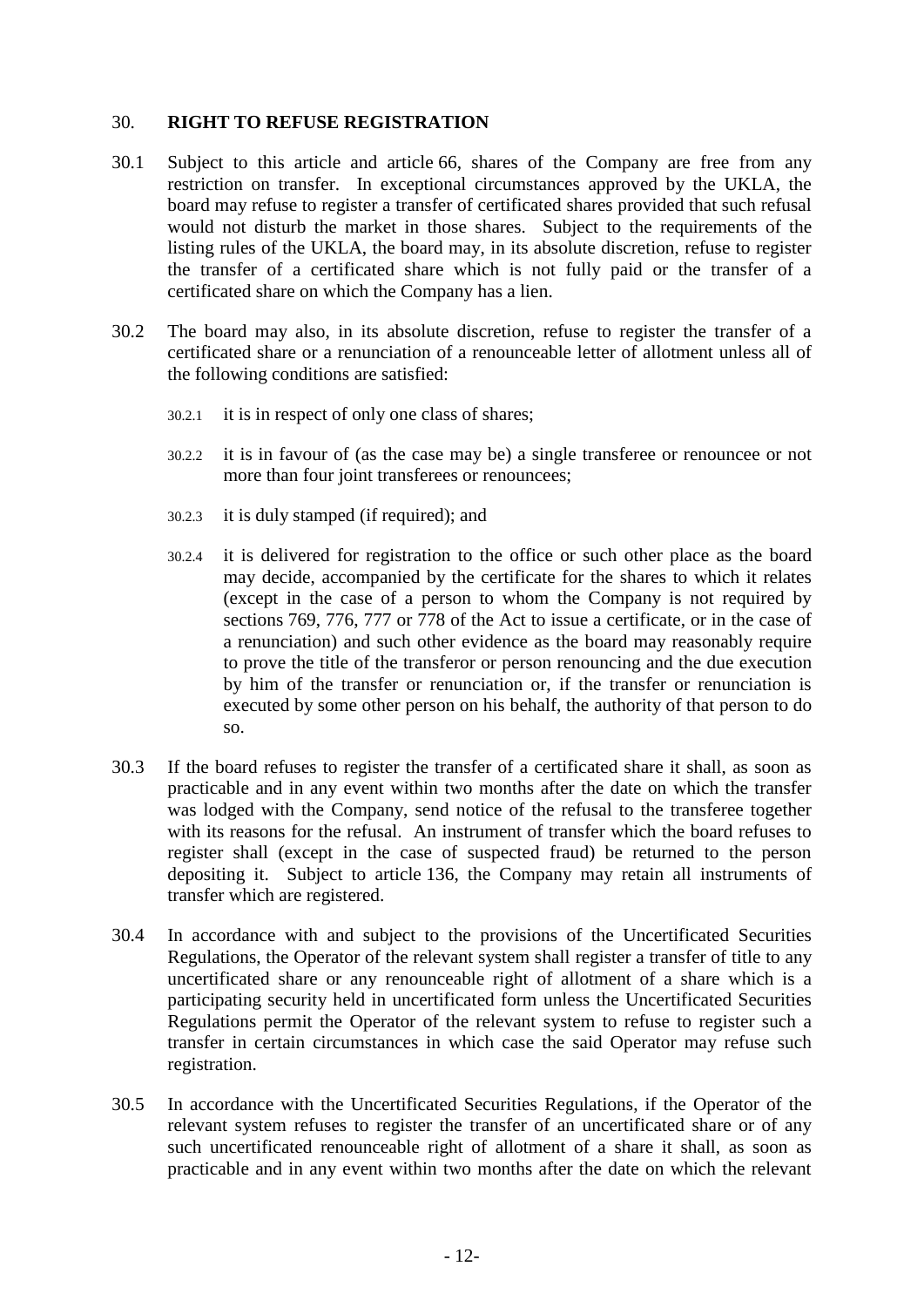system-member instruction or issuer instruction (as the case may be) was received by the Operator, send notice of the refusal to the relevant system-member or participating issuer (as the case may be).

- 30.6 In accordance with and subject to the provisions of the Uncertificated Securities Regulations, where title to an uncertificated share is transferred by means of a relevant system to a person who is to hold such share in certificated form thereafter, the Company as participating issuer shall register the transfer in accordance with the relevant Operator-instruction, but so that the Company may refuse to register such a transfer in any circumstance permitted by the Uncertificated Securities Regulations.
- 30.7 In accordance with the Uncertificated Securities Regulations, if the Company as participating issuer refuses to register the transfer of title to an uncertificated share transferred by means of a relevant system to a person who is to hold such share in certificated form thereafter, it shall, as soon as practicable and in any event within two months after the date on which the Operator-instruction was received by the Company, send notice of the refusal to the transferee.

### 31. **FEES ON REGISTRATION**

The Company may not charge a fee for registering the transfer of a share or the renunciation of a renounceable letter of allotment or other document or instructions relating to or affecting the title to a share or the right to transfer it or for making any other entry in the register.

## TRANSMISSION OF SHARES

### 32. **ON DEATH**

- 32.1 The Company shall recognise only the personal representative or representatives of a deceased member as having title to a share held by that member alone or to which he alone was entitled. In the case of a share held jointly by more than one person, the Company may recognise only the survivor or survivors as being entitled to it.
- 32.2 Nothing in the articles releases the estate of a deceased member from liability in respect of a share which has been solely or jointly held by him.

### <span id="page-18-1"></span>33. **ELECTION OF PERSON ENTITLED BY TRANSMISSION**

- <span id="page-18-0"></span>33.1 A person becoming entitled by transmission to a share may, on production of such evidence as, subject to the Act, the board may require as to his entitlement, elect either to be registered as a member or to have a person nominated by him registered as a member.
- 33.2 If he elects to be registered himself, he shall give notice to the Company to that effect. If he elects to have another person registered, he shall:
	- 33.2.1 if it is a certificated share, execute an instrument of transfer of the share to that person; or
	- 33.2.2 if it is an uncertificated share: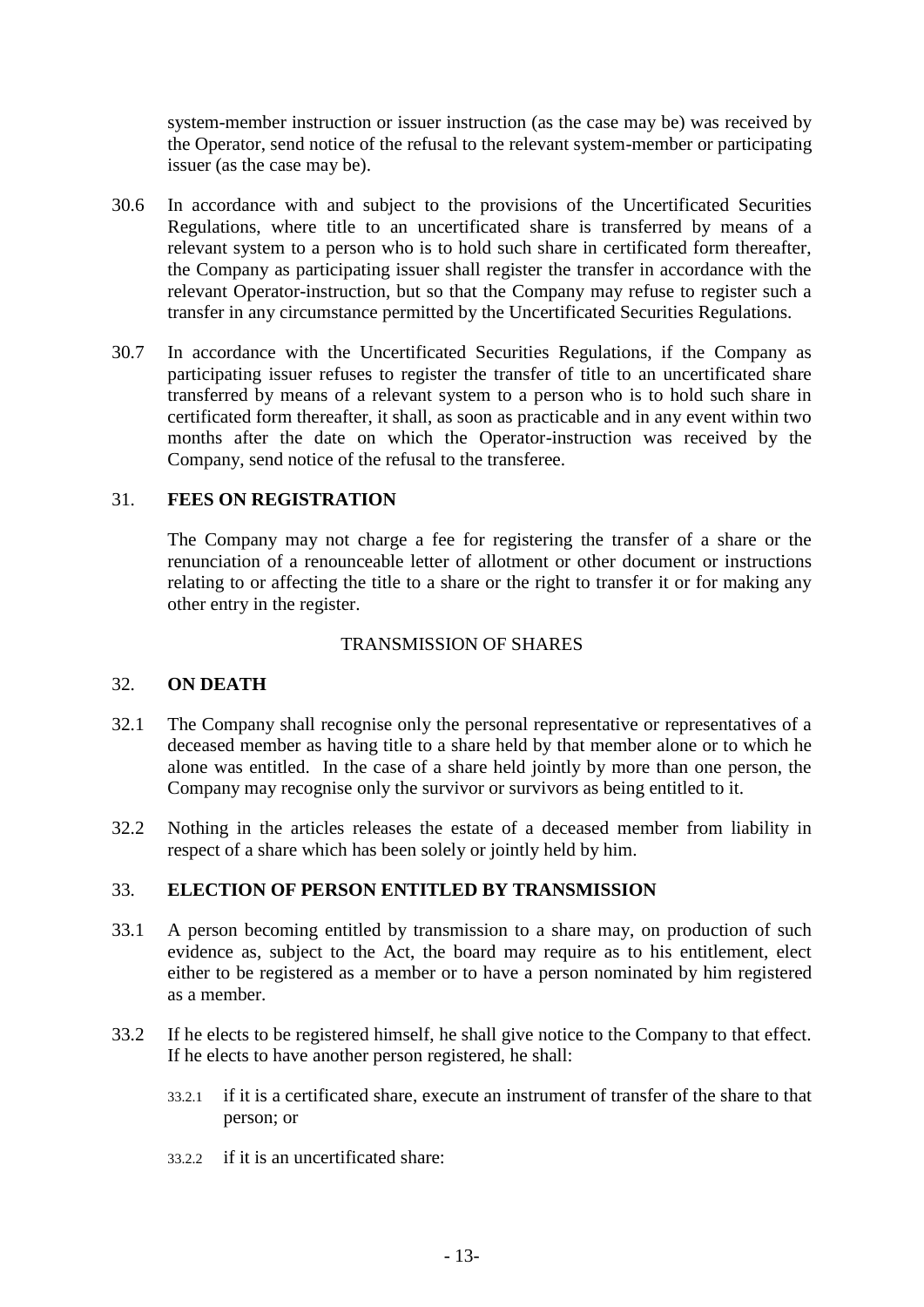- (a) procure that instructions are given by means of a relevant system to effect transfer of the share to that person; or
- (b) change the share to a certificated share and execute an instrument of transfer of the share to that person.
- 33.3 All the provisions of the articles relating to the transfer of certificated shares apply to the notice or instrument of transfer (as the case may be) as if it were an instrument of transfer executed by the member and his death, bankruptcy or other event giving rise to a transmission of entitlement had not occurred.
- 33.4 The board may give notice requiring a person to make the election referred to in article [33.1.](#page-18-0) If that notice is not complied with within 60 days, the board may withhold payment of all dividends and other amounts payable in respect of the share until notice of election has been made.

# 34. **RIGHTS ON TRANSMISSION**

Where a person becomes entitled by transmission to a share, the rights of the holder in relation to that share cease. The person entitled by transmission may, however, give a good discharge for dividends and other amounts payable in respect of the share and, subject to articles [33](#page-18-1) and [119,](#page-53-1) has the rights to which he would be entitled if he were the holder of the share. The person entitled by transmission is not, however, before he is registered as the holder of the share entitled in respect of it to receive notice of or exercise rights conferred by membership in relation to meetings of the Company or a separate meeting of the holders of a class of shares.

# FRACTIONS OF SHARES

# 35. **FRACTIONS**

- <span id="page-19-0"></span>35.1 If, as the result of consolidation and division or sub-division of shares, members would become entitled to fractions of a share, the board may on behalf of the members deal with the fractions as it thinks fit. Subject to the Act and to the Uncertificated Securities Regulations, the board may, in effecting divisions and/or consolidations, treat a member's shares held in certificated form and uncertificated form as separate holdings. In particular, the board may:
	- 35.1.1 sell any shares representing fractions to a person (including, subject to the Act, to the Company) and distribute the net proceeds of sale in due proportion amongst the persons entitled or, if the board decides, some or all of the sum raised on a sale may be retained for the benefit of the Company; or
	- 35.1.2 subject to the Act, allot or issue to a member credited as fully paid by way of capitalisation the minimum number of shares required to round up his holding of shares to a number which, following consolidation and division or sub-division, leaves a whole number of shares (such allotment or issue being deemed to have been effected immediately before consolidation or sub-division, as the case may be).
- <span id="page-19-1"></span>35.2 To give effect to a sale pursuant to article [35.1.1](#page-19-0) the board may arrange for the shares representing the fractions to be entered in the register as certificated shares. The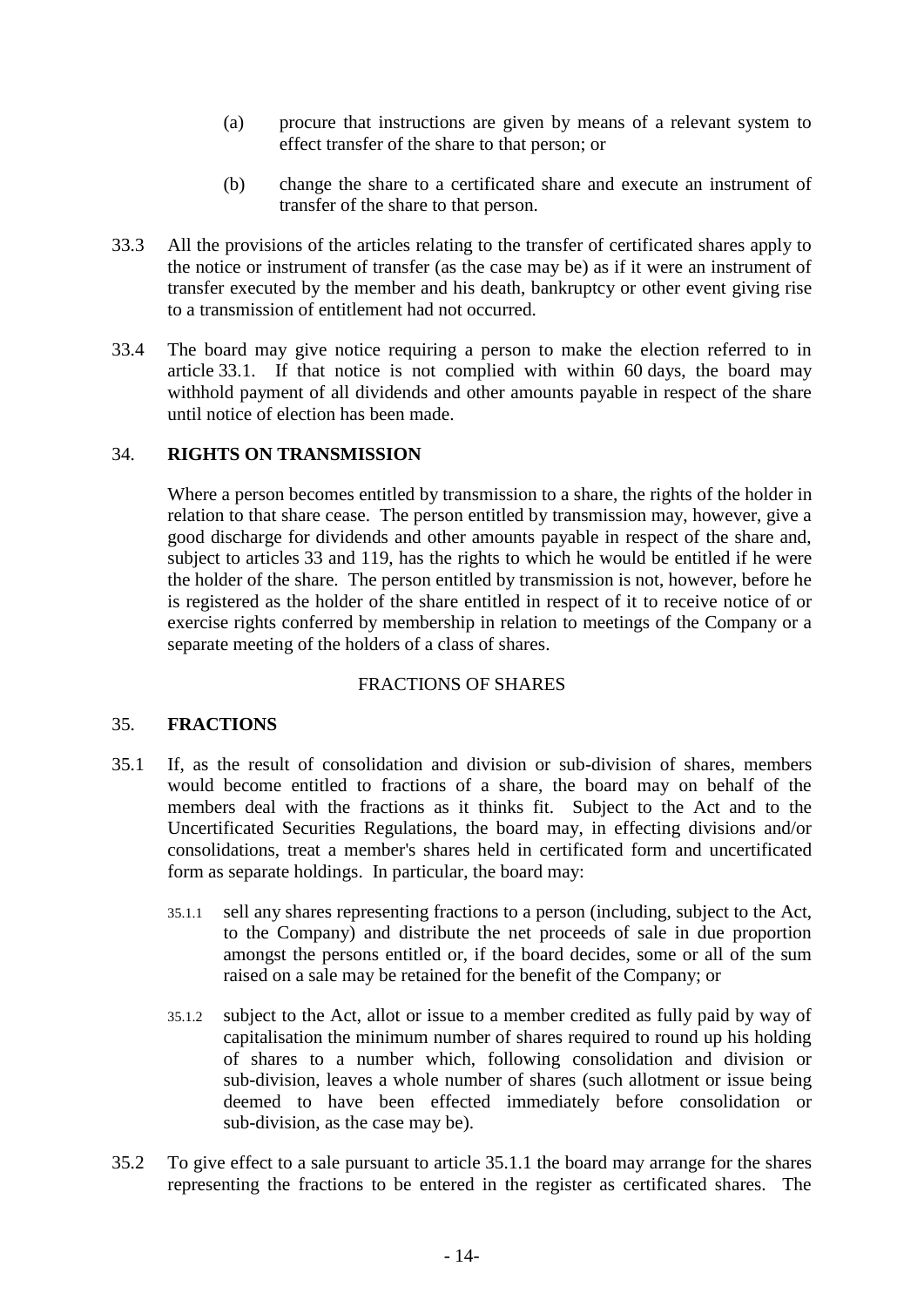board may also authorise a person to transfer the shares to, or to the direction of, the purchaser. The purchaser is not bound to see to the application of the purchase money and the title of the transferee to the shares is not affected by an irregularity or invalidity in the proceedings connected with the sale.

35.3 If shares are allotted or issued pursuant to article [35.1.2,](#page-19-1) the amount required to pay up those shares may be capitalised as the board thinks fit out of amounts standing to the credit of reserves (including a share premium account, capital redemption reserve and profit and loss account), whether or not available for distribution, and applied in paying up in full the appropriate number of shares. A resolution of the board capitalising part of the reserves has the same effect as if the capitalisation had been declared by ordinary resolution of the Company pursuant to article [127.](#page-57-0) In relation to the capitalisation the board may exercise all the powers conferred on it by article [127](#page-57-0) without an ordinary resolution of the Company.

#### COMPANY NAME

#### 36. **CHANGE OF COMPANY NAME**

Subject to the Act, the board may by resolution change the name of the Company.

#### GENERAL MEETINGS

### 37. **ANNUAL GENERAL MEETINGS**

Subject to the Act, the Company shall hold an annual general meeting in each period of 6 months beginning with the day following its accounting reference date. Such meetings shall be convened by the board at such time and place as it thinks fit.

#### 38. **CONVENING OF GENERAL MEETINGS BY THE BOARD**

The board may convene a general meeting whenever it thinks fit.

### 39. **CONVENING OF GENERAL MEETINGS BY REQUIREMENT OF THE MEMBERS**

The board, on the requirement of members pursuant to the Act, shall call a general meeting: (i) within 21 days from the date on which the board becomes subject to the requirement; and (ii) to be held on a date not more than 28 days after the date of the notice convening the meeting. At a meeting convened on a requisition or by requisitionists no business may be transacted except that stated by the requisition or proposed by the board. A general meeting may also be convened in accordance with article [91.](#page-39-0)

## 40. **LENGTH AND FORM OF NOTICE**

- 40.1 An annual general meeting shall be called by not less than 21 clear days' notice. All other general meetings shall be called by not less than 14 clear days' notice.
- 40.2 The notice of meeting shall be given to the members (other than any who, under the provisions of the articles or the terms of allotment or issue of shares, are not entitled to receive notice), to the directors and to the auditors.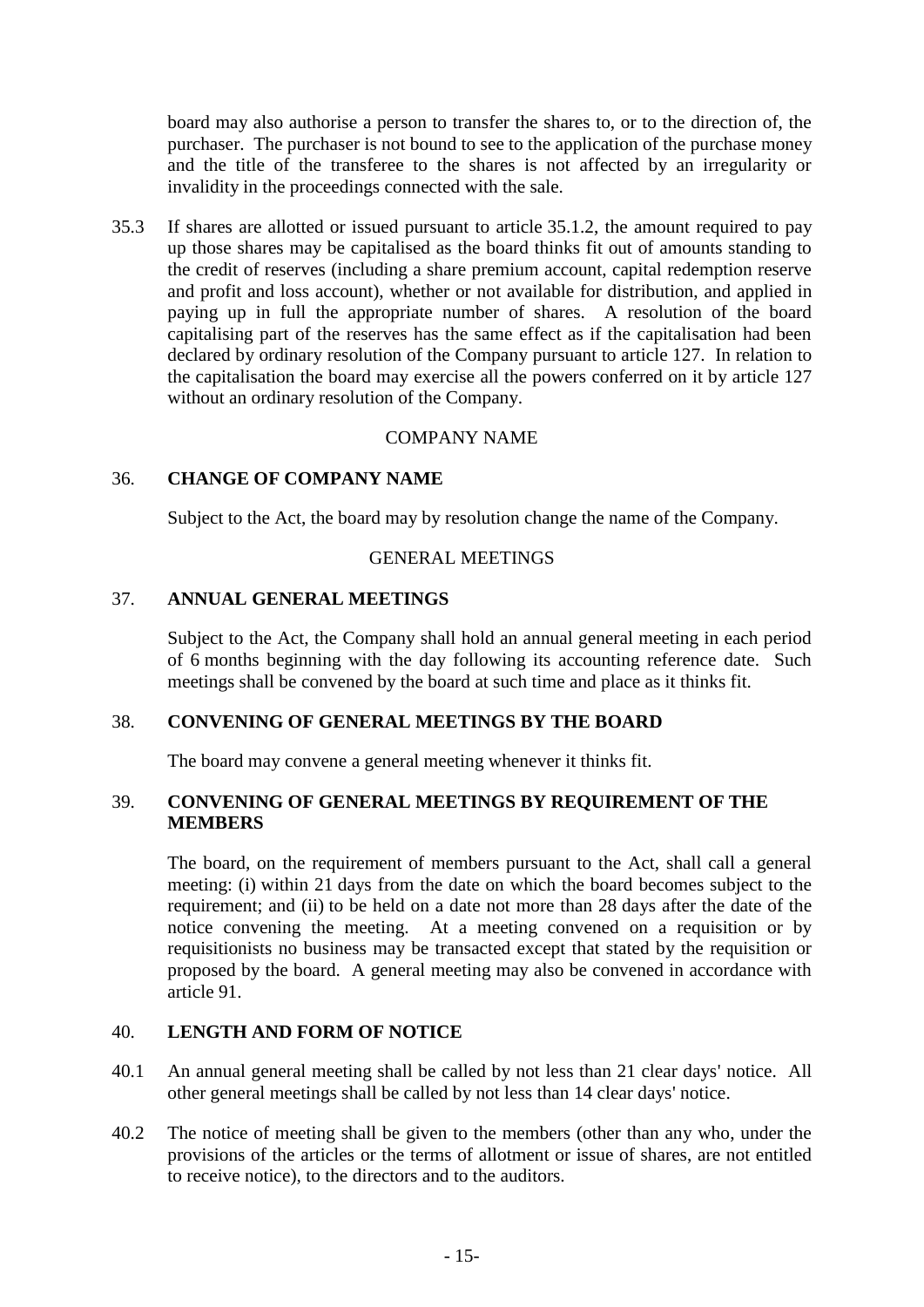- 40.3 The board may determine that persons entitled to receive notices of meeting are those persons entered on the register at the close of business on a day determined by the board, provided that, if the Company is a participating issuer, the day determined by the board may not be more than 21 days before the day that the relevant notice of meeting is being sent.
- 40.4 The notice of meeting shall also specify a time (which shall not be more than 48 hours (excluding any part of a day that is not a working day) before the time fixed for the meeting) by which a person must be entered on the register in order to have the right to attend or vote at the meeting. Changes to entries on the register after the time so specified in the notice shall be disregarded in determining the rights of any person to so attend or vote.

## 41. **OMISSION TO SEND NOTICE**

The accidental omission to give notice of a general meeting or to send, supply or make available any document or information relating to the meeting, or the non-receipt of any such notice, document or information by a person entitled to receive any such notice, document or information shall not invalidate the proceedings at that meeting.

# 42. **POSTPONEMENT OF GENERAL MEETINGS**

Subject to the Act, if the board, in its absolute discretion, considers that it is impractical or unreasonable for any reason to hold a general meeting at the time, date or place specified in the notice calling the general meeting, it may move and/or postpone the general meeting to another time, date and/or place. Subject to the Act, when a meeting is so moved and/or postponed, notice of the time, date and place of the moved and/or postponed meeting shall (if practical) be placed in at least two national newspapers in the United Kingdom. Notice of the business to be transacted at such moved and/or postponed meeting is not required. The board must take reasonable steps to ensure that members trying to attend the general meeting at the original time, date and/or place are informed of the new arrangements for the general meeting. Proxy forms can be delivered as specified in article [59.](#page-28-0) Any postponed and/or moved meeting may also be postponed and/or moved under this article.

### PROCEEDINGS AT GENERAL MEETINGS

# 43. **QUORUM**

Subject to the Act, the quorum for a general meeting is two qualifying persons present and entitled to vote.

### 44. **NO BUSINESS TO BE TRANSACTED UNLESS QUORUM PRESENT**

No business may be transacted at a general meeting unless a quorum is present. The absence of a quorum does not prevent the appointment of a chairman in accordance with the articles, which shall not be treated as part of the business of the meeting.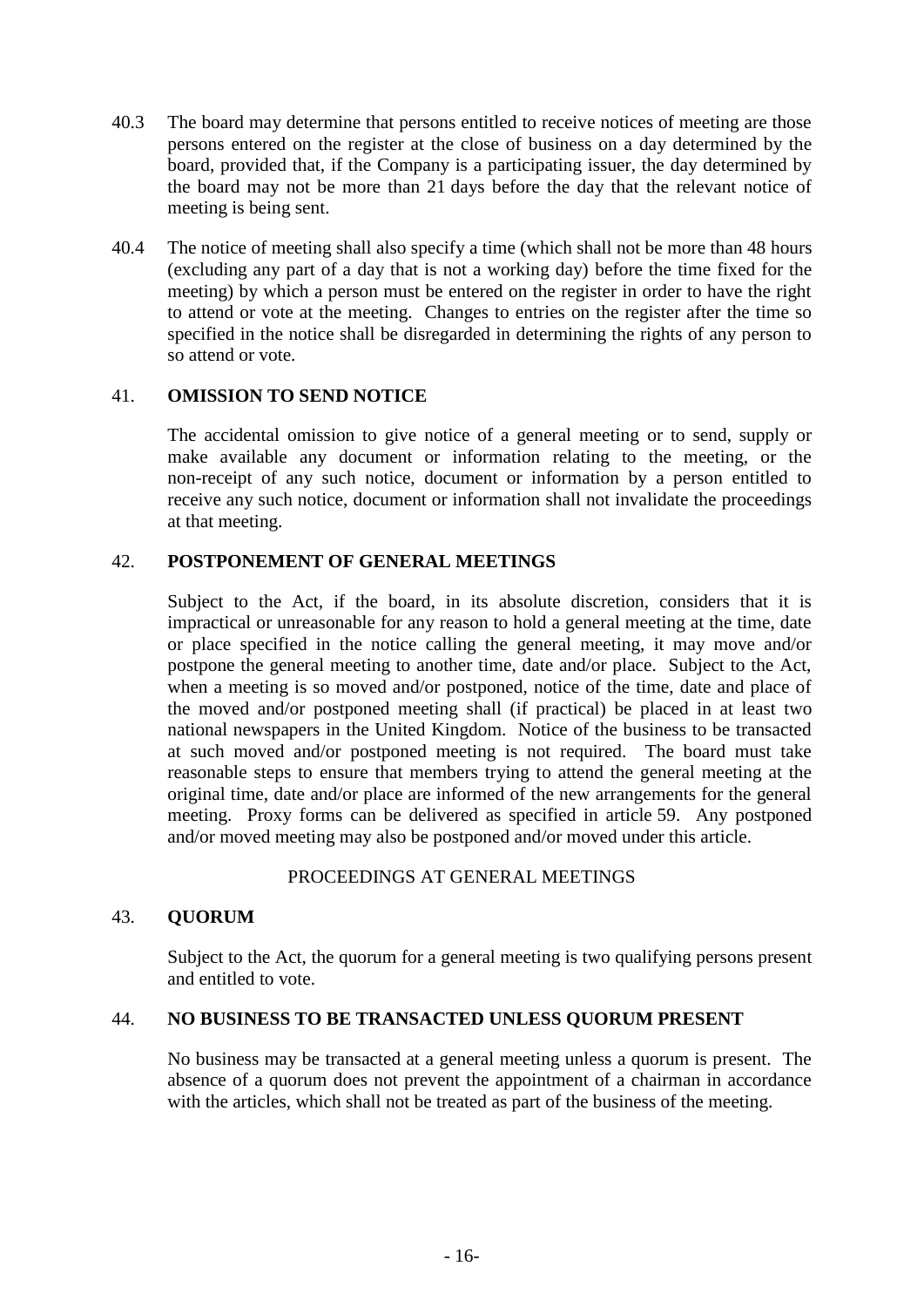## 45. **PROCEDURE IF QUORUM NOT PRESENT**

- <span id="page-22-0"></span>45.1 If a quorum is not present within five minutes (or such longer time as the chairman decides to wait) after the time fixed for the start of the meeting or if there is no longer a quorum present at any time during the meeting, the meeting, if convened by or on the requisition of members, is dissolved. In any other case it stands adjourned to such other day (being not less than 14 nor more than 28 days later) and at such other time and/or place as may have been specified for the purpose in the notice convening the meeting. Where no such arrangements have been specified, the meeting stands adjourned to such other day (being not less than 14 nor more than 28 days later) and at such other time and/or place as the chairman (or, in default, the board) decides.
- 45.2 At an adjourned meeting the quorum is one qualifying person present and entitled to vote. If a quorum is not present within five minutes from the time fixed for the start of the meeting, the adjourned meeting shall be dissolved.
- 45.3 Subject to article [45.1,](#page-22-0) save where the time, date and place for the adjourned meeting has been specified for the purpose in the notice convening the meeting as referred to in article [45.1](#page-22-0) (in which case notice of the adjourned meeting need not be given), the Company shall give not less than seven clear days' notice of any meeting adjourned for the lack of a quorum and the notice shall state the quorum requirement.

## 46. **CHAIRMAN**

- 46.1 The chairman (if any) of the board or, in his absence, the deputy chairman (if any) shall preside as chairman at a general meeting. If there is no chairman or deputy chairman, or if at a meeting neither is present within five minutes after the time fixed for the start of the meeting or neither is willing and able to act, the directors present shall select one of their number to be chairman. If only one director is present and willing and able to act, he shall be chairman. In default, the members present and entitled to vote shall choose one of their number to be chairman.
- 46.2 Without prejudice to any other power which he may have under the provisions of the articles or at common law, the chairman may take such action as he thinks fit to promote the orderly conduct of the business of the meeting as specified in the notice of meeting and the chairman's decision on matters of procedure or arising incidentally from the business of the meeting shall be final, as shall be his determination as to whether any matter is of such a nature.

### 47. **RIGHT TO ATTEND AND SPEAK**

- 47.1 Each director shall be entitled to attend and speak at a general meeting and at a separate meeting of the holders of a class of shares or debentures whether or not he is a member.
- 47.2 The chairman may invite any person to attend and speak at any general meeting of the Company where he considers that this will assist in the deliberations of the meeting.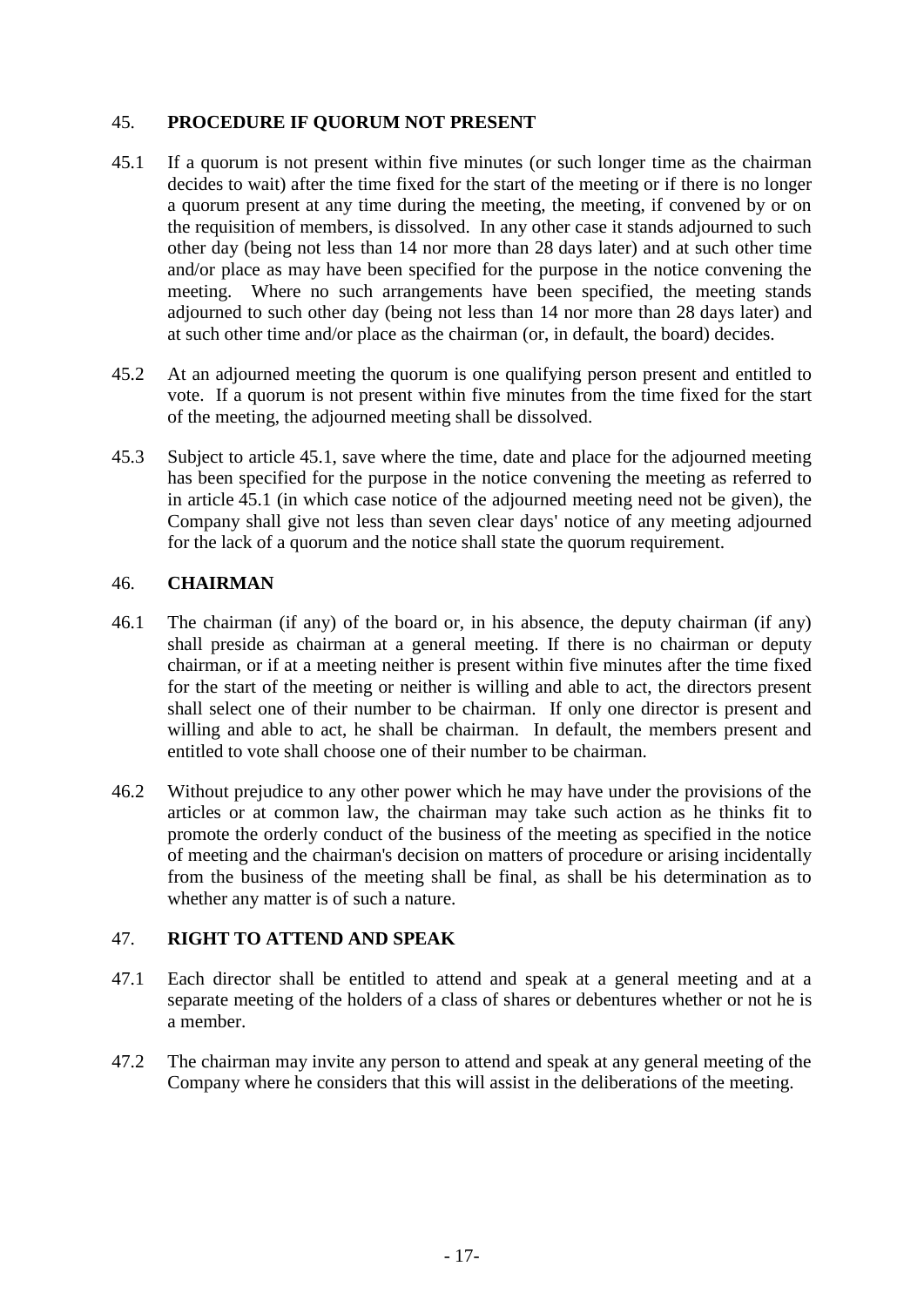## <span id="page-23-0"></span>48. **POWER TO ADJOURN**

- 48.1 The chairman may, with the consent of a meeting at which a quorum is present (and shall, if so directed by the meeting), adjourn a meeting from time to time and from place to place or for an indefinite period.
- 48.2 Without prejudice to any other power which he may have under the provisions of the articles or at common law, the chairman may, without the consent of the meeting, interrupt or adjourn a meeting from time to time and from place to place or for an indefinite period if he decides that it has become necessary to do so in order to:
	- 48.2.1 secure the proper and orderly conduct of the meeting;
	- 48.2.2 give all persons entitled to do so a reasonable opportunity of speaking and voting at the meeting; or
	- 48.2.3 ensure that the business of the meeting is properly disposed of.

## 49. **NOTICE OF ADJOURNED MEETING**

- 49.1 Whenever a meeting is adjourned for 28 days or more or for an indefinite period pursuant to article [48,](#page-23-0) at least seven clear days' notice shall be given to the members (other than any who, under the provisions of the articles or the terms of allotment or issue of the shares, are not entitled to receive notice), the directors and the auditors. Except in these circumstances it is not necessary to give notice of a meeting adjourned pursuant to article [48](#page-23-0) or of the business to be transacted at the adjourned meeting.
- 49.2 The board may determine that persons entitled to receive notice of an adjourned meeting in accordance with this article are those persons entered on the register at the close of business on a day determined by the board, provided that, if the Company is a participating issuer, the day determined by the board may not be more than 21 days before the day that the relevant notice of meeting is being sent.
- 49.3 The notice of an adjourned meeting given in accordance with this article shall also specify a time (which shall not be more than 48 hours (excluding any part of a day that is not a working day) before the time fixed for the meeting) by which a person must be entered on the register in order to have the right to attend or vote at the meeting. Changes to entries on the register after the time so specified in the notice shall be disregarded in determining the rights of any person to so attend or vote.

### 50. **BUSINESS AT ADJOURNED MEETING**

No business may be transacted at an adjourned meeting other than the business which might properly have been transacted at the meeting from which the adjournment took place.

## 51. **ACCOMMODATION OF MEMBERS AT MEETING**

If it appears to the chairman that the meeting place specified in the notice convening the meeting is inadequate to accommodate all members entitled and wishing to attend, the meeting shall be duly constituted and its proceedings valid if the chairman is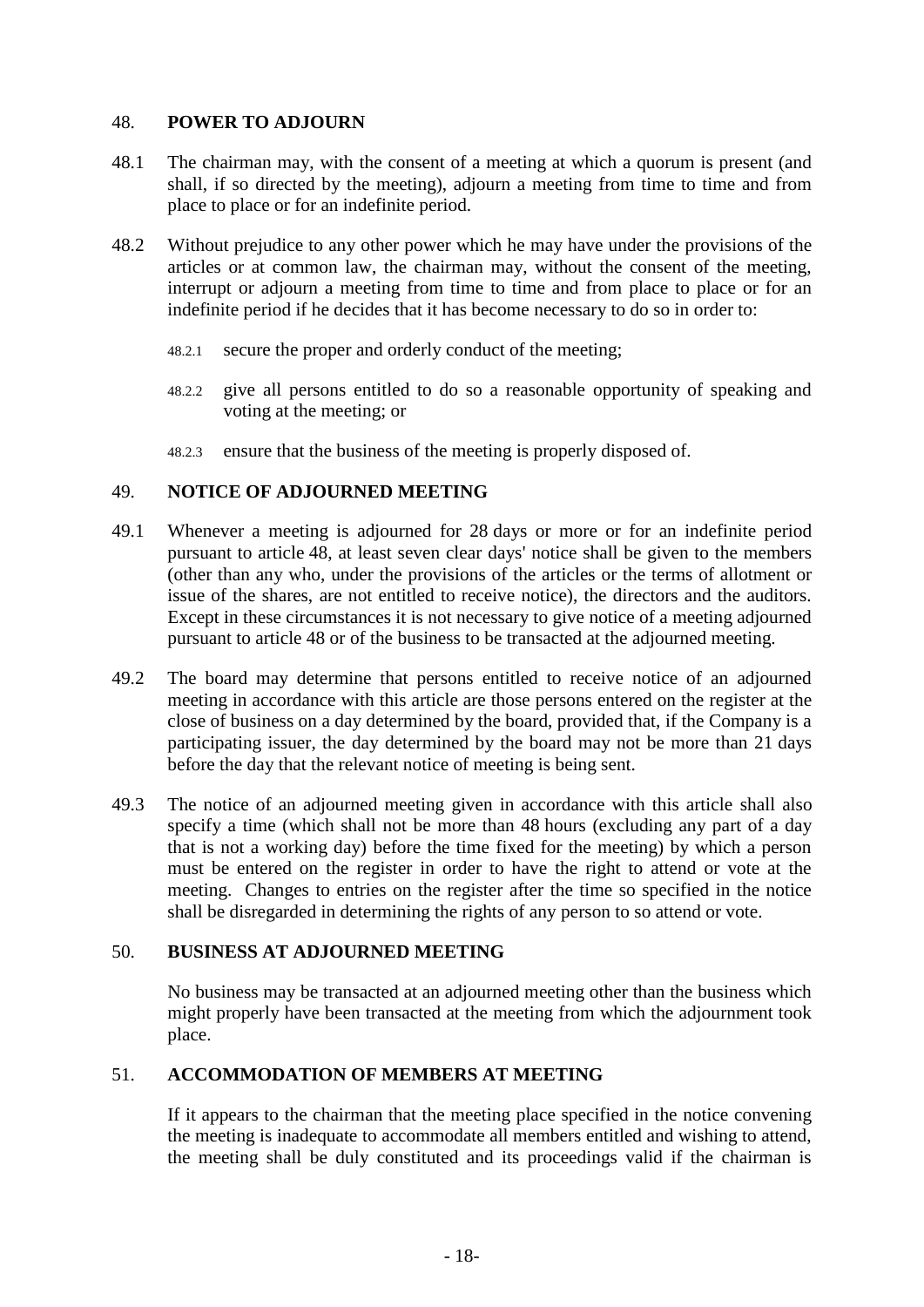satisfied that adequate facilities are available to ensure that a member who is unable to be accommodated is able to:

- (a) participate in the business for which the meeting has been convened;
- (b) hear and see all persons present who speak (whether by the use of microphones, loud-speakers, audio-visual communications equipment or otherwise), whether in the meeting place or elsewhere; and
- (c) be heard and seen by all other persons present in the same way.

## 52. **SECURITY**

The board may make any arrangement and impose any restriction it considers appropriate to ensure the security of a meeting including the searching of a person attending the meeting and the restriction of the items of personal property that may be taken into the meeting place. The board may authorise one or more persons, who shall include a director or the secretary or the chairman of the meeting to:

- (a) refuse entry to a meeting to a person who refuses to comply with these arrangements or restrictions; and
- (b) eject from a meeting any person who causes the proceedings to become disorderly.

## VOTING

# 53. **METHOD OF VOTING**

- 53.1 At a general meeting, a resolution put to the vote of the meeting shall be decided on a show of hands unless (before or on the declaration of the result of the show of hands) a poll is properly demanded by:
	- 53.1.1 the chairman of the meeting;
	- 53.1.2 not less than five members entitled to vote on the resolution;
	- 53.1.3 a member or members representing in aggregate not less than ten per cent. of the total voting rights of all the members having the right to vote on the resolution (excluding any voting rights attached to any shares in the Company held as treasury shares); or
	- 53.1.4 a member or members holding shares conferring a right to vote on the resolution, being shares on which an aggregate sum has been paid up equal to not less than ten per cent. of the total sum paid up on all the shares conferring that right (excluding shares in the Company conferring a right to vote on the resolution which are held as treasury shares).

For the purposes of (ii) above, a demand by a proxy counts as a demand by the member. For the purposes of (iii) above, a demand by a proxy counts as a demand by a member representing the voting rights that the proxy is authorised to exercise. For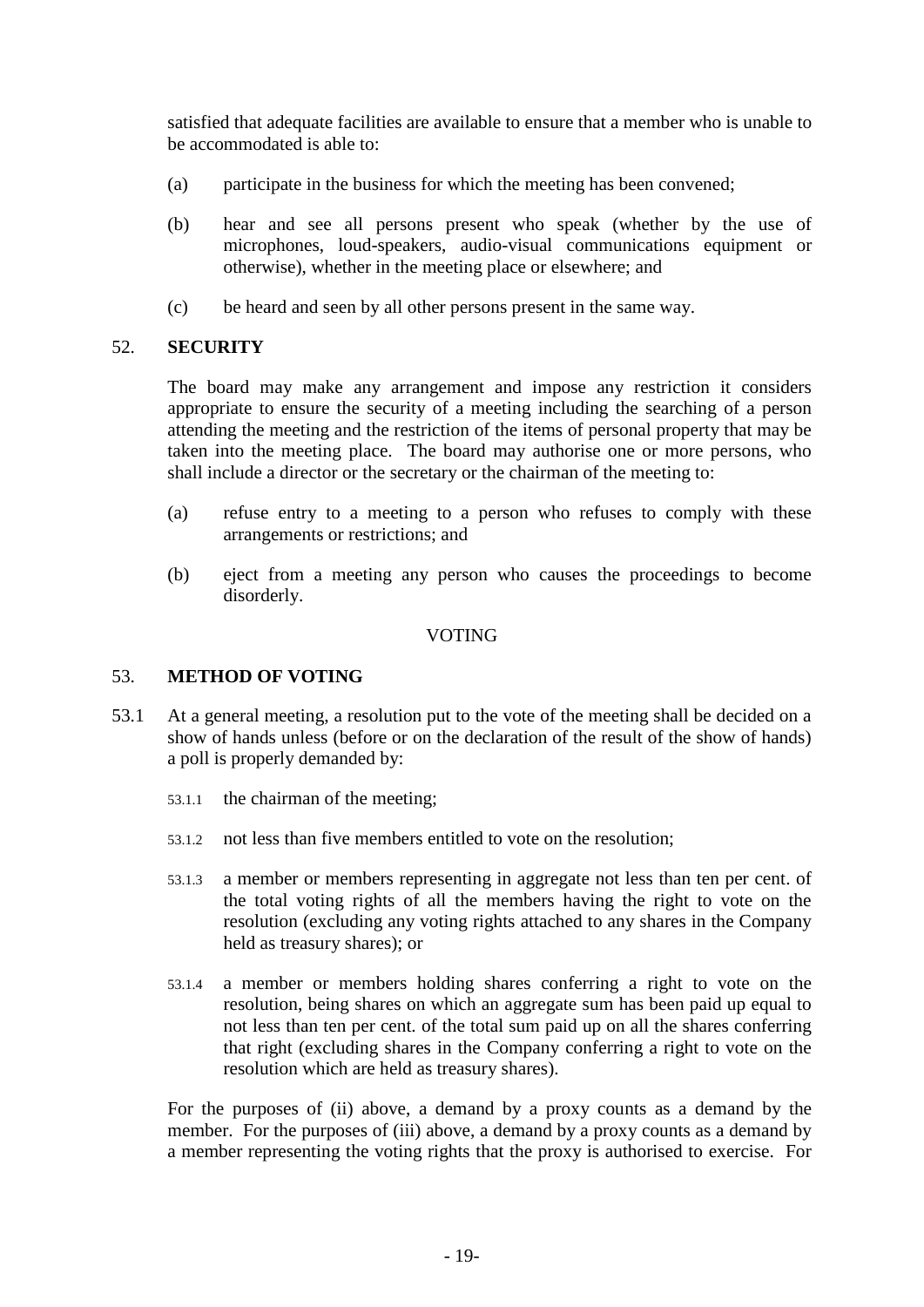the purposes of (iv) above, a demand by a proxy counts as a demand by a member holding the shares to which those rights are attached.

53.2 On a vote on a resolution at a meeting on a show of hands a declaration by the chairman that the resolution has or has not been passed, or has or has not been passed by a particular majority, is conclusive evidence of that fact without proof of the number or proportion of the votes recorded in favour of or against the resolution. An entry in respect of such a declaration in minutes of the meeting recorded in accordance with section 355 of the Act is also conclusive evidence of that fact without such proof.

# 54. **PROCEDURE ON A POLL**

- 54.1 If a poll is properly demanded, it shall be taken in such manner as the chairman directs. He may appoint scrutineers, who need not be members, and may fix a time, date and place for declaring the result of the poll. The result of the poll shall be deemed to be the resolution of the meeting at which the poll was demanded.
- 54.2 A poll demanded on the election of a chairman or on any question of adjournment shall be taken at the meeting and without adjournment. A poll demanded on another question shall be taken at such time, date and place as the chairman decides, either at once or after an interval or adjournment (but not more than 30 clear days after the date of the demand).
- 54.3 No notice need be given of a poll not taken immediately if the time, date and place at which it is to be taken are announced at the meeting at which it is demanded. In any other case at least seven clear days' notice shall be given specifying the time, date and place at which the poll shall be taken.
- 54.4 The demand for a poll may be withdrawn but only with the consent of the chairman. A demand withdrawn in this way validates the result of a show of hands declared before the demand was made. If a poll is demanded before the declaration of the result of a show of hands and the demand is duly withdrawn, the meeting shall continue as if the demand had not been made.
- 54.5 The demand for a poll (other than on the election of the chairman or on a question of adjournment) does not prevent the meeting continuing for the transaction of business other than the question on which a poll has been demanded.
- 54.6 On a poll taken at a general meeting of the Company, a member present and entitled to more than one vote need not, if he votes, use all his votes or cast all the votes he uses in the same way.

## 55. **VOTES OF MEMBERS**

- 55.1 Subject to special rights or restrictions as to voting attached to any class of shares by or in accordance with the articles, on a vote on a resolution:
	- 55.1.1 on a show of hands at a meeting:
		- (a) every member present (not being present by proxy) and entitled to vote on the resolution has one vote; and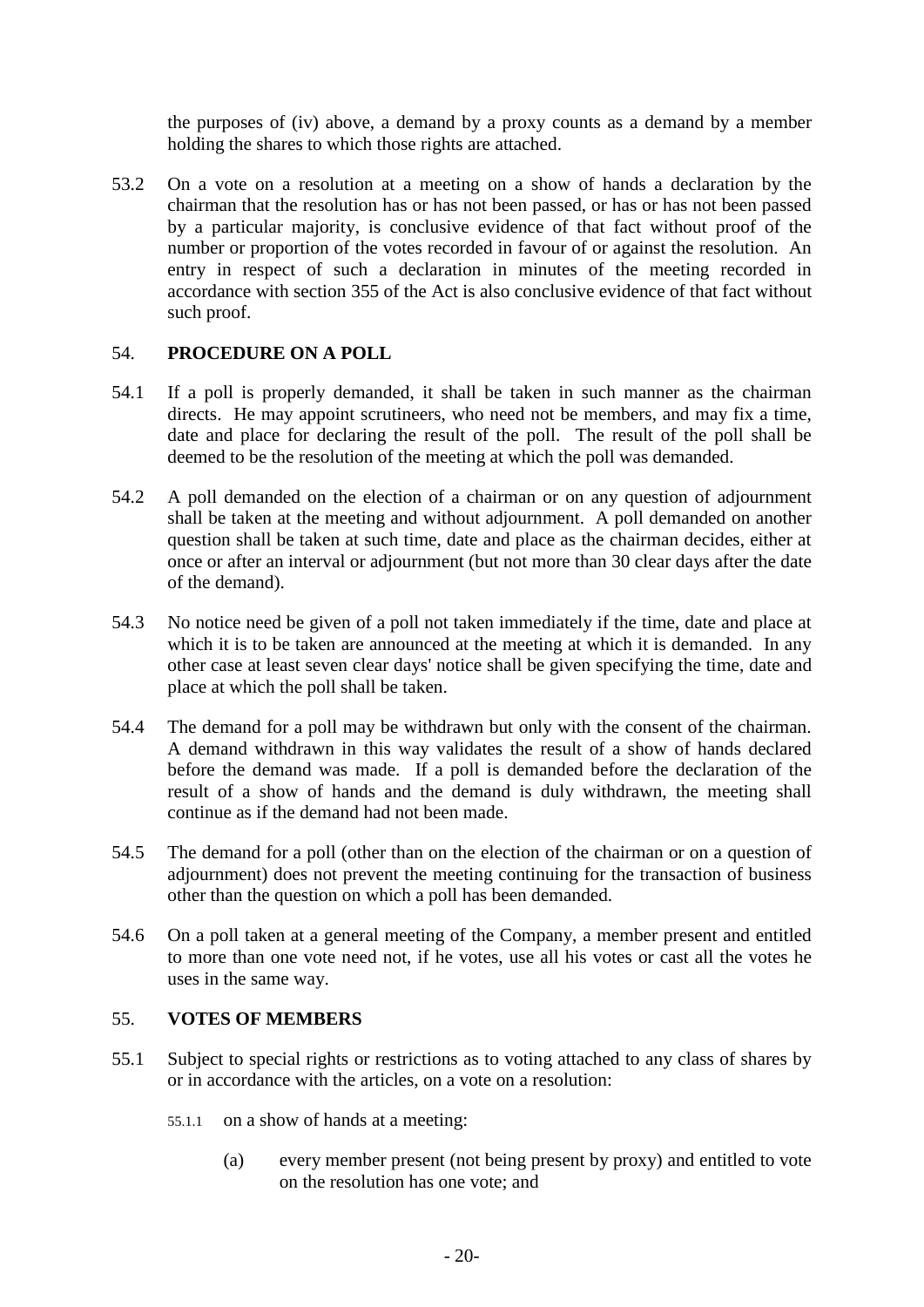- (b) every proxy present who has been duly appointed by a member entitled to vote on the resolution has one vote, except where:
	- (i) that proxy has been duly appointed by more than one member entitled to vote on the resolution; and
	- (ii) the proxy has been instructed:
		- (A) by one or more of those members to vote for the resolution and by one or more of those members to vote against the resolution; or
		- (B) by one or more of those members to vote in the same way on the resolution (whether for or against) and one or more of those members has permitted the proxy discretion as to how to vote,

in which case, the proxy has one vote for and one vote against the resolution; and

- 55.1.2 on a poll taken at a meeting, every member present and entitled to vote on the resolution has one vote in respect of each share held by the relevant member.
- 55.2 In the case of joint holders of a share, only the vote of the senior holder who votes (and any proxy duly authorised by him) may be counted by the Company. For the purposes of this article, the senior holder of a share is determined by the order in which the names of the joint holders appear in the register.
- 55.3 A member in respect of whom an order has been made by a court or official having jurisdiction (whether in the United Kingdom or elsewhere) that he is or may be suffering from mental disorder or is otherwise incapable of running his affairs may vote, whether on a show of hands or on a poll, by his guardian, receiver, curator bonis or other person authorised for that purpose and appointed by the court. A guardian, receiver, curator bonis or other authorised and appointed person may, on a poll, vote by proxy if evidence (to the satisfaction of the board) of the authority of the person claiming to exercise the right to vote is received at the office (or at another place specified in accordance with the articles for the delivery or receipt of forms of appointment of a proxy) or in any other manner specified in the articles for the appointment of a proxy within the time limits prescribed by the articles for the appointment of a proxy for use at the meeting, adjourned meeting or poll at which the right to vote is to be exercised.

# 56. **NO CASTING VOTE**

In the case of an equality of votes whether on a show of hands or on a poll, the chairman of the meeting at which the show of hands takes place or at which the poll is demanded shall not be entitled to a casting vote.

# 57. **RESTRICTION ON VOTING RIGHTS FOR UNPAID CALLS ETC.**

Unless the board otherwise decides, no member is entitled in respect of a share held by him to be present or to vote, either in person or by proxy, at a general meeting or at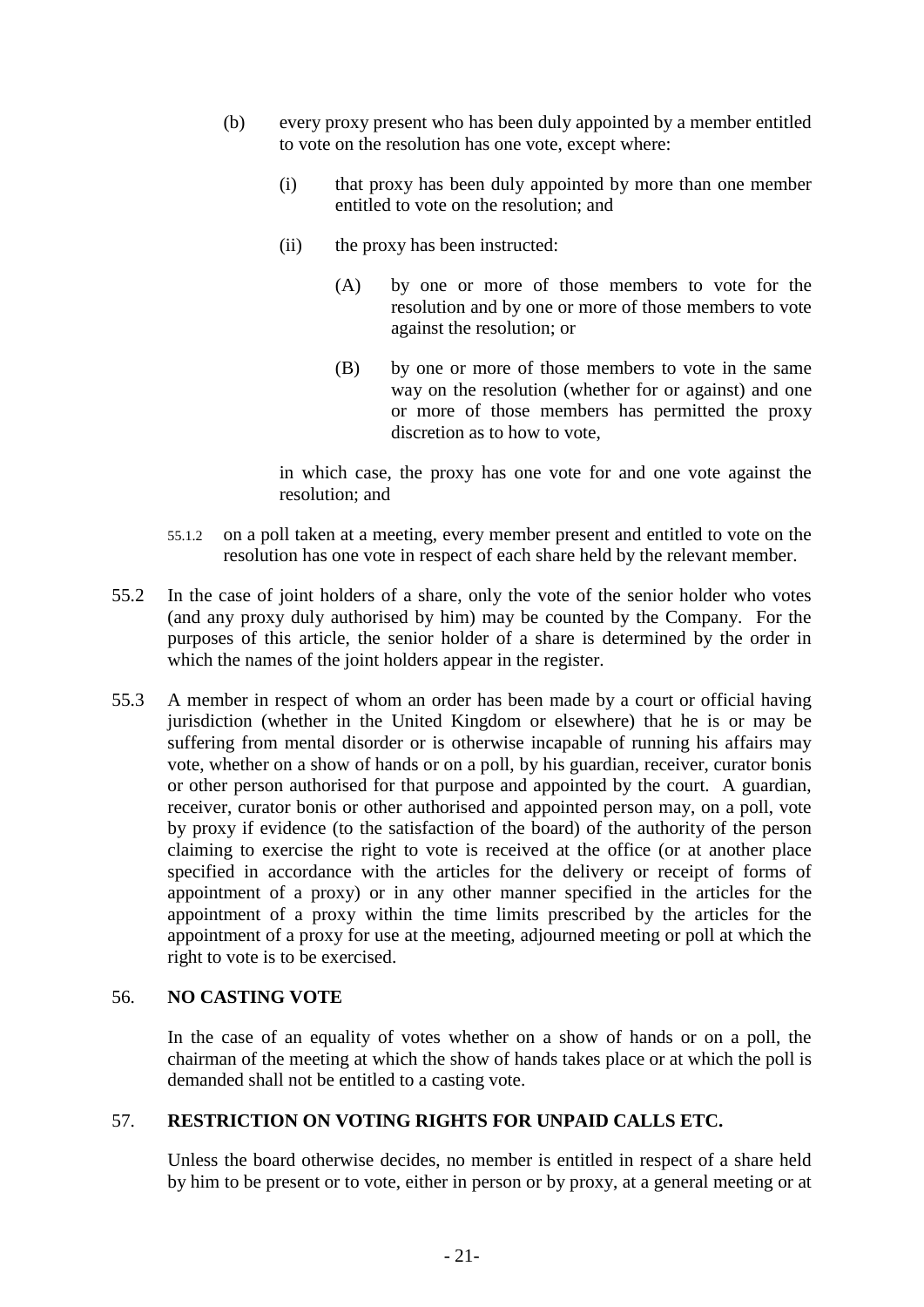a separate meeting of the holders of any class of shares or on a poll, or to exercise other rights conferred by membership in relation to the meeting or poll, if a call or other amount due and payable in respect of the share is unpaid. This restriction ceases on payment of the amount outstanding and all costs, charges and expenses incurred by the Company by reason of the non-payment.

## 58. **VOTING BY PROXY**

- <span id="page-27-1"></span>58.1 Subject to article [58.2,](#page-27-0) an instrument appointing a proxy shall be in writing in any usual form (or in another form approved by the board) executed under the hand of the appointor or his duly constituted attorney or, if the appointor is a company, under its seal or under the hand of its duly authorised officer or attorney or other person authorised to sign.
- <span id="page-27-0"></span>58.2 Subject to the Act, the board may accept the appointment of a proxy received by electronic means on such terms and subject to such conditions as it considers fit. The appointment of a proxy received by electronic means shall not be subject to the requirements of article [58.1.](#page-27-1)
- <span id="page-27-2"></span>58.3 For the purposes of articles [58.1](#page-27-1) and [58.2,](#page-27-0) the board may require such reasonable evidence it considers necessary to determine:
	- 58.3.1 the identity of the member and the proxy; and
	- 58.3.2 where the proxy is appointed by a person acting on behalf of the member, the authority of that person to make the appointment.
- 58.4 A member may appoint another person as his proxy to exercise all or any of his rights to attend and to speak and to vote (both on a show of hands and on a poll) on a resolution or amendment of a resolution, or on other business arising, at a meeting or meetings of the Company. Unless the contrary is stated in it, the appointment of a proxy shall be deemed to confer authority to exercise all such rights, as the proxy thinks fit.
- 58.5 A proxy need not be a member.
- 58.6 A member may appoint more than one proxy in relation to a meeting, provided that each proxy is appointed to exercise the rights attached to different shares held by the member. When two or more valid but differing appointments of proxy are delivered or received for the same share for use at the same meeting, the one which is last validly delivered or received (regardless of its date or the date of its execution) shall be treated as replacing and revoking the other or others as regards that share. If the Company is unable to determine which appointment was last validly delivered or received, none of them shall be treated as valid in respect of that share.
- 58.7 Delivery or receipt of an appointment of proxy does not prevent a member attending and voting in person at the meeting or an adjournment of the meeting or on a poll.
- 58.8 The appointment of a proxy shall (unless the contrary is stated in it) be valid for an adjournment of the meeting as well as for the meeting or meetings to which it relates. The appointment of a proxy shall be valid for 12 months from the date of execution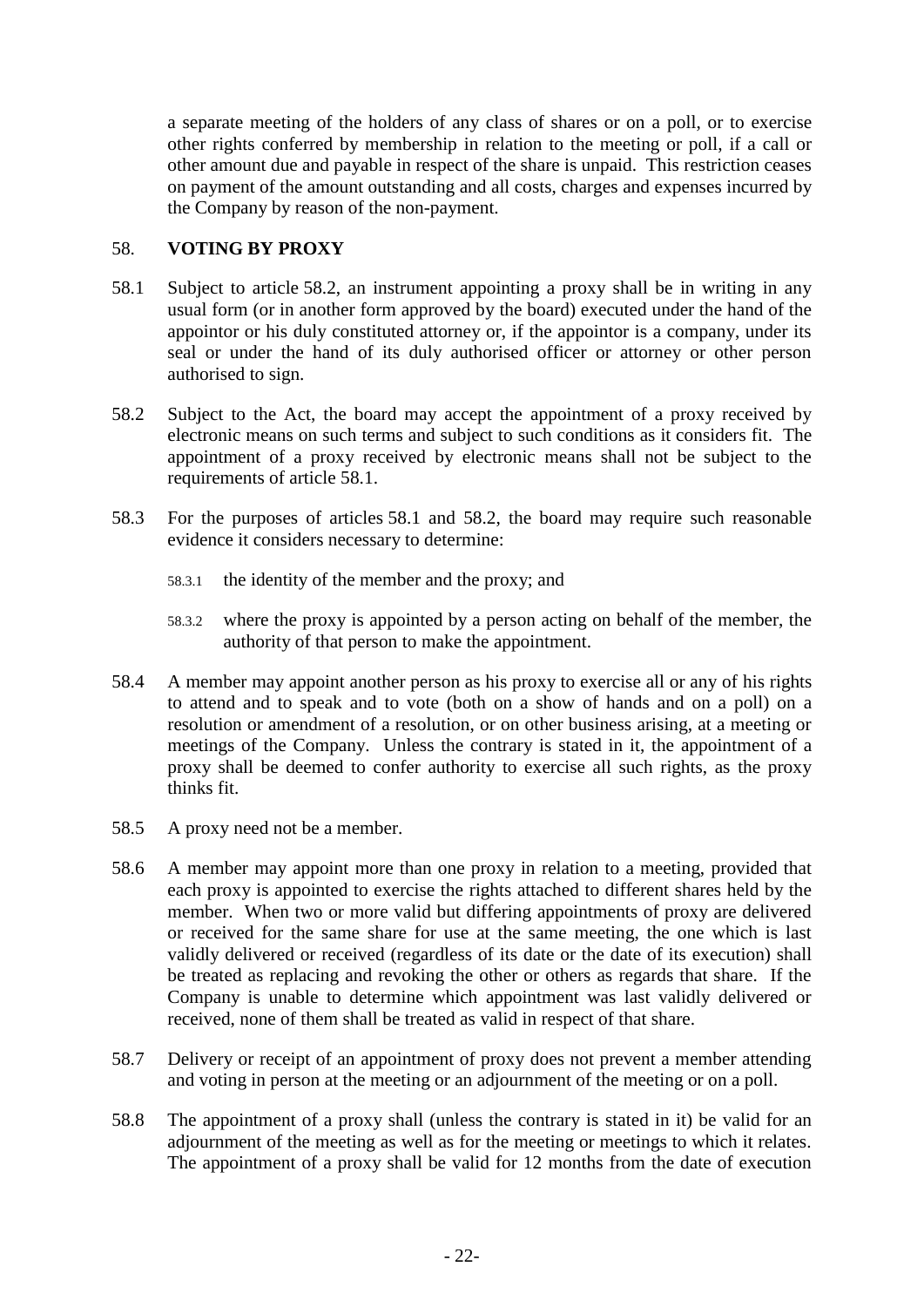or, in the case of an appointment of proxy delivered by electronic means, for 12 months from the date of delivery unless otherwise specified by the board.

58.9 Subject to the Act and the requirements of the listing rules and disclosure and transparency rules of the UKLA, the Company may send a form of appointment of proxy to all or none of the persons entitled to receive notice of and to vote at a meeting. If sent, the form shall provide for three-way voting on all resolutions (other than procedural resolutions) set out in the notice of meeting.

#### <span id="page-28-0"></span>59. **APPOINTMENT OF PROXY**

- <span id="page-28-4"></span><span id="page-28-3"></span>59.1 The form of appointment of a proxy and any reasonable evidence required by the board in accordance with article [58.3](#page-27-2) shall be:
	- 59.1.1 subject to articles [59.1.3](#page-28-1) and [59.1.4,](#page-28-2) in the case of an instrument of proxy in hard copy form, delivered to the office, or another place in the United Kingdom specified in the notice convening the meeting or in the form of appointment of proxy or other accompanying document sent by the Company in relation to the meeting not less than 48 hours (excluding any part of a day that is not a working day) before the time for holding the meeting or adjourned meeting at which the person named in the form of appointment of proxy proposes to vote;
	- 59.1.2 subject to articles [59.1.3](#page-28-1) and [59.1.4,](#page-28-2) in the case of an appointment of a proxy sent by electronic means, where the Company has given an electronic address:
		- (a) in the notice calling the meeting;
		- (b) in an instrument of proxy sent out by the Company in relation to the meeting;
		- (c) in an invitation to appoint a proxy issued by the Company in relation to the meeting; or
		- (d) on a website maintained by or on behalf of the Company on which any information relating to the meeting is required by the Act to be kept,

received at such address not less than 48 hours (excluding any part of a day that is not a working day) before the time for holding the meeting or adjourned meeting at which the person named in the form of appointment of proxy proposes to vote;

- <span id="page-28-1"></span>59.1.3 in the case of a meeting adjourned for less than 28 days but more than 48 hours or in the case of a poll taken more than 48 hours after it is demanded, delivered or received as required by articles [59.1.1](#page-28-3) or [59.1.2](#page-28-4) not less than 24 hours (excluding any part of a day that is not a working day) before the time appointed for the holding of the adjourned meeting or the taking of the poll; or
- <span id="page-28-2"></span>59.1.4 in the case of a meeting adjourned for not more than 48 hours or in the case of a poll not taken immediately but taken not more than 48 hours after it was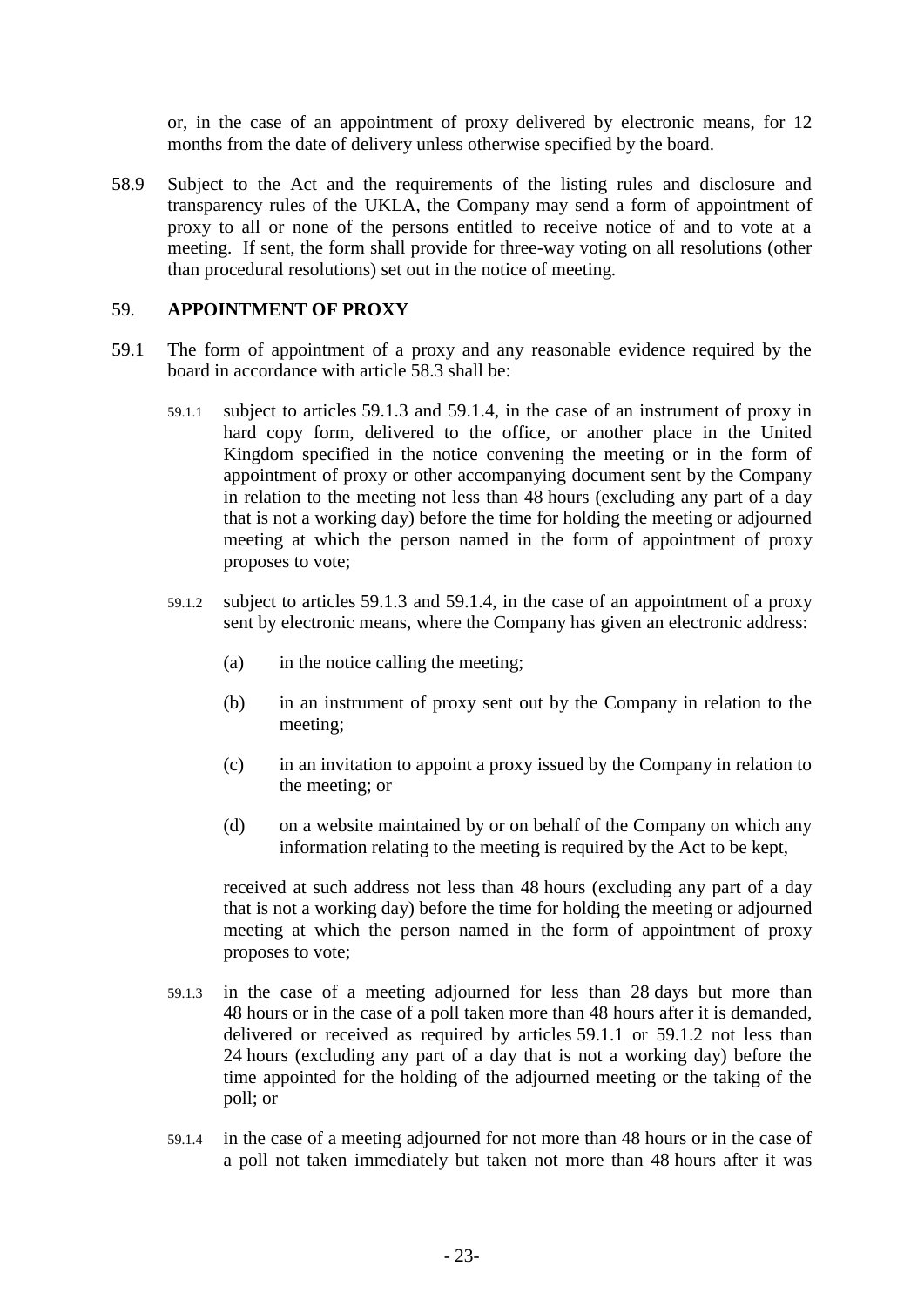demanded, delivered at the adjourned meeting or at the meeting at which the poll was demanded to the chairman or to the secretary or to any director.

An appointment of proxy not delivered or received in accordance with this article is invalid.

59.2 Without limiting the foregoing, in relation to any shares which are held in uncertificated form, the board may from time to time permit appointments of a proxy to be made by electronic means in the form of an uncertificated proxy instruction and may in a similar manner permit supplements to, or amendments or revocations of, any such uncertificated proxy instruction to be so made. The board may in addition prescribe the method of determining the time at which any such uncertificated proxy instruction (and/or other instruction or notification) is to be treated as received by the Company or a participant acting on its behalf. The board may treat any such uncertificated proxy instruction which purports to be or is expressed to be sent on behalf of a holder of a share as sufficient evidence of the authority of the person sending that instruction to send it on behalf of that holder.

## 60. **VALIDITY OF ACTIONS BY PROXY OR REPRESENTATIVE OF A CORPORATION**

- 60.1 The Company is not obliged to verify that a proxy or representative of a corporation has acted in accordance with the terms of his appointment and any failure to so act in accordance with the terms of his appointment shall not affect the validity of any proceedings at a meeting of the Company.
- 60.2 The termination of the authority of a person to act as proxy or as the duly authorised representative of a member which is a corporation does not affect whether he counts in deciding whether there is a quorum at a meeting, the validity of anything he does as chairman of a meeting, the validity of a poll demanded by him at a meeting, or the validity of a vote given by that person unless notice of the termination was received by the Company at the office or, in the case of a proxy, any other place specified for delivery or receipt of the form of appointment of proxy or, where the appointment of proxy was sent by electronic means, at the address at which the form of appointment was received, not later than the last time at which an appointment of proxy should have been delivered or received in order to be valid for use at the relevant meeting or adjourned meeting or (in the case of a poll taken otherwise than at or on the same day as the meeting or adjourned meeting) for use on the holding of the poll at which the vote is cast.

# 61. **CORPORATE REPRESENTATIVES**

In accordance with the Act, a corporation which is a member may, by resolution of its directors or other governing body, authorise a person or persons to act as its representative or representatives at any meeting of the Company (a "**representative**"). A director, the secretary or other person authorised for the purpose by the secretary may require a representative to produce a certified copy of the resolution of authorisation before permitting him to exercise his powers.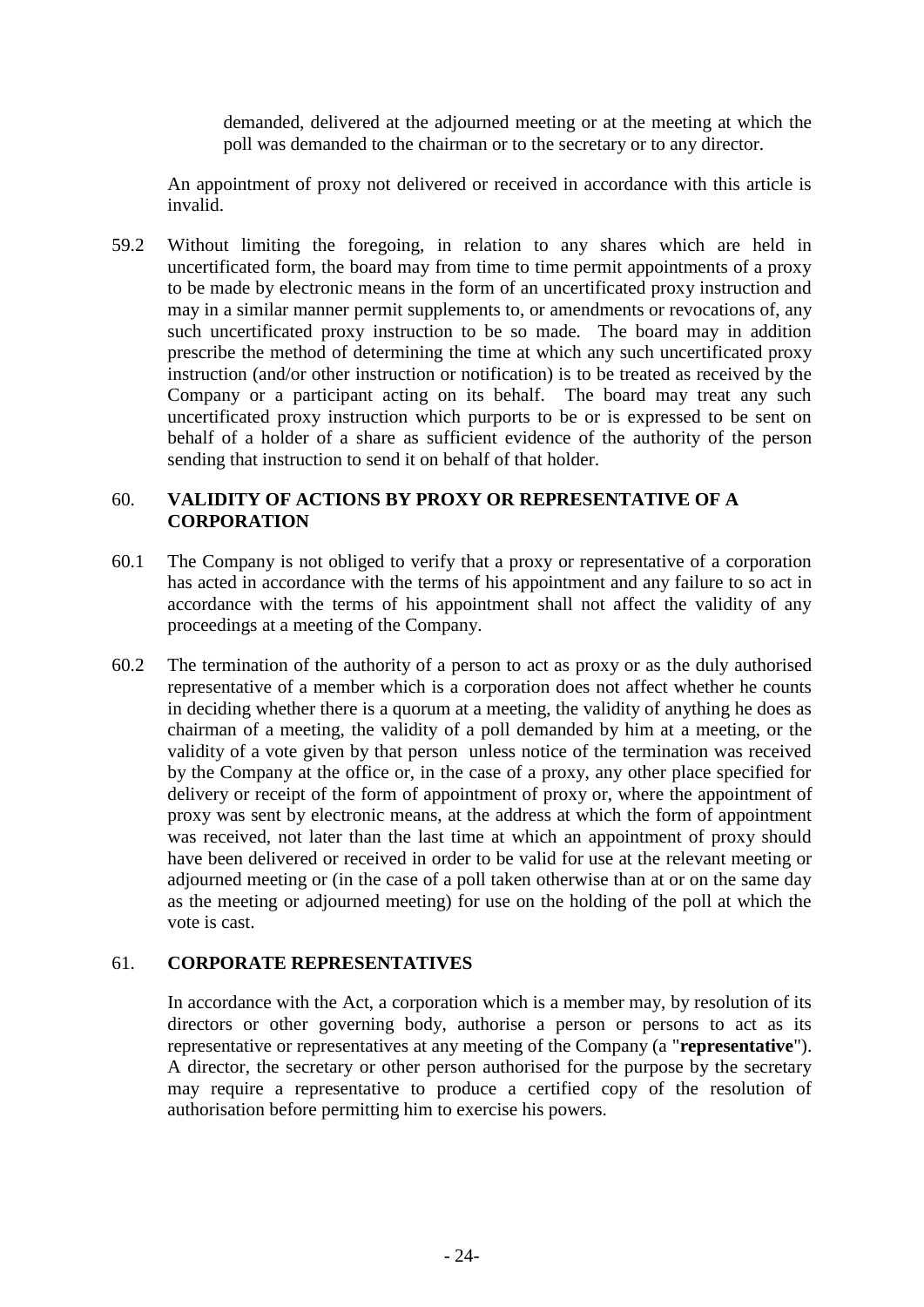## 62. **OBJECTIONS TO AND ERROR IN VOTING**

No objection may be made to the qualification of a voter or to the counting of, or failure to count, a vote, except at the meeting or adjourned meeting at which the vote objected to is tendered or at which the error occurs. An objection properly made shall be referred to the chairman and only invalidates the decision of the meeting on any resolution if, in the opinion of the chairman, it is of sufficient magnitude to affect the decision of the meeting. The decision of the chairman on such matters is conclusive and binding on all concerned.

### 63. **AMENDMENTS TO SPECIAL RESOLUTIONS**

No amendment to a resolution duly proposed as a special resolution (other than an amendment to correct a patent error) may be considered or voted on.

## 64. **AMENDMENTS TO ORDINARY RESOLUTIONS**

No amendment to a resolution duly proposed as an ordinary resolution (other than an amendment to correct a patent error) may be considered or voted on unless either:

- (a) at least 48 hours before the time appointed for holding the meeting or adjourned meeting at which the ordinary resolution is to be considered, notice of the terms of the amendment and intention to move it has been lodged at the office; or
- (b) the chairman in his absolute discretion decides that the amendment may be considered or voted on.

If an amendment proposed to a resolution under consideration is ruled out of order by the chairman the proceedings on the substantive resolution are not invalidated by an error in his ruling.

### <span id="page-30-0"></span>65. **CLASS MEETINGS**

Save for the circumstances set out in s.334(2) and s.334(2A) of the Act, a separate meeting for the holders of a class of shares shall be convened and conducted as nearly as possible in the same way as a general meeting, except that:

- (a) no member is entitled to notice of it or to attend unless he is a holder of shares of that class;
- (b) no vote may be cast except in respect of a share of that class;
- (c) the quorum at a meeting (other than an adjourned meeting) is two qualifying persons present and entitled to vote and holding, representing or authorised to exercise voting rights in respect of, at least one-third in nominal value of the issued shares of that class (excluding any shares of that class held as treasury shares);
- (d) the quorum at an adjourned meeting is one qualifying person present and entitled to vote and holding, representing or authorised to exercise voting rights in respect of, shares of that class; and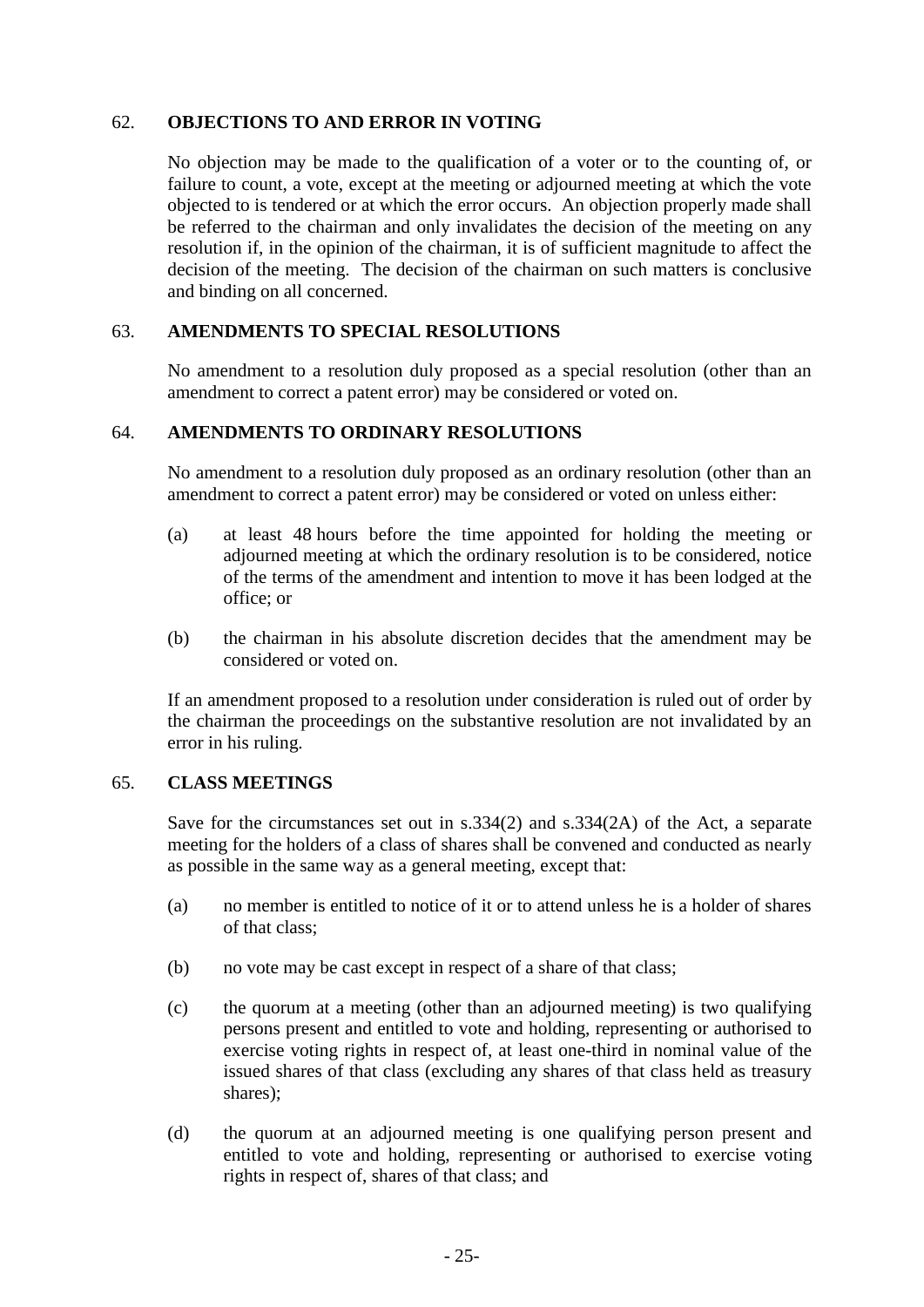(e) any holder of shares of that class present and entitled to vote may demand a poll.

## <span id="page-31-0"></span>66. **FAILURE TO DISCLOSE INTERESTS IN SHARES**

- <span id="page-31-2"></span>66.1 Having regard to the requirements of the listing rules of the UKLA, where notice is served by the Company under section 793 of the Act (a "**section 793 notice**") on a member, or another person appearing to be interested in shares held by that member, and the member or other person has failed in relation to any shares (the "**default shares**", which expression includes any shares allotted or issued after the date of the section 793 notice in respect of those shares) to give the Company the information required within the prescribed period from the date of service of the section 793 notice, the following sanctions apply, unless the board otherwise decides:
	- 66.1.1 the member shall not be entitled in respect of the default shares to be present or to vote (either in person or by proxy) at a general meeting or at a separate meeting of the holders of a class of shares or on a poll; and
	- 66.1.2 where the default shares represent at least 0.25 per cent. in nominal value of the issued shares of their class (excluding any share of their class held as treasury shares):
		- (a) a dividend (or any part of a dividend) or other amount payable in respect of the default shares shall be withheld by the Company, which has no obligation to pay interest on it, and the member shall not be entitled to elect, pursuant to article [126,](#page-56-0) to receive shares instead of a dividend; and
		- (b) no transfer of any certificated default shares shall be registered unless the transfer is an excepted transfer or:
			- (i) the member is not himself in default in supplying the information required; and
			- (ii) the member proves to the satisfaction of the board that no person in default in supplying the information required is interested in any of the shares the subject of the transfer.
- <span id="page-31-3"></span><span id="page-31-1"></span>66.2 For the purpose of enforcing the sanction in article [66.1.2\(b\),](#page-31-1) the board may give notice to the member requiring the member to change default shares held in uncertificated form to certificated form by the time stated in the notice. The notice may also state that the member may not change any default shares held in certificated form to uncertificated form. If the member does not comply with the notice, the board may require the Operator to convert default shares held in uncertificated form into certificated form in the name and on behalf of the member in accordance with the Uncertificated Securities Regulations.
- 66.3 The sanctions under article [66.1](#page-31-2) cease to apply seven days after the earlier of:
	- 66.3.1 receipt by the Company of notice of an excepted transfer, but only in relation to the shares thereby transferred; and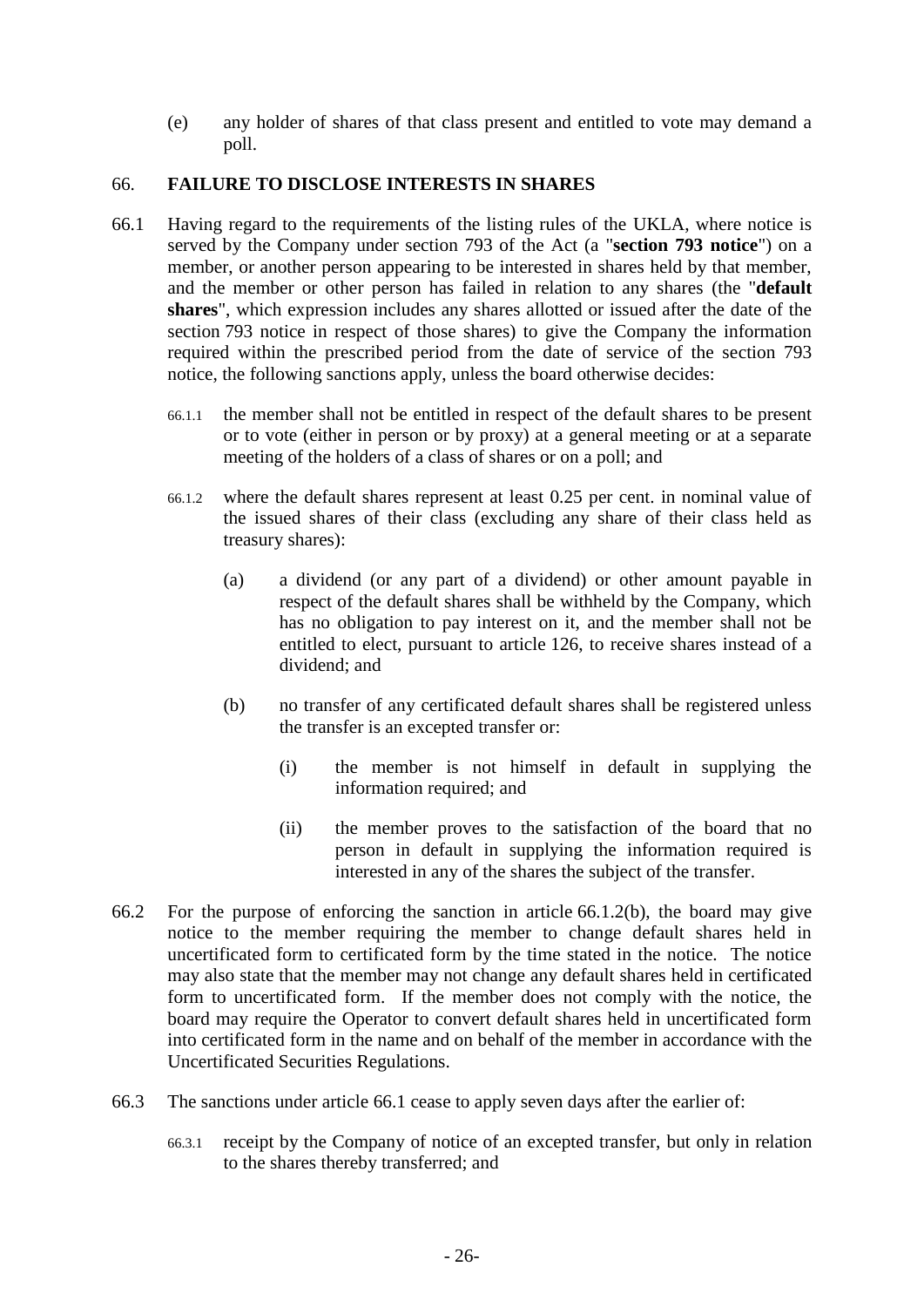- 66.3.2 receipt by the Company, in a form satisfactory to the board, of all the information required by the section 793 notice.
- 66.4 Where, on the basis of information obtained from a member in respect of a share held by him, the Company issues a section 793 notice to another person, it shall at the same time send a copy of the section 793 notice to the member, but the accidental omission to do so, or the non-receipt by the member of the copy, does not invalidate or otherwise affect the application of articles [66.1](#page-31-2) or [66.2.](#page-31-3)
- 66.5 For the purposes of this article [66:](#page-31-0)
	- 66.5.1 a person, other than the member holding a share, shall be treated as appearing to be interested in that share if the member has informed the Company that the person is or may be interested, or if the Company (after taking account of information obtained from the member or, pursuant to a section 793 notice, from anyone else) knows or has reasonable cause to believe that the person is or may be so interested;
	- 66.5.2 "**interested**" shall be construed as it is for the purpose of section 793 of the Act;
	- 66.5.3 reference to a person having failed to give the Company the information required by a section 793 notice, or being in default in supplying such information, includes (a) reference to his having failed or refused to give all or any part of it, and (b) reference to his having given information which he knows to be false in a material particular or having recklessly given information which is false in a material particular;
	- 66.5.4 the "**prescribed period**" means 14 days;
	- 66.5.5 an "**excepted transfer**" means, in relation to shares held by a member:
		- (a) a transfer pursuant to acceptance of a takeover offer for the Company (within the meaning of section 974 of the Act); or
		- (b) a transfer in consequence of a sale made through a recognised investment exchange (as defined in the Financial Services and Markets Act 2000) or another stock exchange outside the United Kingdom on which shares in the capital of the Company are normally traded; or
		- (c) a transfer which is shown to the satisfaction of the board to be made in consequence of a sale of the whole of the beneficial interest in the shares to a person who is unconnected with the member and with any other person appearing to be interested in the shares.
- 66.6 The provisions of this article are in addition and without prejudice to the provisions of the Act.

### APPOINTMENT, RETIREMENT AND REMOVAL OF DIRECTORS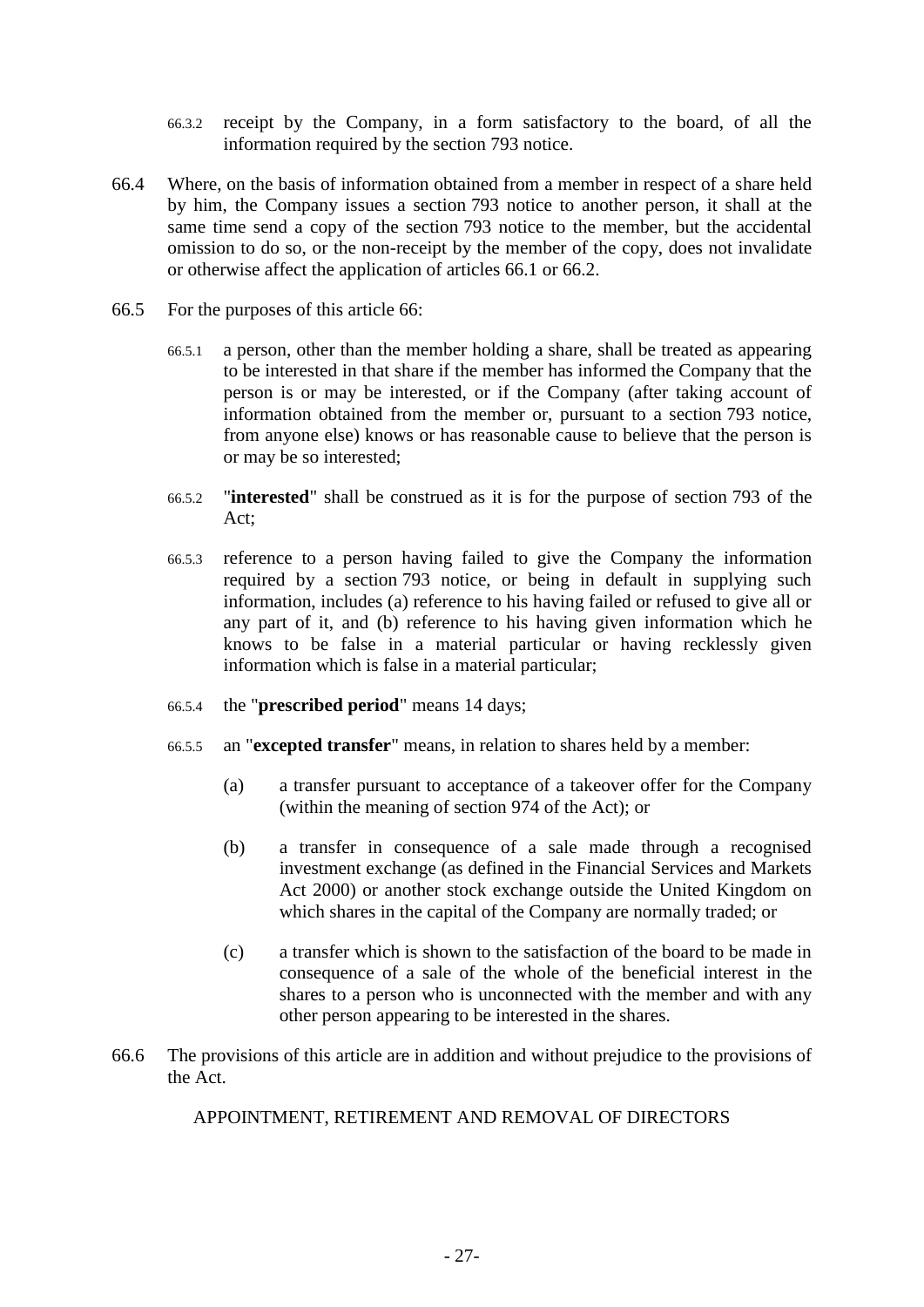## <span id="page-33-0"></span>67. **NUMBER OF DIRECTORS**

Unless and until otherwise decided by the Company by ordinary resolution the number of directors must not be less than two and must not be more than 10.

### 68. **POWER OF THE COMPANY TO APPOINT DIRECTORS**

Subject to the articles, the Company may by ordinary resolution appoint a person who is willing to act to be a director, either to fill a vacancy or as an addition to the board, but the total number of directors may not exceed any maximum number fixed in accordance with the articles.

## 69. **POWER OF THE BOARD TO APPOINT DIRECTORS**

Without prejudice to the power of the Company to appoint a person to be a director pursuant to the articles, the board may appoint a person who is willing to act as a director, either to fill a vacancy or as an addition to the board, but the total number of directors may not exceed any maximum number fixed in accordance with the articles. A director appointed in this way may hold office only until the dissolution of the next annual general meeting after his appointment unless he is reappointed during that meeting. He is not required, and is not taken into account in determining the number of directors who are, to retire by rotation at the meeting.

# <span id="page-33-1"></span>70. **APPOINTMENT OF EXECUTIVE DIRECTORS**

- 70.1 Subject to the Act, the board may appoint one or more of its body to hold an executive office with the Company for such term and on such other terms and conditions as (subject to the Act) the board thinks fit. The board may revoke or terminate an appointment, without prejudice to a claim for damages for breach of the contract of service between the director and the Company or otherwise.
- 70.2 Subject to the Act, the board may enter into an agreement or arrangement with any director for the provision of any services outside the scope of the ordinary duties of a director. Any such agreement or arrangement may be made on such terms and conditions as (subject to the Act) the board thinks fit and (without prejudice to any other provision of the articles) it may remunerate any such director for such services as it thinks fit.
- 70.3 The appointment of any director to the office of chairman or deputy chairman or chief executive or managing or joint managing or deputy or assistant managing director shall automatically determine if he ceases to be a director but without prejudice to any claim for damages for breach of any contract of service between him and the Company. The appointment of any director to any other executive office shall not automatically determine if he ceases from any cause to be a director, unless the contract or resolution under which he holds office shall expressly state otherwise, in which event such determination shall be without prejudice to any claim for damages for breach of any contract of service between him and the Company.

### 71. **ELIGIBILITY OF NEW DIRECTORS**

71.1 No person other than a director retiring (by rotation or otherwise) may be appointed or reappointed a director at a general meeting unless: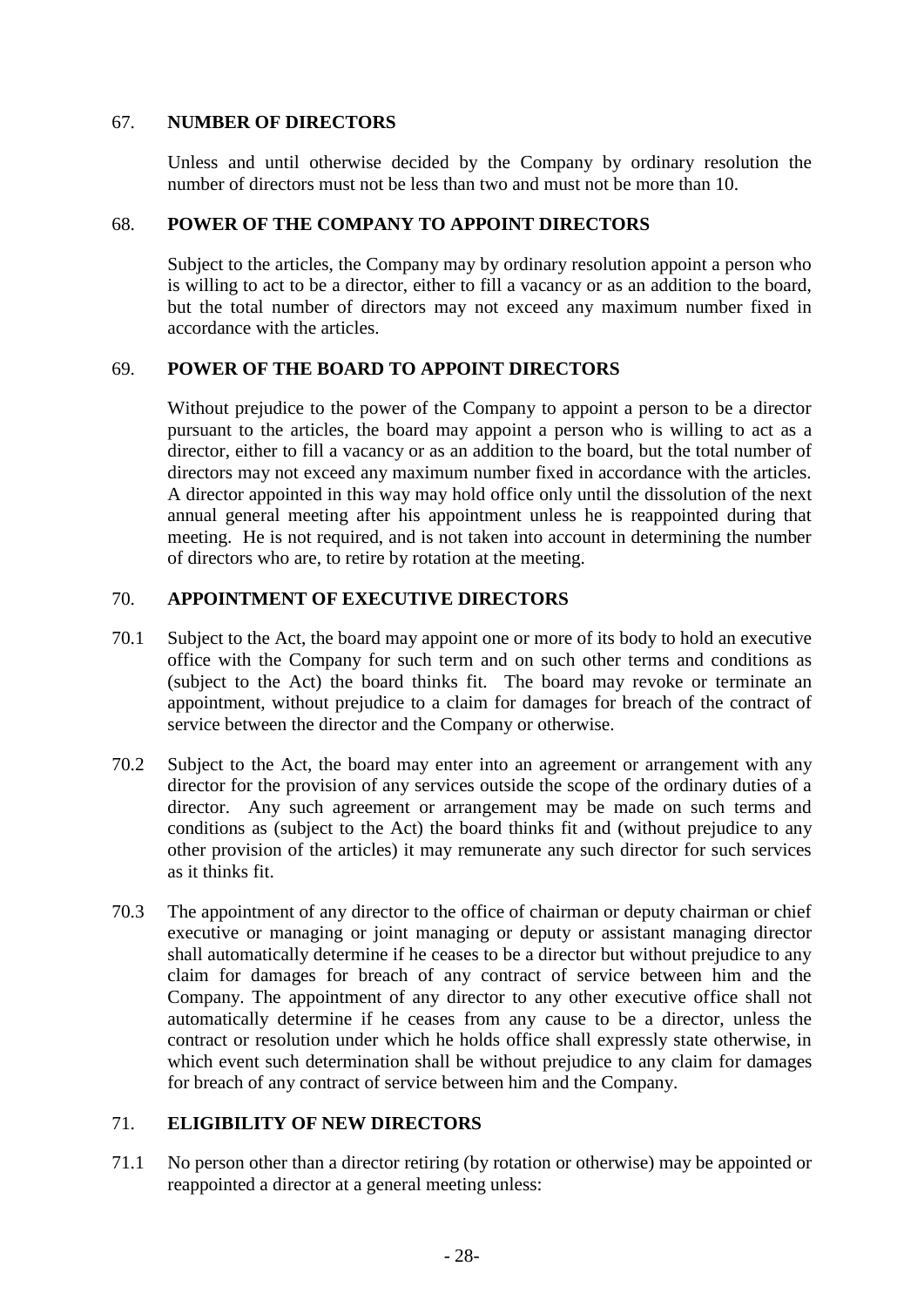- 71.1.1 he is recommended by the board; or
- 71.1.2 not less than seven nor more than 42 days before the date fixed for the meeting, notice has been given to the Company by a member (other than the person to be proposed) qualified to vote at the meeting of the intention to propose that person for appointment or reappointment. The notice shall (a) state the particulars which would, if the proposed director were appointed or reappointed, be required to be included in the Company's register of directors, (b) be accompanied by notice given by the proposed director of his willingness to be appointed or reappointed, and (c) be lodged at the office.
- 71.2 A director need not be a member.

### 72. **VOTING ON RESOLUTION FOR APPOINTMENT**

A resolution for the appointment of two or more persons as directors by a single resolution is void unless an ordinary resolution that the resolution for appointment is proposed in this way has first been agreed to by the meeting without a vote being given against it.

### 73. **RETIREMENT BY ROTATION**

- <span id="page-34-1"></span>73.1 Subject to article [73.2,](#page-34-0) at each annual general meeting one-third of the directors who are subject to retirement by rotation or, if their number is not three or a multiple of three, the number nearest to but not less than one-third, shall retire from office provided that if there are fewer than three directors who are subject to retirement by rotation, one shall retire from office.
- <span id="page-34-0"></span>73.2 If any one or more directors:
	- 73.2.1 were last appointed or reappointed three years or more prior to the meeting;
	- 73.2.2 were last appointed or reappointed at the third immediately preceding annual general meeting; or
	- 73.2.3 at the time of the meeting will have served more than eight years as a non-executive director of the Company (excluding as the chairman of the board),

he or they shall retire from office and shall be counted in obtaining the number required to retire at the meeting, provided that the number of directors required to retire under article [73.1](#page-34-1) shall be increased to the extent necessary to comply with this article.

### 74. **DIRECTORS SUBJECT TO RETIREMENT**

Subject to the Act and the articles, the directors to retire by rotation at an annual general meeting include, so far as necessary to obtain the number required, first, a director who wishes to retire and not offer himself for reappointment, and, second, those directors who have been longest in office since their last appointment or reappointment. As between two or more who have been in office an equal length of time, the director to retire shall, in default of agreement between them, be determined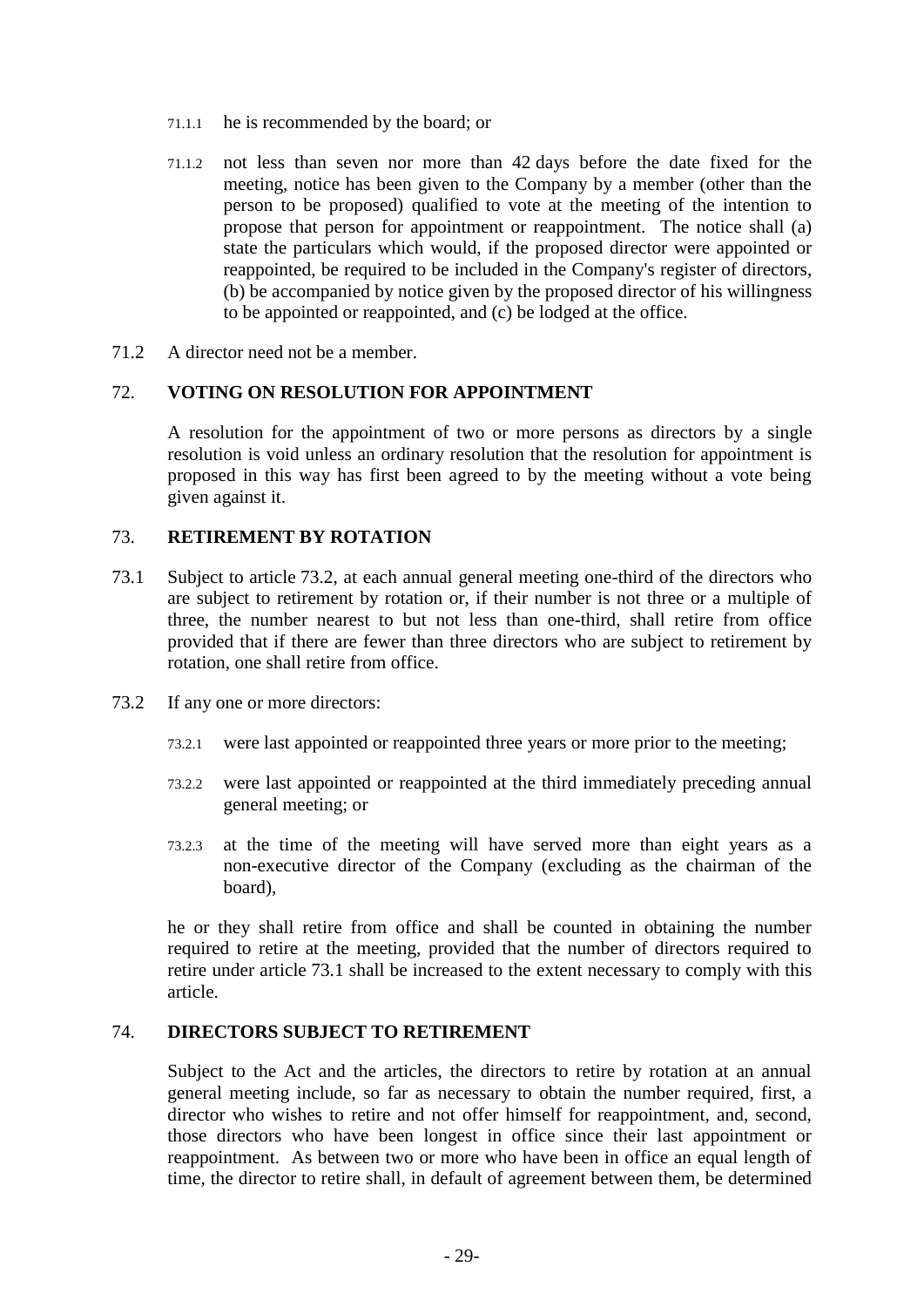by lot. The directors to retire on each occasion (both as to number and identity) shall be determined on the basis of the composition of the board at the start of business on the date of the notice convening the annual general meeting, disregarding a change in the number or identity of the directors after that time but before the close of the meeting.

# 75. **POSITION OF RETIRING DIRECTOR**

A director who retires at an annual general meeting (whether by rotation or otherwise) may, if willing to act, be reappointed. If he is not reappointed or deemed reappointed, he may retain office until the meeting appoints someone in his place or, if it does not do so, until the end of the meeting.

## 76. **DEEMED REAPPOINTMENT**

At a general meeting at which a director retires by rotation the Company may fill the vacancy and, if it does not do so, the retiring director shall be, if willing, deemed reappointed unless it is expressly resolved not to fill the vacancy or a resolution for the reappointment of the director is put to the meeting and lost.

## 77. **NO RETIREMENT ON ACCOUNT OF AGE**

No person is incapable of being appointed a director by reason of his having reached the age of 70 or another age.

## 78. **REMOVAL BY ORDINARY RESOLUTION**

In addition to any power of removal conferred by the Act, the Company may by ordinary resolution remove a director before the expiry of his period of office (without prejudice to a claim for damages for breach of contract or otherwise) and may (subject to the articles) by ordinary resolution appoint another person who is willing to act to be a director in his place. A person appointed in this way is treated, for the purposes of determining the time at which he or another director is to retire, as if he had become a director on the date on which the person in whose place he is appointed was last appointed or reappointed a director.

### 79. **VACATION OF OFFICE BY DIRECTOR**

- 79.1 Without prejudice to the provisions for retirement (by rotation or otherwise) contained in the articles, the office of a director is vacated if:
	- 79.1.1 he resigns by notice delivered to the secretary at the office or tendered at a board meeting;
	- 79.1.2 where he has been appointed for a fixed term, the term expires;
	- 79.1.3 he ceases to be a director by virtue of a provision of the Act, is removed from office pursuant to the articles or becomes prohibited by law from being a director;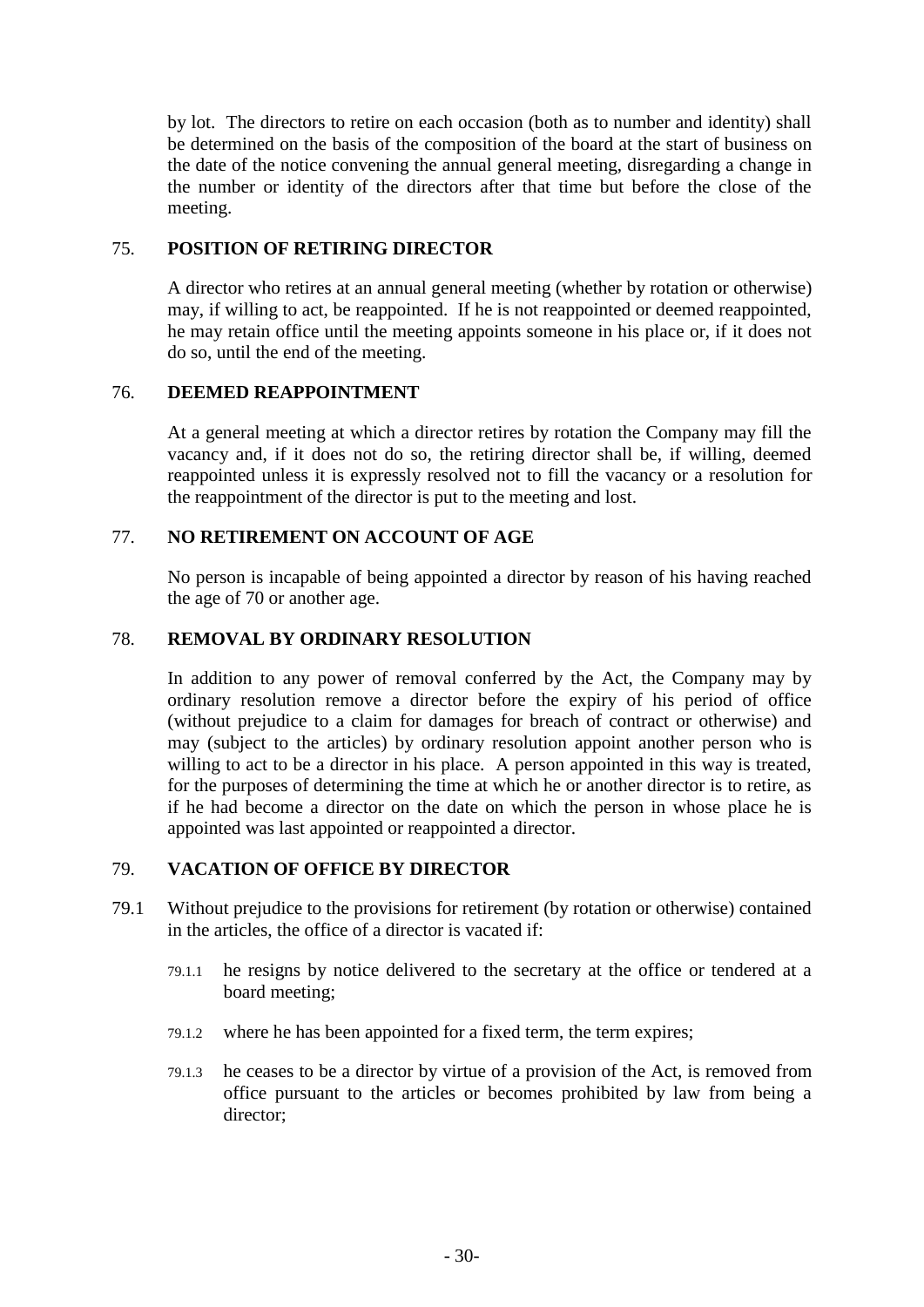- 79.1.4 he becomes bankrupt or compounds with his creditors generally or he applies to the court for an interim order under section 253 of the Insolvency Act 1986 in connection with a voluntary arrangement under that Act;
- 79.1.5 he is or has been suffering from mental ill health or becomes a patient for the purpose of any statute relating to mental health or any court claiming jurisdiction on the ground of mental disorder (however stated) makes an order for his detention or for the appointment of a guardian, receiver or other person (howsoever designated) to exercise powers with respect to his property or affairs, and in any such case the board resolves that his office be vacated;
- 79.1.6 both he and his alternate director appointed pursuant to the provisions of the articles (if any) are absent, without the permission of the board, from board meetings for six consecutive months and the board resolves that his office be vacated; or
- 79.1.7 he is removed from office by notice addressed to him at his last-known address and signed by all his co-directors (without prejudice to a claim for damages for breach of contract or otherwise).
- 79.2 A resolution of the board declaring a director to have vacated office under the terms of this article is conclusive as to the fact and grounds of vacation stated in the resolution.
- 79.3 If the office of a director is vacated for any reason, he shall cease to be a member of any committee of the board.

# ALTERNATE DIRECTORS

### <span id="page-36-0"></span>80. **APPOINTMENT**

- 80.1 A director (other than an alternate director) may by notice delivered to the secretary at the office or tabled at a meeting of the board, or in any other manner approved by the board, appoint as his alternate director:
	- 80.1.1 another director, or
	- 80.1.2 another person approved by the board and willing to act.

No appointment of an alternate director who is not already a director shall be effective until his consent to act as a director in the form prescribed by the Act has been received at the office or tabled at a meeting of the board.

80.2 An alternate director need not be a member and shall not be counted in reckoning the number of directors for the purpose of article [67.](#page-33-0)

## 81. **REVOCATION OF APPOINTMENT**

A director may by notice delivered to the secretary at the office or tabled at a meeting of the board revoke the appointment of his alternate director and, subject to the provisions of article [80,](#page-36-0) appoint another person in his place. If a director ceases to hold the office of director or if he dies, the appointment of his alternate director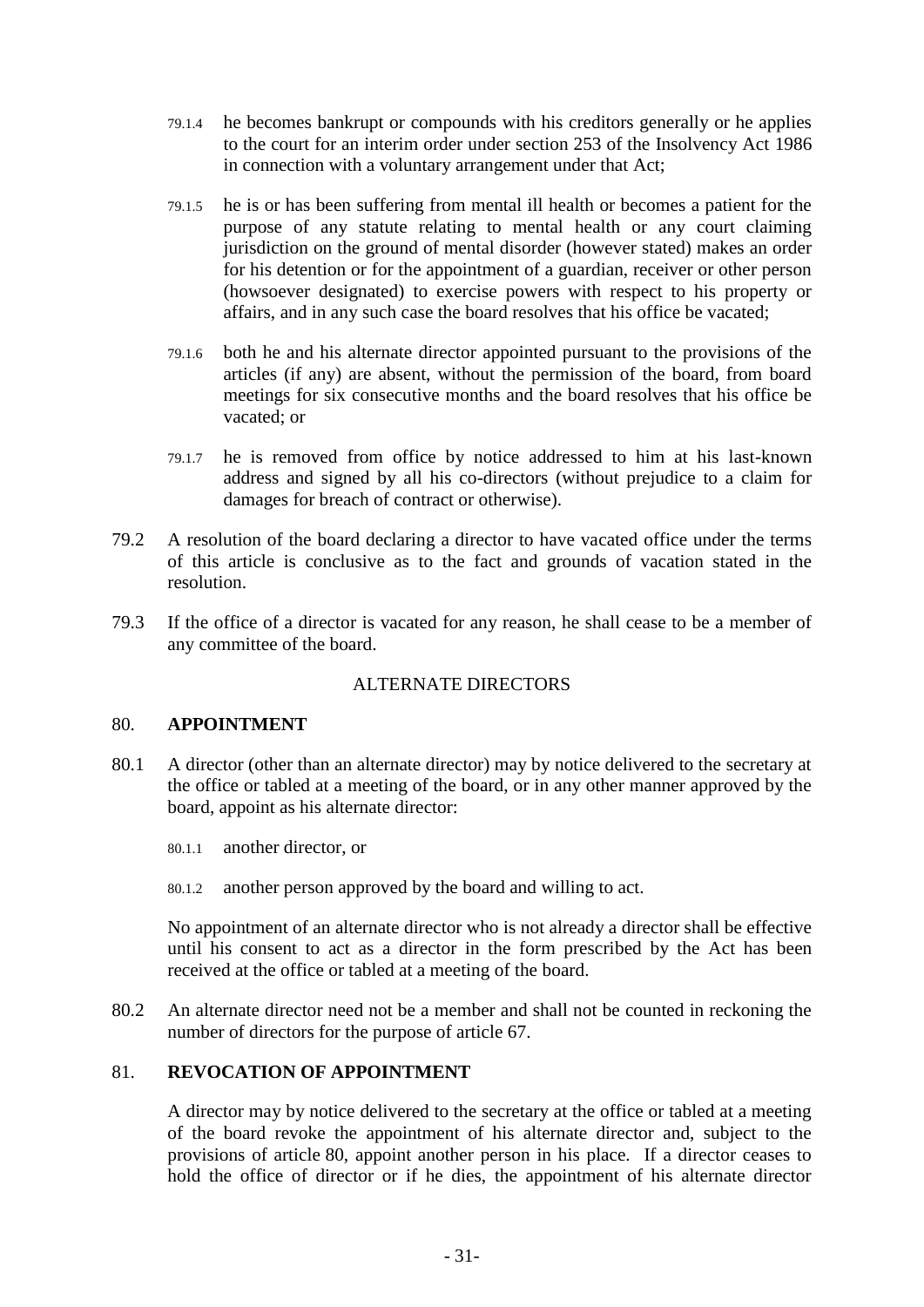automatically ceases. If a director retires but is reappointed or deemed reappointed at the meeting at which his retirement takes effect, a valid appointment of an alternate director which was in force immediately before his retirement continues to operate after his reappointment as if he had not retired. The appointment of an alternate director ceases on the happening of an event which, if he were a director otherwise appointed, would cause him to vacate office.

### 82. **PARTICIPATION IN BOARD MEETINGS**

An alternate director shall be, if he gives the Company an address in the United Kingdom at which notices may be served on him or an address at which notices may be served on him by electronic means, entitled to receive notice of all meetings of the board and all committees of the board of which his appointor is a member and, in the absence from those meetings of his appointor, to attend and vote at the meetings and to exercise all the powers, rights, duties and authorities of his appointor. A director acting as alternate director has a separate vote at meetings of the board and committees of the board for each director for whom he acts as alternate director but he counts as only one for the purpose of determining whether a quorum is present.

## 83. **RESPONSIBILITY**

A person acting as an alternate director shall be an officer of the Company, shall alone be responsible to the Company for his acts and defaults, and shall not be deemed to be the agent of his appointor.

#### REMUNERATION, EXPENSES AND PENSIONS

### <span id="page-37-1"></span>84. **DIRECTORS' FEES**

84.1 Unless otherwise decided by the Company by ordinary resolution, the Company shall pay to the directors (but not alternate directors) for their services as directors such amount of aggregate fees as the board decides (not exceeding £750,000 per annum or such larger amount as the Company may by ordinary resolution decide). The aggregate fees shall be divided among the directors in such proportions as the board decides or, if no decision is made, equally. A fee payable to a director pursuant to this article is distinct from any salary, remuneration or other amount payable to him pursuant to other provisions of the articles or otherwise and accrues from day to day.

### 85. **ADDITIONAL REMUNERATION**

A director who, at the request of the board, goes or resides abroad, makes a special journey or performs a special service on behalf of the Company may be paid such reasonable additional remuneration (whether by way of salary, percentage of profits or otherwise) and expenses as the board may decide.

### <span id="page-37-0"></span>86. **EXPENSES**

A director is entitled to be repaid all reasonable travelling, hotel and other expenses properly incurred by him in the performance of his duties as director including expenses incurred in attending meetings of the board or of committees of the board or general meetings or separate meetings of the holders of a class of shares or debentures. Subject to the Act, the directors shall have the power to make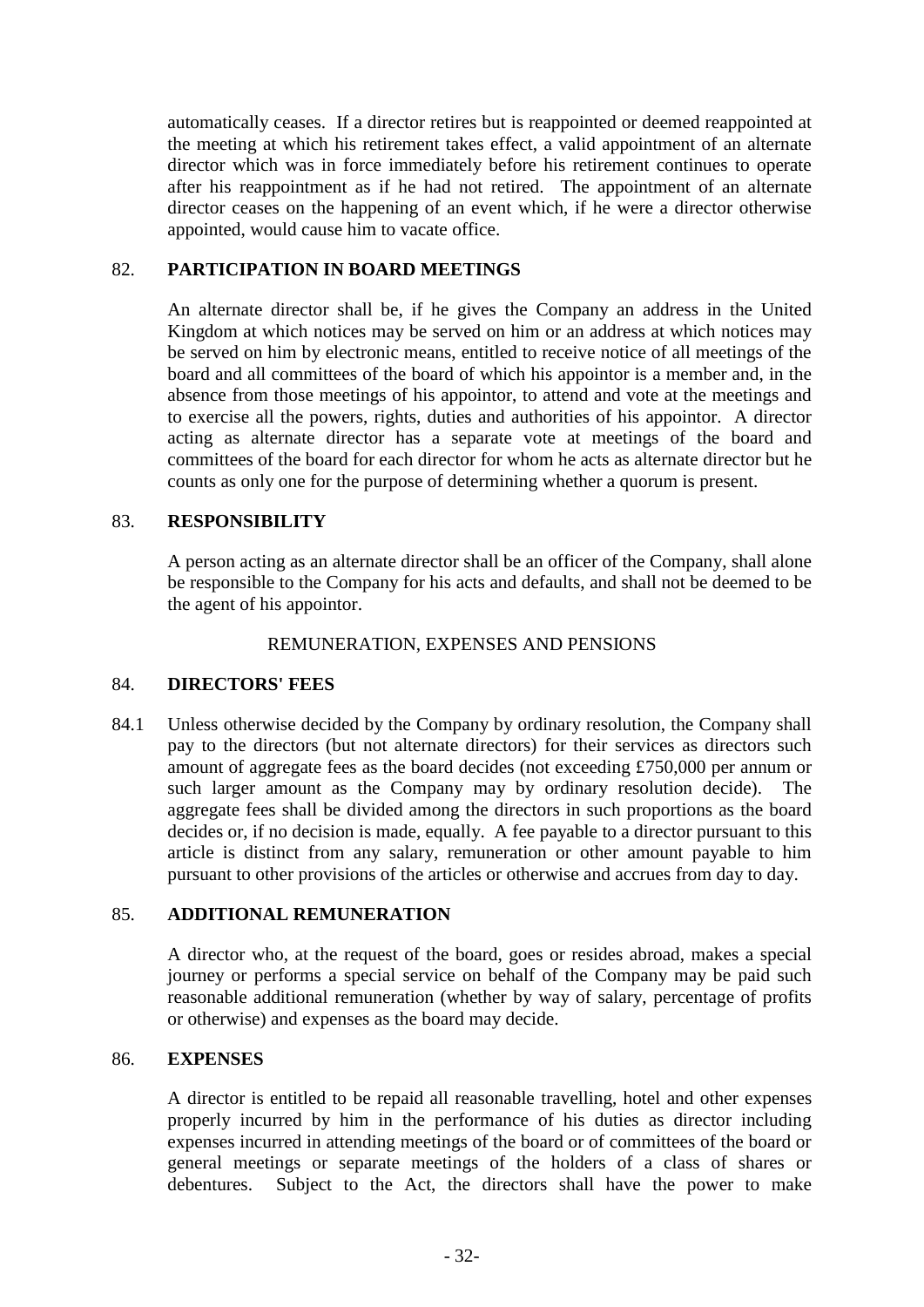arrangements to provide a director with funds to meet expenditure incurred or to be incurred by him for the purposes of the Company or for the purpose of enabling him properly to perform his duties as an officer of the Company or to enable him to avoid incurring any such expenditure.

## 87. **REMUNERATION AND EXPENSES OF ALTERNATE DIRECTORS**

An alternate director is not entitled to a fee from the Company for his services as an alternate director. The fee payable to an alternate director is payable out of the fee payable to his appointor and consists of such portion (if any) of the fee as he agrees with his appoint or. The Company shall, however, repay to an alternate director expenses incurred by him in the performance of his duties if the Company would have been required to repay the expenses to him under article [86](#page-37-0) had he been a director.

## 88. **DIRECTORS' PENSIONS AND OTHER BENEFITS**

- <span id="page-38-0"></span>88.1 The board may exercise all the powers of the Company to provide pensions or other retirement or superannuation benefits and to provide death or disability benefits or other allowances or gratuities (by insurance or otherwise) for a person who is or has at any time been a director of:
	- 88.1.1 the Company;
	- 88.1.2 a company which is or was a subsidiary undertaking of the Company;
	- 88.1.3 a company which is or was allied to or associated with the Company or a subsidiary undertaking of the Company; or
	- 88.1.4 a predecessor in business of the Company or of a subsidiary undertaking of the Company,

(or, in each case, for any member of his family, including a spouse or former spouse, or a person who is or was dependent on him). For this purpose the board may establish, maintain, subscribe and contribute to any scheme, trust or fund and pay premiums. The board may arrange for this to be done by the Company alone or in conjunction with another person.

88.2 A director or former director is entitled to receive and retain for his own benefit a pension or other benefit provided under article [88.1](#page-38-0) and is not obliged to account for it to the Company.

# <span id="page-38-1"></span>89. **REMUNERATION OF EXECUTIVE DIRECTORS**

The salary or other remuneration of a director appointed to hold employment or executive office in accordance with the articles may be a fixed sum of money, or wholly or in part governed by business done or profits made, or as otherwise decided by the board, and may be in addition to or instead of a fee payable to him for his services as director pursuant to the articles.

# POWERS AND DUTIES OF THE BOARD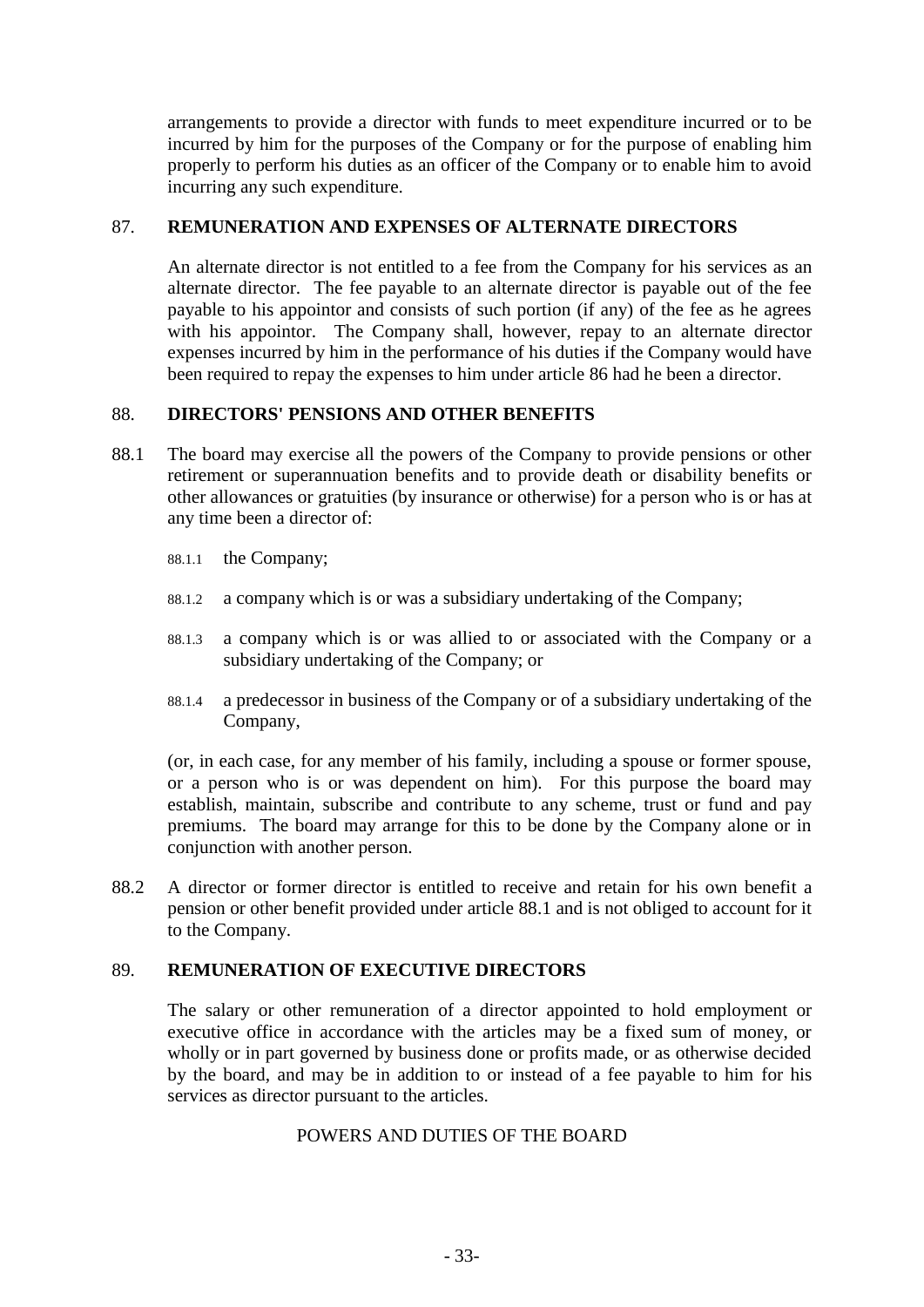#### 90. **POWERS OF THE BOARD**

Subject to the Act, the articles and to directions given by special resolution of the Company, the business and affairs of the Company shall be managed by the board which may exercise all the powers of the Company whether relating to the management of the business or not. No alteration of the articles and no direction given by the Company shall invalidate a prior act of the board which would have been valid if the alteration had not been made or the direction had not been given. The provisions of the articles giving specific powers to the board do not limit the general powers given by this article.

# <span id="page-39-0"></span>91. **POWERS OF DIRECTORS BEING LESS THAN MINIMUM REQUIRED NUMBER**

If the number of directors is less than the minimum prescribed by the articles or decided by the Company by ordinary resolution, the remaining director or directors may act only for the purposes of appointing an additional director or directors to make up that minimum or convening a general meeting of the Company for the purpose of making such appointment. If no director or directors is or are able or willing to act, two members may convene a general meeting for the purpose of appointing directors. An additional director appointed in this way holds office (subject to the articles) only until the dissolution of the next annual general meeting after his appointment unless he is reappointed during the meeting.

# 92. **POWERS OF EXECUTIVE DIRECTORS**

The board may delegate to a director holding executive office any of its powers, authorities and discretions for such time and on such terms and conditions as it thinks fit. In particular the board may grant the power to sub-delegate, and may retain or exclude the right of the board to exercise the delegated powers, authorities or discretions collaterally with the director. The board may at any time revoke the delegation or alter its terms and conditions.

### 93. **DELEGATION TO COMMITTEES**

The board may delegate any of its powers, authorities and discretions (with power to sub-delegate) to a committee consisting of one or more persons (whether a member or members of the board or not) as it thinks fit. A committee may exercise its power to sub-delegate by sub-delegating to any person or persons (whether or not a member or members of the board or of the committee). The board may retain or exclude its right to exercise the delegated powers, authorities or discretions collaterally with the committee. The board may at any time revoke the delegation or alter any terms and conditions or discharge the committee in whole or in part. Where a provision of the articles refers to the exercise of a power, authority or discretion by the board (including the power to pay fees, remuneration, additional remuneration, expenses and pensions and other benefits pursuant to articles [70](#page-33-1) or [84](#page-37-1) to [89\)](#page-38-1) and that power, authority or discretion has been delegated by the board to a committee, the provision shall be construed as permitting the exercise of the power, authority or discretion by the committee.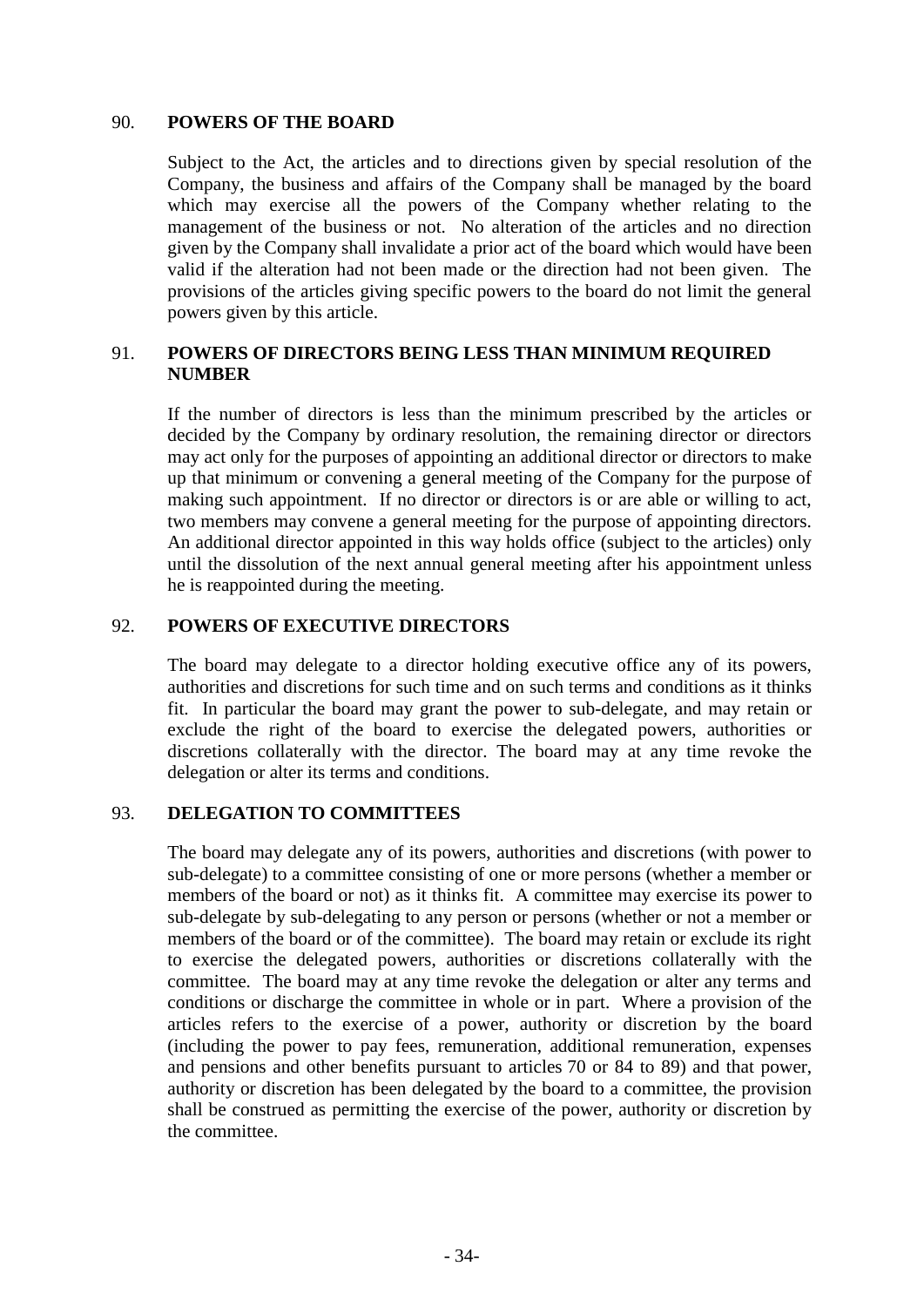### 94. **AGENTS**

The board may by power of attorney or otherwise appoint a person to be the agent of the Company and may delegate to that person any of its powers, authorities and discretions for such purposes, for such time and on such terms and conditions (including as to remuneration) as it thinks fit. In particular the board may grant the power to sub-delegate and may retain or exclude the right of the board to exercise the delegated powers, authorities or discretions collaterally with the agent. The board may at any time revoke or alter the terms and conditions of the appointment or delegation.

## 95. **ASSOCIATE DIRECTORS**

The board may appoint a person (not being a director) to an office or employment having a designation or title including the word "director" or attach to an existing office or employment that designation or title and may terminate the appointment or use of that designation or title. The inclusion of the word "director" in the designation or title of an office or employment does not imply that the person is, or is deemed to be, or is empowered to act as, a director for any of the purposes of the Act or the articles.

## 96. **EXERCISE OF VOTING POWERS**

Subject to article [99,](#page-40-0) the board may exercise or cause to be exercised the voting powers conferred by shares in the capital of another company held or owned by the Company, or a power of appointment to be exercised by the Company, in any manner it thinks fit (including the exercise of the voting power or power of appointment in favour of the appointment of a director as an officer or employee of that company).

# 97. **PROVISION FOR EMPLOYEES**

The board may exercise the powers conferred on the Company by the Act to make provision for the benefit of a person (other than a director, former director or shadow director) employed or formerly employed by the Company or any of its subsidiary undertakings (or any member of his family, including a spouse or former spouse, or any person who is or was dependent on him) in connection with the cessation or the transfer to a person of the whole or part of the undertaking of the Company or the subsidiary undertaking

### 98. **REGISTERS**

Subject to the Act and the Uncertificated Securities Regulations, the board may exercise the powers conferred on the Company with regard to the keeping of an overseas, local or other register and may make and vary regulations as it thinks fit concerning the keeping of such a register.

### <span id="page-40-0"></span>99. **BORROWING POWERS**

99.1 Subject to the following provisions of this article, the board may exercise all the powers of the Company to borrow money and to mortgage or charge all or part of the undertaking, property and assets (present or future) and uncalled capital of the Company and, subject to the Act, to issue debentures and other securities, whether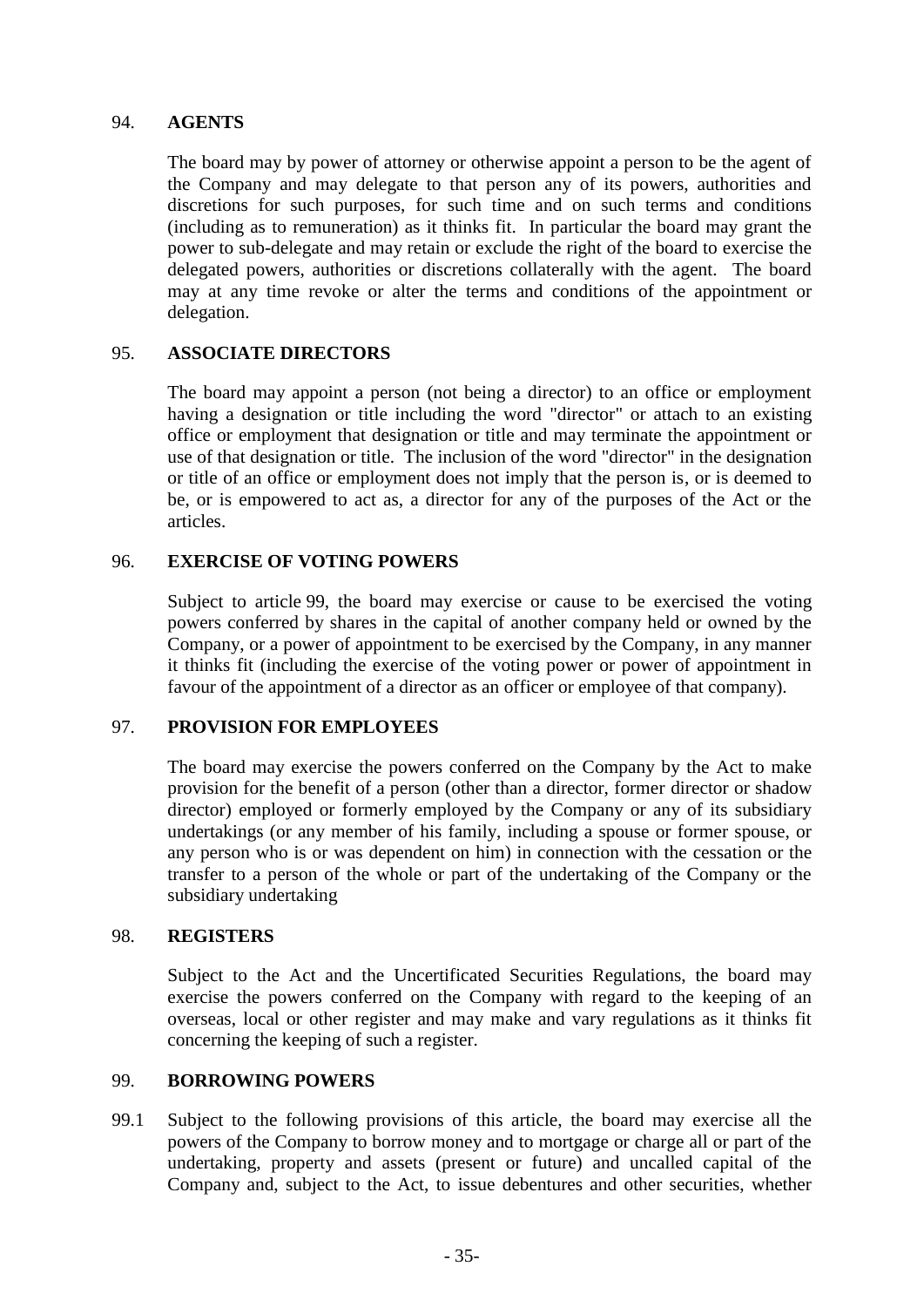outright or as collateral security for a debt, liability or obligation of the Company or of a third party.

- 99.2 The board shall restrict the borrowings of the Company and shall exercise all voting and other rights or powers of control exercisable by the Company in relation to its subsidiary undertakings so as to ensure (as regards subsidiary undertakings, to the extent possible) that the aggregate principal amount outstanding in respect of moneys borrowed by the group does not at any time without the previous sanction of an ordinary resolution of the Company exceed a sum equal to the greater than £500,000,000 and three times the adjusted capital and reserves.
- <span id="page-41-1"></span><span id="page-41-0"></span>99.3 In this article:
	- 99.3.1 "**adjusted capital and reserves**" means a sum equal to the aggregate of:
		- (a) the amount paid up on the allotted share capital of the Company; and
		- (b) the amount standing to the credit or debit of the consolidated reserves of the Company and its subsidiary undertakings;

all as shown in the relevant balance sheet but after:

- (c) making all adjustments which are, in the opinion of the board, necessary or appropriate to take account of:
	- (i) a variation in the amounts referred to in paragraphs [\(a\)](#page-41-0) and [\(b\)](#page-41-1) since the date of the relevant balance sheet arising out of the allotment of shares in the capital of the Company; for this purpose if a proposed allotment of shares by the Company for cash has been underwritten, those shares are deemed to have been allotted and the amount (including any premium) of the subscription moneys payable in respect of those shares (not being moneys payable later than six months after the date of allotment) are deemed to have been paid up to the extent underwritten on the date on which the issue of those shares was underwritten (or, if the underwriting was conditional, the date on which it became unconditional); and
	- (ii) other changes in circumstances since the date of the relevant balance sheet;
- 99.3.2 "**group**" means:
	- (a) the Company;
	- (b) all undertakings which are included in the consolidated group accounts in which the relevant balance sheet is comprised and which would be so included if group accounts were prepared at the relevant time (as if that time were the end of the Company's financial year); and
	- (c) all undertakings which are not included in the consolidated group accounts in which the relevant balance sheet is comprised but which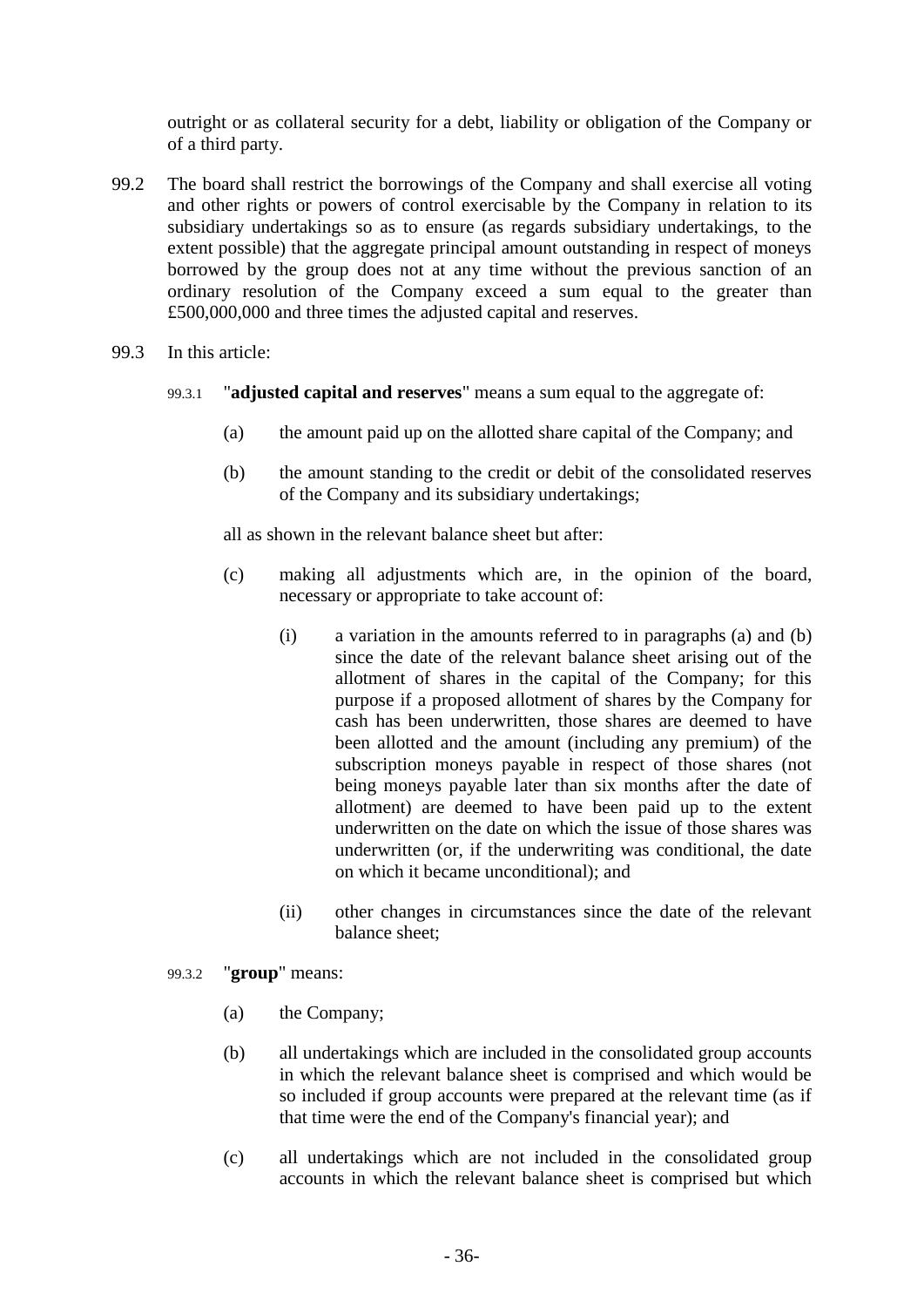would be so included if group accounts were prepared at the relevant time (as if that time were the end of the Company's financial year);

- 99.3.3 "**group undertaking**" means the Company or another undertaking in the group;
- <span id="page-42-0"></span>99.3.4 "**moneys borrowed**" means all moneys borrowed including:
	- (a) the nominal amount of and the amount of any premium paid in respect of any allotted share capital (not being equity share capital) of a group undertaking other than the Company not beneficially owned, directly or indirectly, by another group undertaking;
	- (b) any amount raised by acceptance under an acceptance credit facility;
	- (c) any amount raised under a note purchase facility;
	- (d) the amount of any liability in respect of a lease or hire purchase contract which would, in accordance with generally accepted accounting standards in the United Kingdom, be treated as a finance or capital lease;
	- (e) the amount of any liability in respect of a purchase price for assets or services the payment of which is deferred for a period of more than 90 days; and
	- (f) any amount raised under another transaction (including a forward sale or purchase agreement) having the commercial effect of a borrowing;

but excluding:

- (g) borrowings by one group undertaking from another, including the principal amount of any loan capital (whether secured or unsecured) and the nominal amount of any allotted or issued share capital (not being equity share capital) of a group undertaking beneficially owned, directly or indirectly, by another group undertaking;
- (h) borrowings for the purpose of financing a contract to the extent that the price receivable under the contract is guaranteed or insured by the Export Credits Guarantee Department of the Department for Business, Innovation and Skills or by another person fulfilling a similar function;
- (i) borrowings for the purpose of, and to be applied within six months of being made in, repaying the whole or part of borrowings that constitute moneys borrowed for the purposes of this article, pending their application for that purpose within that period;

and in calculating moneys borrowed for the purposes of this article, there shall be deducted:

<span id="page-42-1"></span>(j) an amount equal to the aggregate of: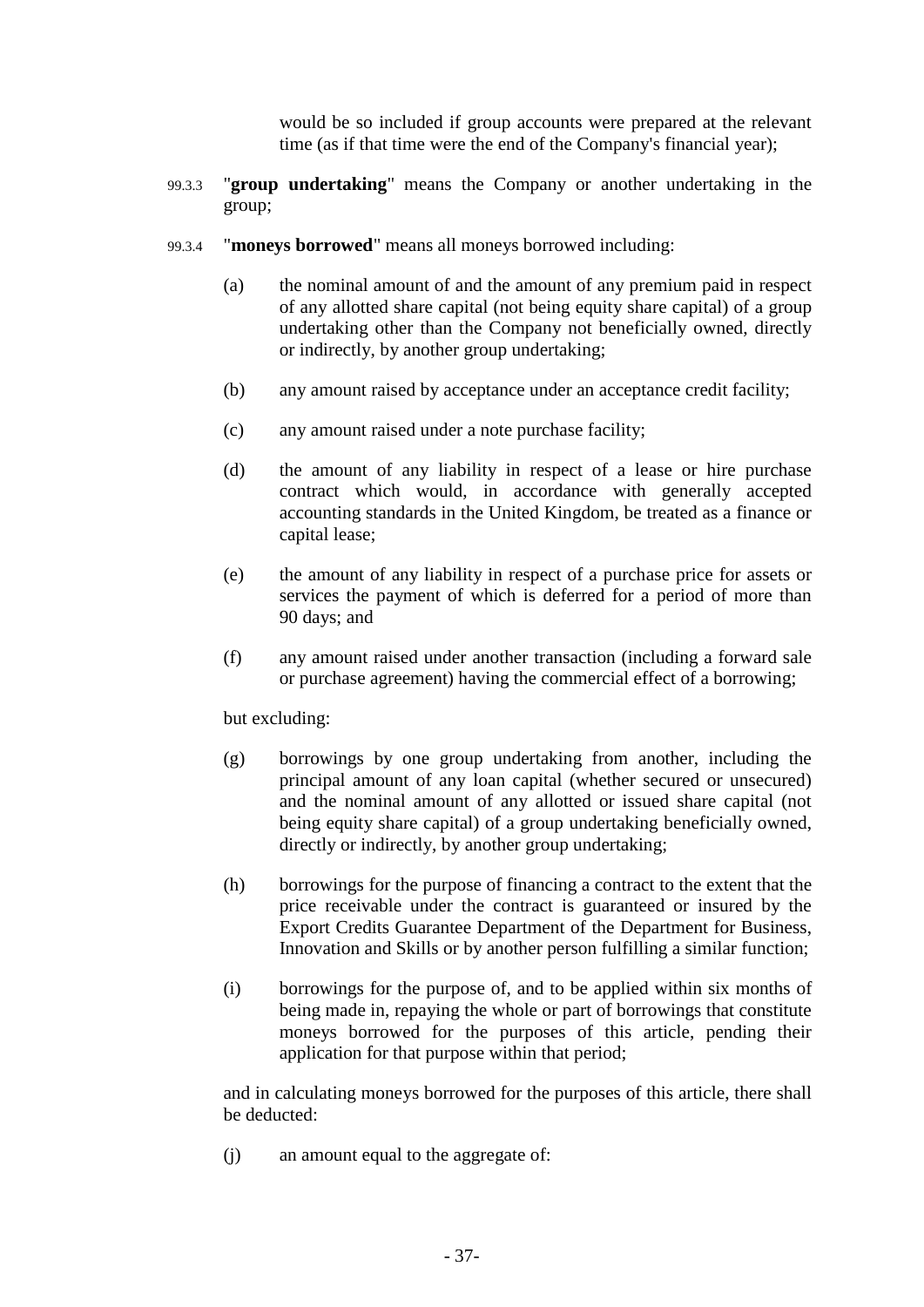- (i) all cash in hand and cash deposits repayable on demand with any bank or financial institution (not itself a group undertaking); and
- (ii) investments which are readily convertible into known amounts of cash with notice of 48 hours or less;

in each case beneficially owned, directly or indirectly, by a group undertaking and whether denominated in sterling or in a currency other than sterling;

- 99.3.5 "**relevant balance sheet**" means the consolidated balance sheet dealing with the state of affairs of the Company and its subsidiary undertakings comprised in the latest group accounts prepared and approved by the board and on which the auditors have made their report pursuant to the Act.
- 99.4 When the amount of moneys borrowed to be taken into account for the purposes of this article on a particular day is being calculated, moneys denominated or repayable in a currency other than the currency in which the relevant balance sheet is prepared (the "**balance sheet currency**") shall be converted for the purpose of calculating the balance sheet currency equivalent either:
	- 99.4.1 at the rate of exchange specified in a forward purchase contract, currency option, back-to-back loan, swap or other arrangement taken out or entered into to reduce the risk associated with fluctuations in rates of exchange in respect of repayment of those moneys (a "**hedging agreement**"); or
	- 99.4.2 if those moneys were borrowed on or before the date of the relevant balance sheet and repayment of those moneys has not been covered by a hedging agreement, at the more favourable to the Company of:
		- (a) the rate of exchange used for the conversion of that currency in the relevant balance sheet, or
		- (b) the middle-market rate of exchange quoted by a London clearing bank selected by the board at the close of business in London on the business day immediately preceding the day on which the calculation falls to be made; or
	- 99.4.3 if those moneys were borrowed after the date of the relevant balance sheet and repayment of those moneys has not been covered by a hedging agreement, at the more favourable to the Company of:
		- (a) the middle-market rate of exchange quoted by a London clearing bank selected by the board at the close of business in London on the date of the relevant balance sheet, or
		- (b) the middle-market rate of exchange quoted by a London clearing bank selected by the board at the close of business in London on the business day immediately preceding the day on which the calculation falls to be made.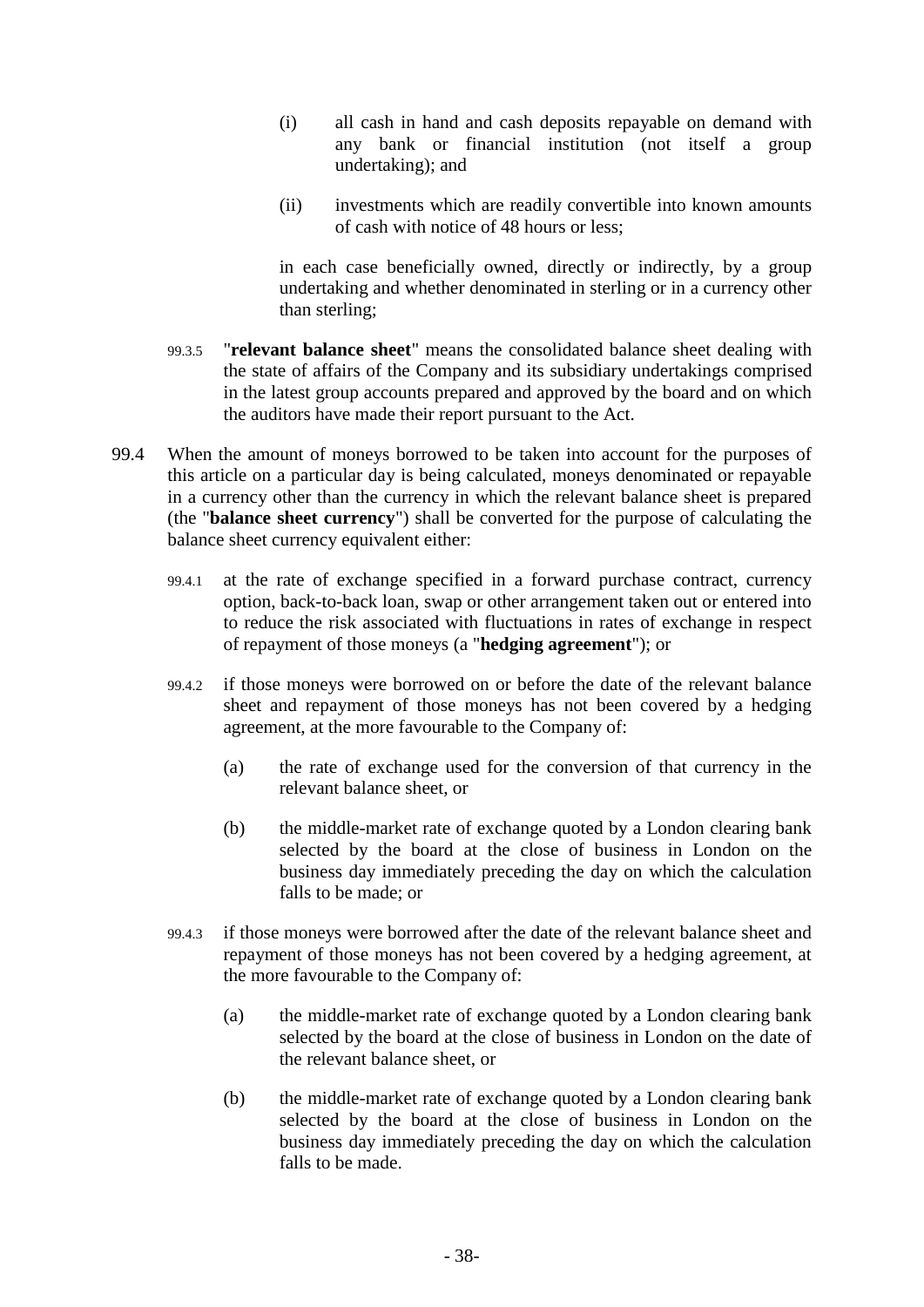- 99.5 When calculating moneys borrowed for the purposes of this article, where a group undertaking has issued and paid-up equity share capital that is not owned, directly or indirectly, by a group undertaking ("**external capital**"):
	- 99.5.1 the relevant percentage of any borrowings from that group undertaking by another group undertaking may not be excluded pursuant to article [99.3.4\(g\);](#page-42-0)
	- 99.5.2 the relevant percentage of any borrowings made by that group undertaking that constitute moneys borrowed for the purposes of this article shall be deducted; and
	- 99.5.3 the relevant percentage of any items falling within article [99.3.4\(j\)](#page-42-1) beneficially owned, directly or indirectly, by that group undertaking may not be deducted,

and for the purpose of this article "**relevant percentage**" means a percentage equal to the percentage that the external capital forms of the whole of the issued and paid-up equity share capital of that group undertaking.

- 99.6 A report of the auditors as to the amount of the adjusted capital and reserves or the aggregate amount of moneys borrowed for the purposes of this article is conclusive and binding on all concerned. Nevertheless the board may at any time act in reliance on a bona fide estimate of the amount of the adjusted capital and reserves or the aggregate amount of moneys borrowed. If in consequence the limit on moneys borrowed set out in this article is inadvertently exceeded, the amount of moneys borrowed equal to the excess may be disregarded for 90 days after the date on which by reason of a determination of the auditors or otherwise the board becomes aware that this situation has or may have arisen.
- 99.7 No debt incurred or security given in respect of moneys borrowed in excess of the limit imposed by this article is invalid or ineffectual except where express notice that the limit has been or will be exceeded has been given to the lender or recipient of the security at the time when the debt is incurred or security given. No lender or other person dealing with the Company is concerned to see or enquire whether the limit is observed.

# 100. **REGISTER OF CHARGES**

The Company shall keep a register of charges in accordance with the Act and the fee to be paid by a person other than a creditor or member for each inspection of the register of charges is the maximum sum prescribed by or under the Act or, failing which, decided by the board.

# <span id="page-44-1"></span>101. **DIRECTORS' INTERESTS**

## **Directors' interests other than in relation to transactions or arrangements with the Company - authorisation under section 175 of the Act**

- <span id="page-44-0"></span>101.1 The board may authorise any matter proposed to it which would, if not so authorised, involve a breach of duty by a director under section 175 of the Act.
- 101.2 Any authorisation under article [101.1](#page-44-0) will be effective only if: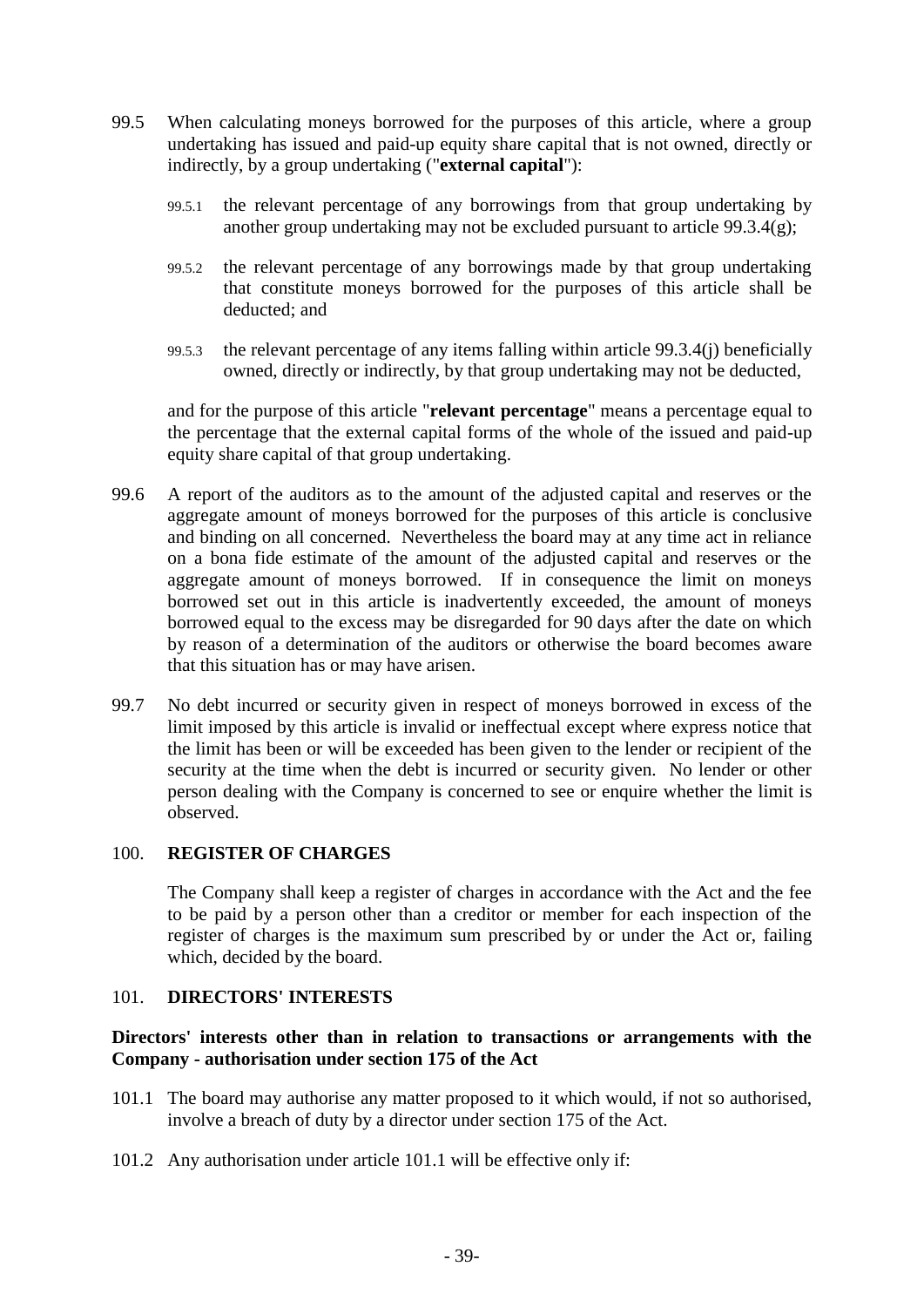- 101.2.1 any requirement as to the quorum at the meeting at which the matter is considered is met without counting the director in question or any other director interested in the matter under consideration; and
- 101.2.2 the matter was agreed to without such directors voting or would have been agreed to if such directors' votes had not been counted.
- 101.3 The board may give any authorisation under article [101.1](#page-44-0) upon such terms as it thinks fit. The board may vary or terminate any such authorisation at any time.
- 101.4 For the purposes of this article [101,](#page-44-1) a conflict of interest includes a conflict of interest and duty and a conflict of duties, and interest includes both direct and indirect interests.

### **Confidential information and attendance at board meetings**

- <span id="page-45-0"></span>101.5 A director shall be under no duty to the Company with respect to any information which he obtains or has obtained otherwise than as a director of the Company and in respect of which he owes a duty of confidentiality to another person. In particular the director shall not be in breach of the general duties he owes to the Company by virtue of sections 171 to 177 of the Act because he:
	- 101.5.1 fails to disclose any such information to the board or to any director or other officer or employee of the Company; and/or
	- 101.5.2 does not use or apply any such information in performing his duties as a director of the Company.

However, to the extent that his relationship with that other person gives rise to a conflict of interest or possible conflict of interest, this article [101.5](#page-45-0) applies only if the existence of that relationship has been authorised by the board pursuant to article [101.1](#page-44-0) (subject, in any such case, to any terms upon which such authorisation was given).

- <span id="page-45-1"></span>101.6 Where the existence of a director's relationship with another person has been authorised by the board pursuant to article [101.1](#page-44-0) and his relationship with that person gives rise to a conflict of interest or possible conflict of interest, the director shall not be in breach of the general duties he owes to the Company by virtue of sections 171 to 177 of the Act because he:
	- 101.6.1 absents himself from meetings of the board at which any matter relating to the conflict of interest or possible conflict of interest will or may be discussed or from the discussion of any such matter at a meeting or otherwise; and/or
	- 101.6.2 makes arrangements not to receive documents and information relating to any matter which gives rise to the conflict of interest or possible conflict of interest sent or supplied by the Company and/or for such documents and information to be received and read by a professional adviser on his behalf,

for so long as he reasonably believes such conflict of interest (or possible conflict of interest) subsists.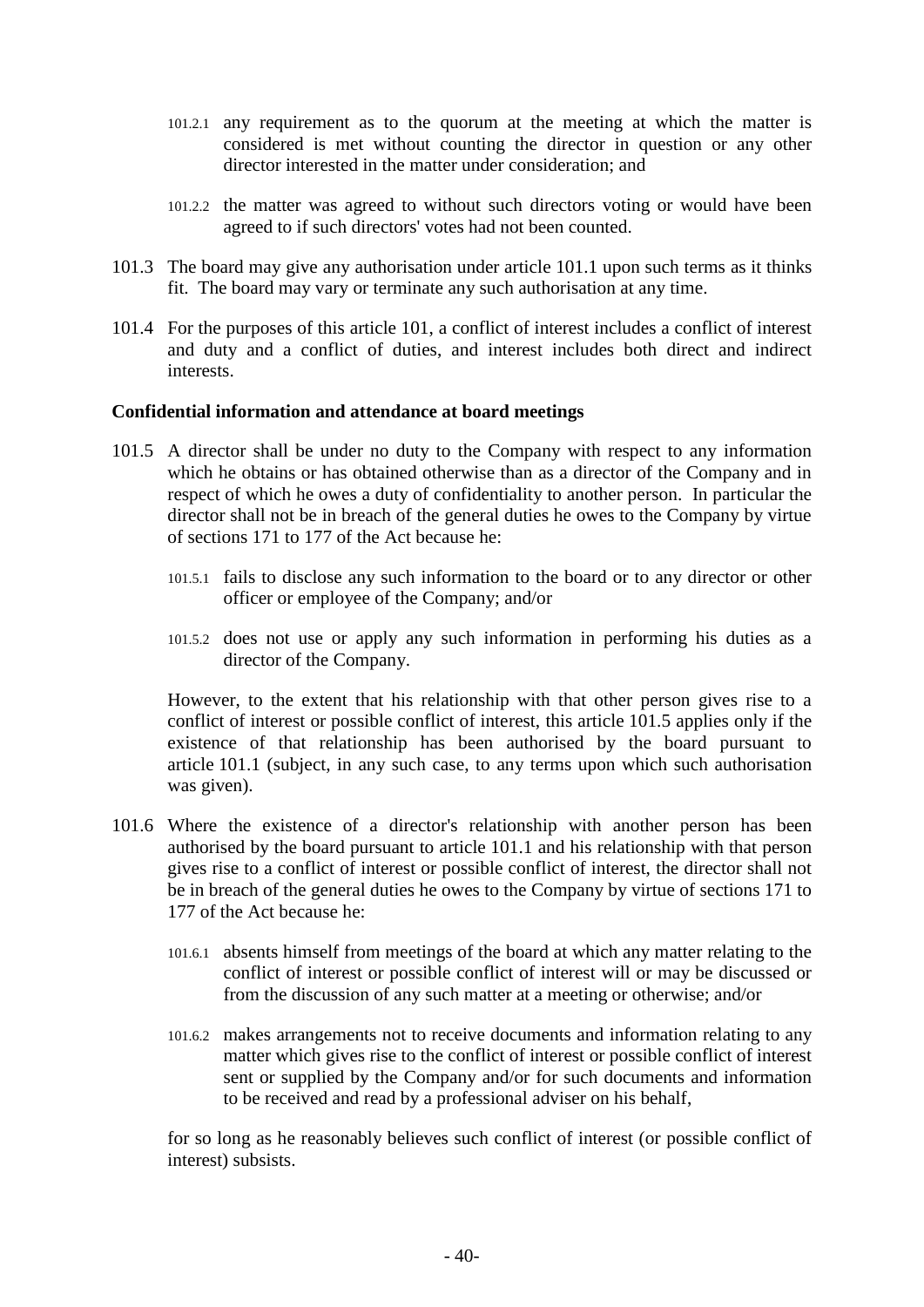- 101.7 The provisions of articles [101.5](#page-45-0) and [101.6](#page-45-1) are without prejudice to any equitable principle or rule of law which may excuse the director from:
	- 101.7.1 disclosing information, in circumstances where disclosure would otherwise be required under these articles; and/or
	- 101.7.2 attending meetings or discussions or receiving documents and information as referred to in article [101.6,](#page-45-1) in circumstances where such attendance or receiving such documents and information would otherwise be required under these articles.

### **Declaration of interests in proposed or existing transactions or arrangements with the Company**

- <span id="page-46-0"></span>101.8 A director who is in any way, directly or indirectly, interested in a proposed transaction or arrangement with the Company shall declare the nature and extent of his interest to the other directors before the Company enters into the transaction or arrangement.
- <span id="page-46-1"></span>101.9 A director who is in any way, directly or indirectly, interested in a transaction or arrangement that has been entered into by the Company shall declare the nature and extent of his interest to the other directors as soon as is reasonably practicable, unless the interest has already been declared under article [101.8.](#page-46-0)
- 101.10 Any declaration required by article [101.8](#page-46-0) may (but need not) be made at a meeting of the directors or by notice in writing in accordance with section 184 of the Act or by general notice in accordance with section 185 of the Act. Any declaration required by article [101.9](#page-46-1) must be made at a meeting of the directors or by notice in writing in accordance with section 184 of the Act or by general notice in accordance with section 185 of the Act.
- 101.11 If a declaration made under article [101.8](#page-46-0) or [101.9](#page-46-1) above proves to be, or becomes, inaccurate or incomplete, a further declaration must be made under article [101.8](#page-46-0) or [101.9,](#page-46-1) as appropriate.
- <span id="page-46-2"></span>101.12 A director need not declare an interest under this article [101:](#page-44-1)
	- 101.12.1 if it cannot reasonably be regarded as likely to give rise to a conflict of interest;
	- 101.12.2 if, or to the extent that, the other directors are already aware of it (and for this purpose the other directors are treated as aware of anything of which they ought reasonably to be aware);
	- 101.12.3 if, or to the extent that, it concerns terms of his service contract that have been or are to be considered by a meeting of the directors or by a committee of the directors appointed for the purpose under these articles; or
	- 101.12.4 if the director is not aware of his interest or is not aware of the transaction or arrangement in question (and for this purpose a director is treated as being aware of matters of which he ought reasonably to be aware).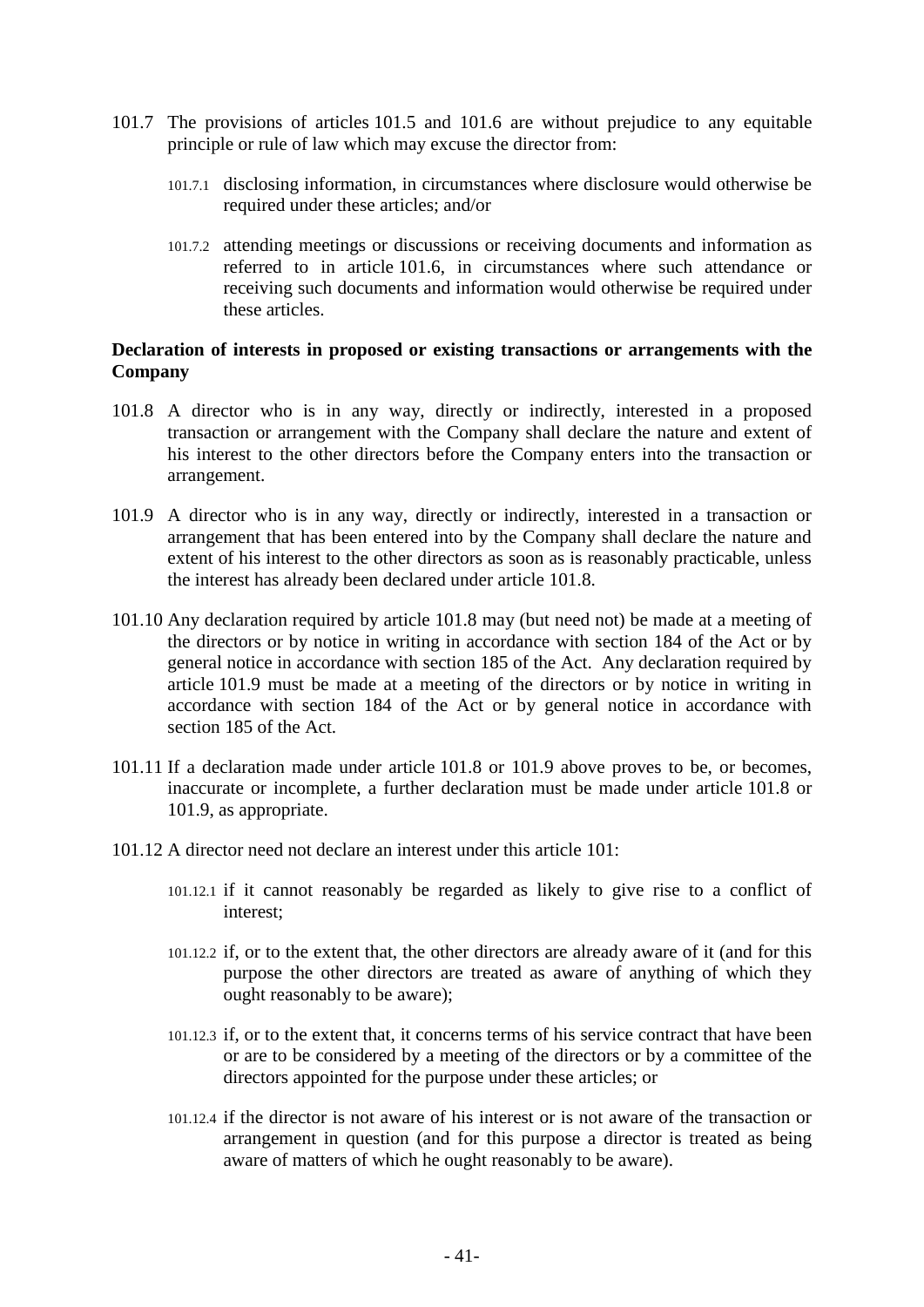### **Ability to enter into transactions and arrangements with the Company notwithstanding interest**

- <span id="page-47-0"></span>101.13 Subject to the provisions of the Act and provided that he has declared to the board the nature and extent of any direct or indirect interest of his in accordance with this article [101](#page-44-1) or where article [101.12](#page-46-2) applies and no declaration of interest is required, a director notwithstanding his office:
	- 101.13.1 may be a party to, or otherwise be interested in, any transaction or arrangement with the Company or in which the Company is directly or indirectly interested;
	- 101.13.2 may act by himself or through his firm in a professional capacity for the Company (otherwise than as auditor), and in any such case on such terms as to remuneration and otherwise as the board may decide; or
	- 101.13.3 may be a director or other officer of, or employed by, or a party to any transaction or arrangement with, or otherwise be interested in, any body corporate in which the Company is directly or indirectly interested.

#### **Remuneration and benefits**

- 101.14 A director shall not, by reason of his office, be accountable to the Company for any remuneration or other benefit which he derives from any office or employment or from any transaction or arrangement or from any interest in any body corporate:
	- 101.14.1 the acceptance, entry into or existence of which has been authorised by the board pursuant to article [101.1](#page-44-0) (subject, in any such case, to any terms upon which such authorisation was given); or
	- 101.14.2 which he is permitted to hold or enter into by virtue of article [101.13](#page-47-0) or otherwise pursuant to these articles,

nor shall the receipt of any such remuneration or other benefit constitute a breach of his duty under section 176 of the Act. No transaction or arrangement authorised or permitted pursuant to articles [101.1](#page-44-0) or [101.13](#page-47-0) or otherwise pursuant to these articles shall be liable to be avoided on the ground of any such interest or benefit.

#### **General voting and quorum requirements**

- 101.15 Save as otherwise provided by these articles, a director shall not vote on or be counted in the quorum in relation to a resolution of the board or committee of the board concerning a matter in which he has a direct or indirect interest which is, to his knowledge, a material interest (otherwise than by virtue of his interest in shares or debentures or other securities of or otherwise in or through the Company), but this prohibition does not apply to a resolution concerning any of the following matters:
	- 101.15.1 the giving of a guarantee, security or indemnity in respect of money lent or obligations incurred by him or any other person at the request of or for the benefit of the Company or any of its subsidiary undertakings;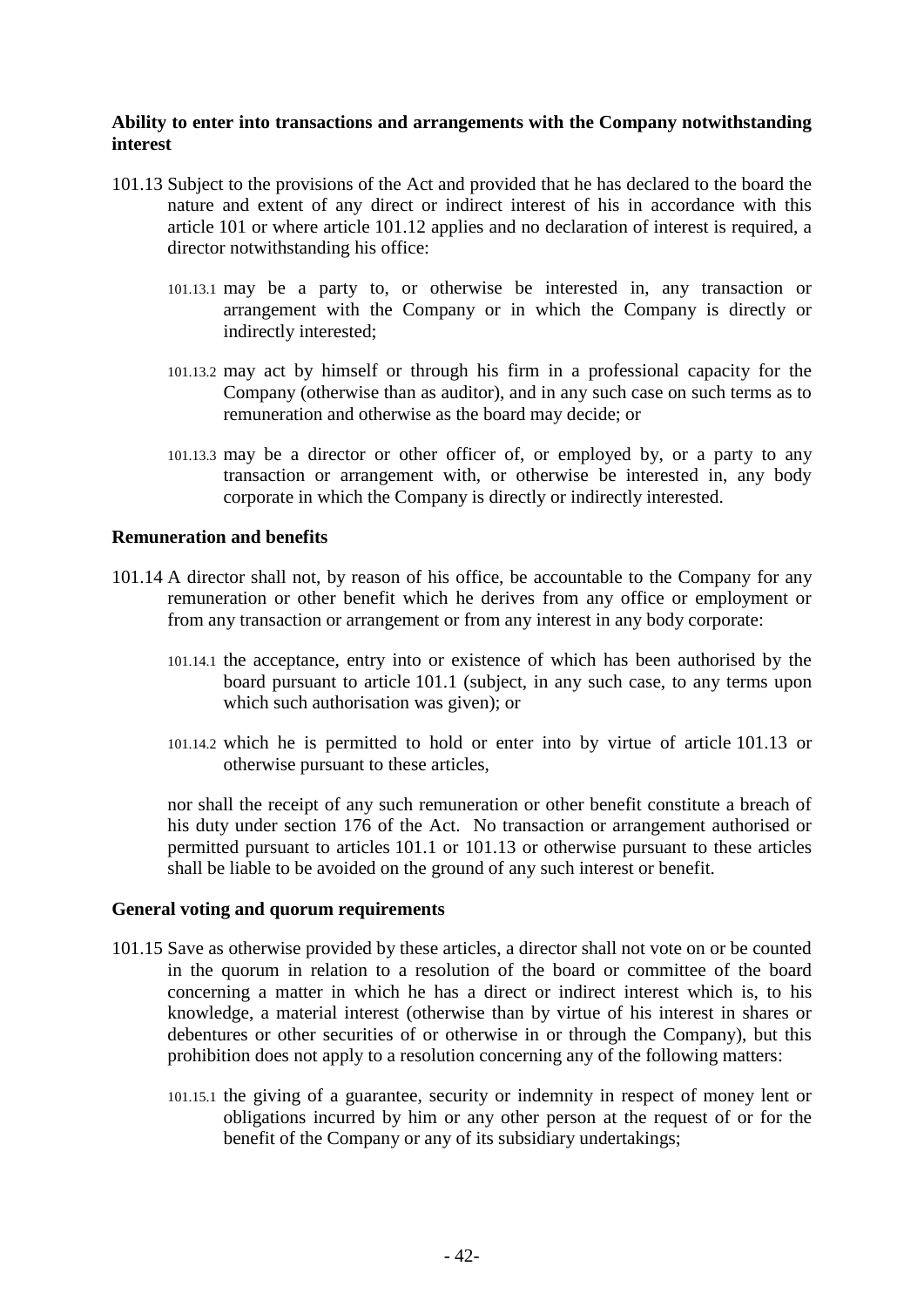- 101.15.2 the giving of a guarantee, security or indemnity in respect of a debt or obligation of the Company or any of its subsidiary undertakings for which the director has assumed responsibility in whole or in part, either alone or jointly with others, under a guarantee or indemnity or by the giving of security;
- 101.15.3 a transaction or arrangement concerning an offer of shares, debentures or other securities of the Company or any of its subsidiary undertakings for subscription or purchase, in which offer he is or may be entitled to participate as a holder of securities or in the underwriting or sub-underwriting of which he is to participate;
- 101.15.4 a transaction or arrangement to which the Company is or is to be a party concerning another company (including a subsidiary undertaking of the Company) in which he or any person connected with him is interested (directly or indirectly) whether as an officer, shareholder, creditor or otherwise (a "relevant company"), if he and any persons connected with him do not to his knowledge hold an interest in shares (as that term is used in sections 820 to 825 of the Act) representing one per cent. or more of either any class of the equity share capital (excluding any shares of that class held as treasury shares) in the relevant company or of the voting rights available to members of the relevant company;
- 101.15.5 a transaction or arrangement for the benefit of the employees of the Company or any of its subsidiary undertakings (including any pension fund or retirement, death or disability scheme) which does not award him a privilege or benefit not generally awarded to the employees to whom it relates; or
- 101.15.6 a transaction or arrangement concerning the purchase or maintenance of any insurance policy for the benefit of directors or for the benefit of persons including directors.
- 101.16 A director shall not vote on or be counted in the quorum in relation to a resolution of the board or committee of the board concerning his own appointment (including fixing or varying the terms of his appointment or its termination) as the holder of an office or place of profit with the Company or any body corporate in which the Company is directly or indirectly interested. Where proposals are under consideration concerning the appointment (including fixing or varying the terms of appointment or its termination) of two or more directors to offices or places of profit with the Company or a body corporate in which the Company is directly or indirectly interested, such proposals may be divided and a separate resolution considered in relation to each director. In that case, each of the directors concerned (if not otherwise debarred from voting under this article [101\)](#page-44-1) is entitled to vote (and be counted in the quorum) in respect of each resolution except that concerning his own appointment.
- 101.17 If a question arises at a meeting as to the materiality of a director's interest (other than the interest of the chairman of the meeting) or as to the entitlement of a director (other than the chairman) to vote or be counted in a quorum and the question is not resolved by his voluntarily agreeing to abstain from voting or being counted in the quorum, the question shall be referred to the chairman and his ruling in relation to the director concerned is conclusive and binding on all concerned.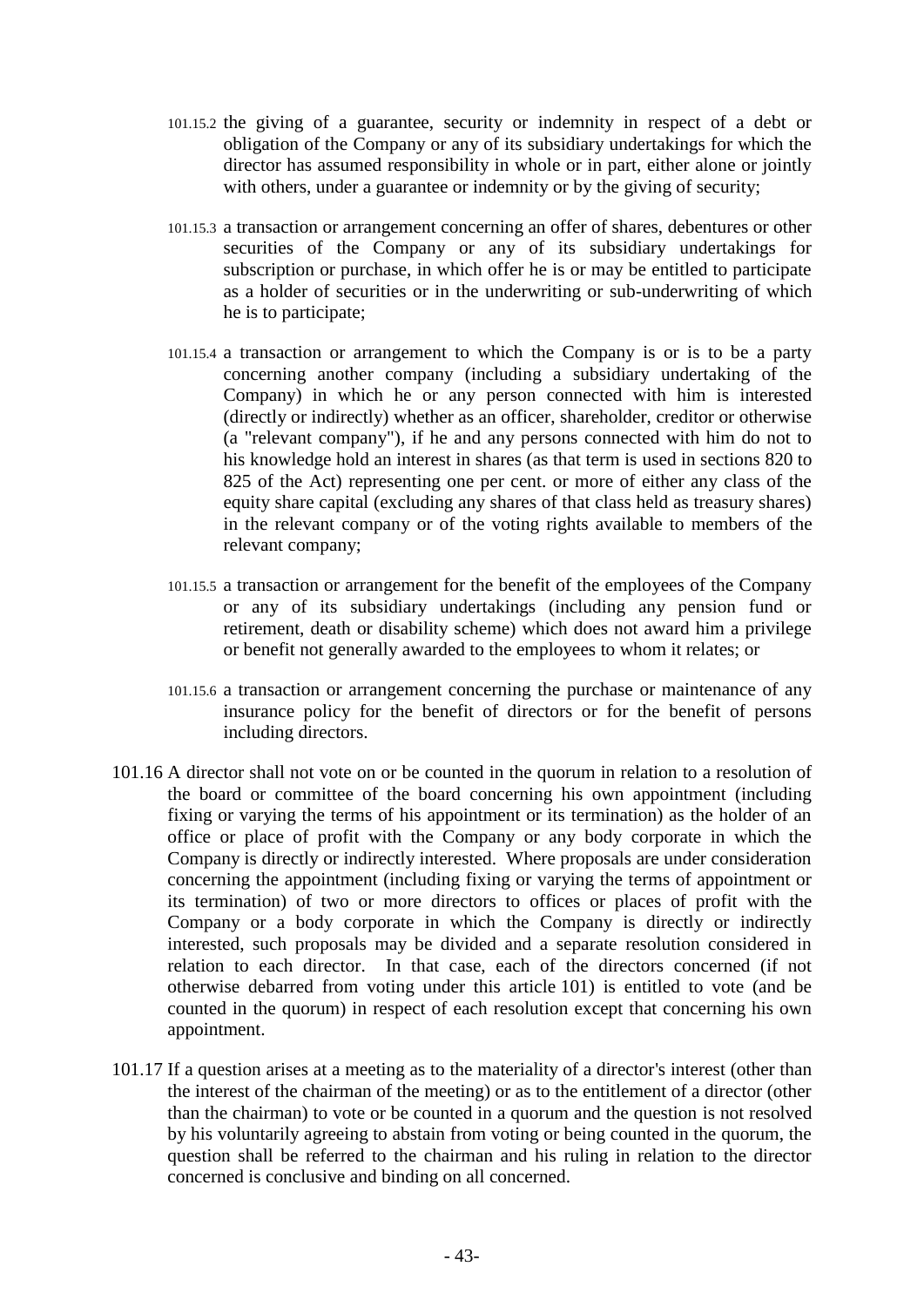- 101.18 If a question arises at a meeting as to the materiality of the interest of the chairman of the meeting or as to the entitlement of the chairman to vote or be counted in a quorum and the question is not resolved by his voluntarily agreeing to abstain from voting or being counted in the quorum, the question shall be decided by resolution of the directors or committee members present at the meeting (excluding the chairman) whose majority vote is conclusive and binding on all concerned.
- 101.19 For the purposes of this article [101,](#page-44-1) in relation to an alternate director, the interest of his appointor is treated as the interest of the alternate director in addition to any interest which the alternate director otherwise has. This article [101](#page-44-1) applies to an alternate director as if he were a director otherwise appointed.

### **Miscellaneous**

101.20 The Company may by ordinary resolution suspend or relax the provisions of this article [101](#page-44-1) to any extent. Subject to the Act, the Company may by ordinary resolution ratify any transaction or arrangement not properly authorised by reason of a contravention of this article [101.](#page-44-1)

## PROCEEDINGS OF DIRECTORS AND COMMITTEES

## 102. **BOARD MEETINGS**

Subject to the articles, the board may meet for the despatch of business, adjourn and otherwise regulate its proceedings as it thinks fit.

## 103. **NOTICE OF BOARD MEETINGS**

A director may, and the secretary at the request of a director shall, summon a board meeting at any time. Notice of a board meeting is deemed to be duly given to a director if it is given to him personally or by word of mouth or by electronic means to an address given by him to the Company for that purpose or sent in writing to him at his last-known address or another address given by him to the Company for that purpose. A director may waive the requirement that notice be given to him of a board meeting, either prospectively or retrospectively. A director absent or intending to be absent from the United Kingdom may request that notices of board meetings during his absence be sent in hard copy form or by electronic means to him to an address given by him to the Company for that purpose. If no request is made (and/or if no such non-United Kingdom address is given) it is not necessary to give notice of a board meeting to a director who is absent from the United Kingdom.

### 104. **QUORUM**

The quorum necessary for the transaction of business may be decided by the board and until otherwise decided is two directors present in person or by alternate director. A duly convened meeting of the board at which a quorum is present is competent to exercise all or any of the authorities, powers and discretions vested in or exercisable by the board.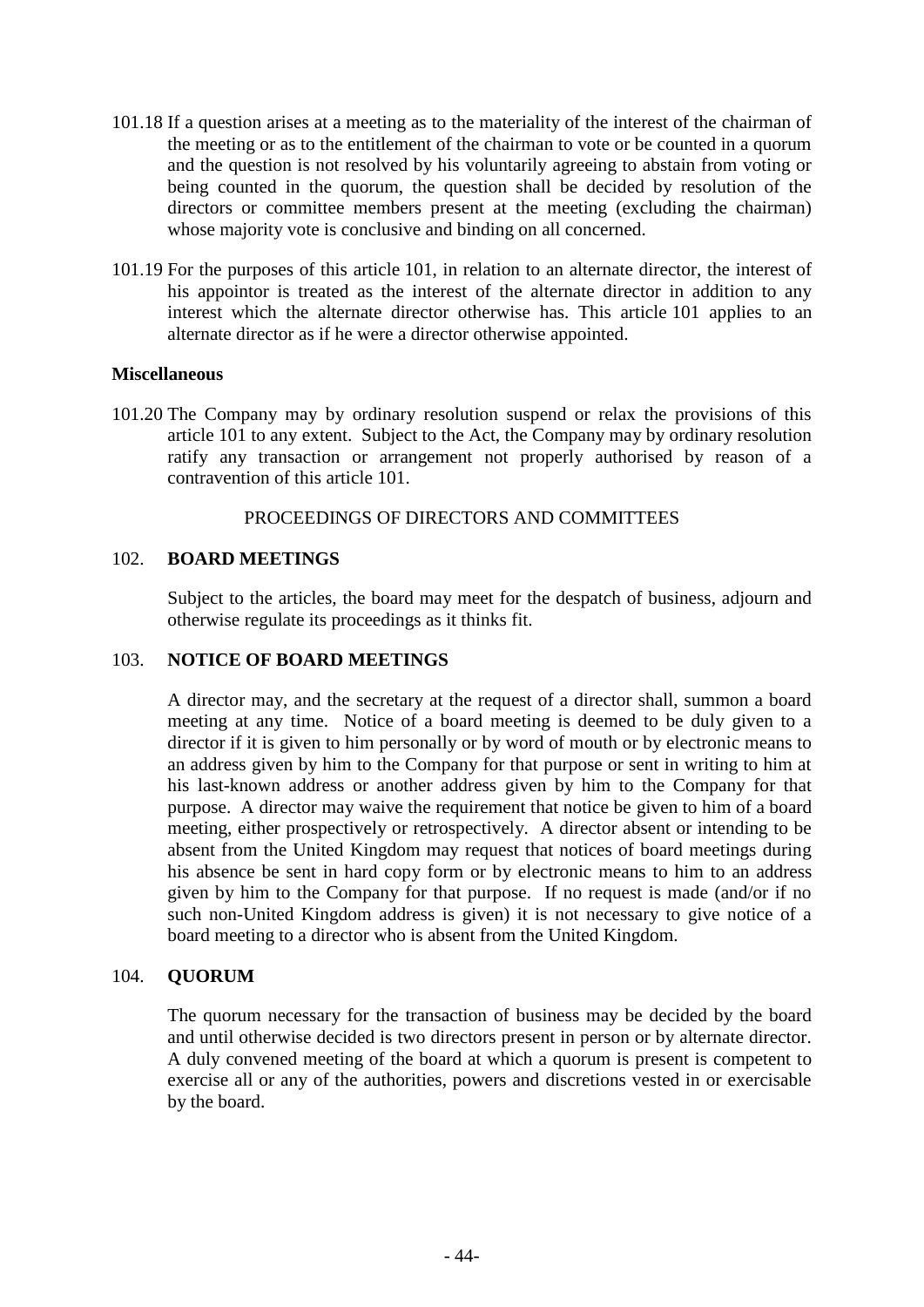### 105. **CHAIRMAN OF BOARD**

The board may appoint one of its body as chairman to preside at every board meeting at which he is present and one or more deputy chairman or chairmen and decide the period for which he is or they are to hold office (and may at any time remove him or them from office). If no chairman or deputy chairman is elected, or if at a meeting neither the chairman nor a deputy chairman is present within five minutes of the time fixed for the start of the meeting, the directors and alternate directors (in the absence of their appointors) present shall choose one of their number to be chairman. If two or more deputy chairmen are present, the senior of them shall act as chairman, seniority being determined by length of office since their last appointment or reappointment or deemed reappointment. As between two or more who have held office for an equal length of time, the deputy chairman to act as chairman shall be decided by those directors and alternate directors (in the absence of their appointors) present. A chairman or deputy chairman may hold executive office or employment with the Company.

#### 106. **VOTING**

Questions arising at a meeting of the board are determined by a majority of votes. In case of an equality of votes the chairman has a second or casting vote.

### 107. **PARTICIPATION BY TELEPHONE**

A director or his alternate director may participate in a meeting of the board or a committee of the board through the medium of conference telephone, video teleconference or similar form of communication equipment if all persons participating in the meeting are able to hear and speak to each other throughout the meeting. A person participating in this way is deemed to be present in person at the meeting and is counted in the quorum and entitled to vote. Subject to the Act, all business transacted in this way by the board or a committee of the board is for the purposes of the articles deemed to be validly and effectively transacted at a meeting of the board or a committee of the board although fewer than two directors or alternate directors are physically present at the same place. The meeting is deemed to take place where the largest group of those participating is assembled or, if there is no such group, where the chairman of the meeting then is.

#### 108. **RESOLUTION IN WRITING**

A resolution in writing executed by all directors for the time being entitled to receive notice of a board meeting, who would have been entitled to vote on the resolution at the meeting and not being less than a quorum, or by all members of a committee of the board for the time being entitled to receive notice of a committee meeting, who would have been entitled to vote on the resolution at the meeting and not being less than a quorum, is as valid and effective for all purposes as a resolution passed at a meeting of the board (or committee, as the case may be). The resolution in writing may consist of several documents in the same form each executed by one or more of the directors or members of the relevant committee. The resolution in writing need not be executed by an alternate director if it is executed by his appointor and a resolution executed by an alternate director need not be executed by his appointor.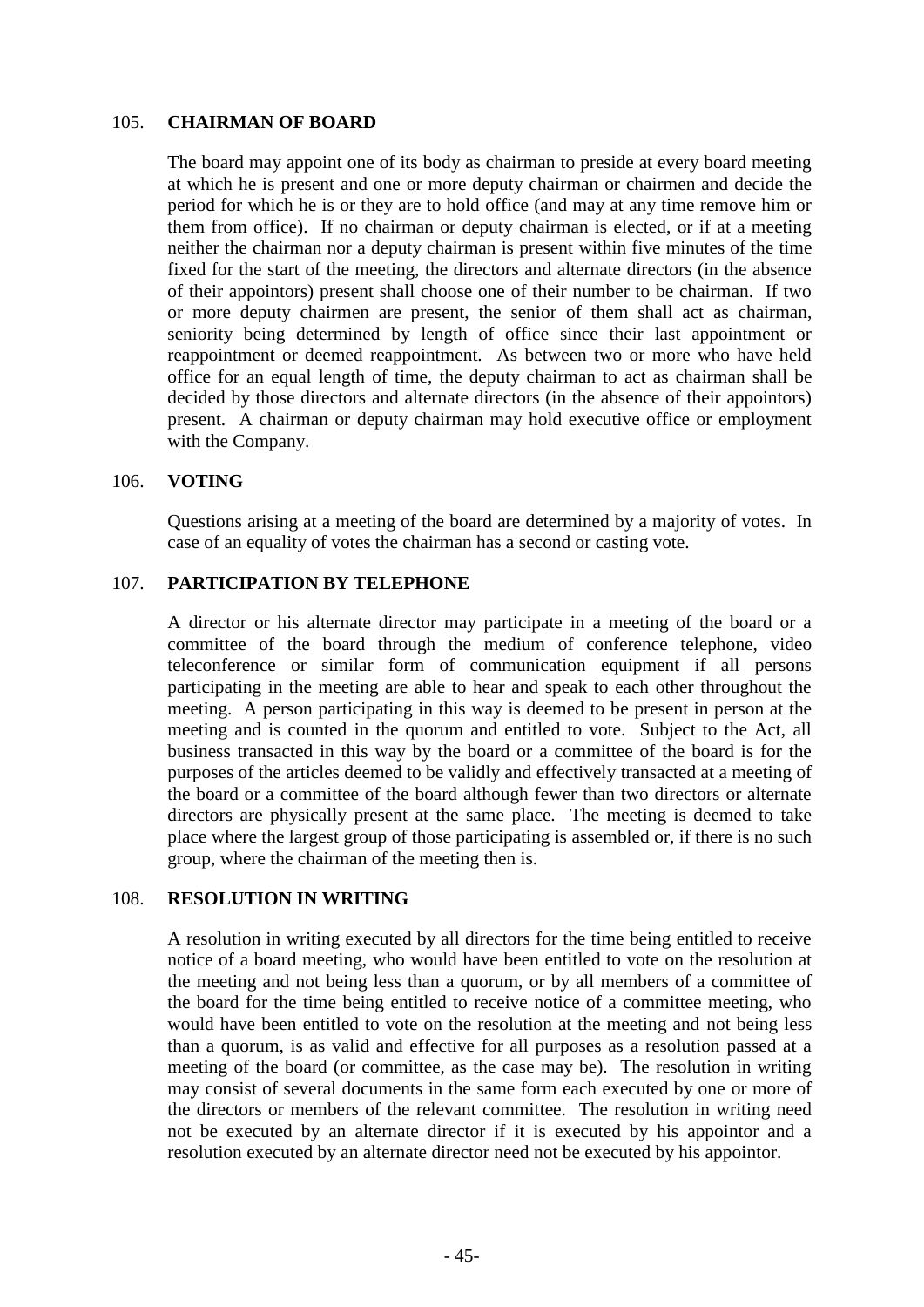## 109. **PROCEEDINGS OF COMMITTEES**

- 109.1 Proceedings of any committee of the board consisting of two or more members shall be conducted in accordance with terms prescribed by the board (if any). Subject to those terms and article [109.2,](#page-51-0) proceedings shall be conducted in accordance with applicable provisions of the articles regulating the proceedings of the board.
- <span id="page-51-0"></span>109.2 Where the board resolves to delegate any of its powers, authorities and discretions to a committee and that resolution states that the committee shall consist of any one or more unnamed directors, it is not necessary to give notice of a meeting of that committee to directors other than the director or directors who form the committee.

## 110. **RECORDS OF PROCEEDINGS**

- 110.1 The board shall cause minutes to be made in books kept for the purpose:
	- 110.1.1 of all appointments of officers and committees made by the board and of any remuneration fixed by the board; and
	- 110.1.2 of all proceedings of general meetings of the Company, of the holders of any class of shares in the Company, and of the board, and of committees of the board, including the names of the directors present at each such meeting.
- 110.2 If purporting to be signed by the chairman of the meeting at which the proceedings were held or by the chairman of the next succeeding meeting, minutes are evidence of the proceedings at the meeting.
- 110.3 The board shall cause records to be made in books kept for the purpose of all directors' written resolutions.
- 110.4 All such minutes and written resolutions must be kept for at least 10 years from the date of the meeting or written resolution, as the case may be.

## 111. **VALIDITY OF PROCEEDINGS OF BOARD OR COMMITTEE**

All acts done by a meeting of the board, or of a committee of the board, or by a person acting as a director, alternate director or member of a committee shall be valid notwithstanding that it is afterwards discovered that there was a defect in the appointment of a person or persons acting, or that they or any of them were or was disqualified from holding office, or had ceased to hold office, or were not entitled to vote on the matter in question.

### SECRETARY AND AUTHENTICATION OF DOCUMENTS

### 112. **SECRETARY**

112.1 Subject to the Act, the board shall appoint a secretary or joint secretaries and may appoint one or more persons to be an assistant or deputy secretary on such terms and conditions (including remuneration) as it thinks fit. The board may remove a person appointed pursuant to this article from office and appoint another or others in his place.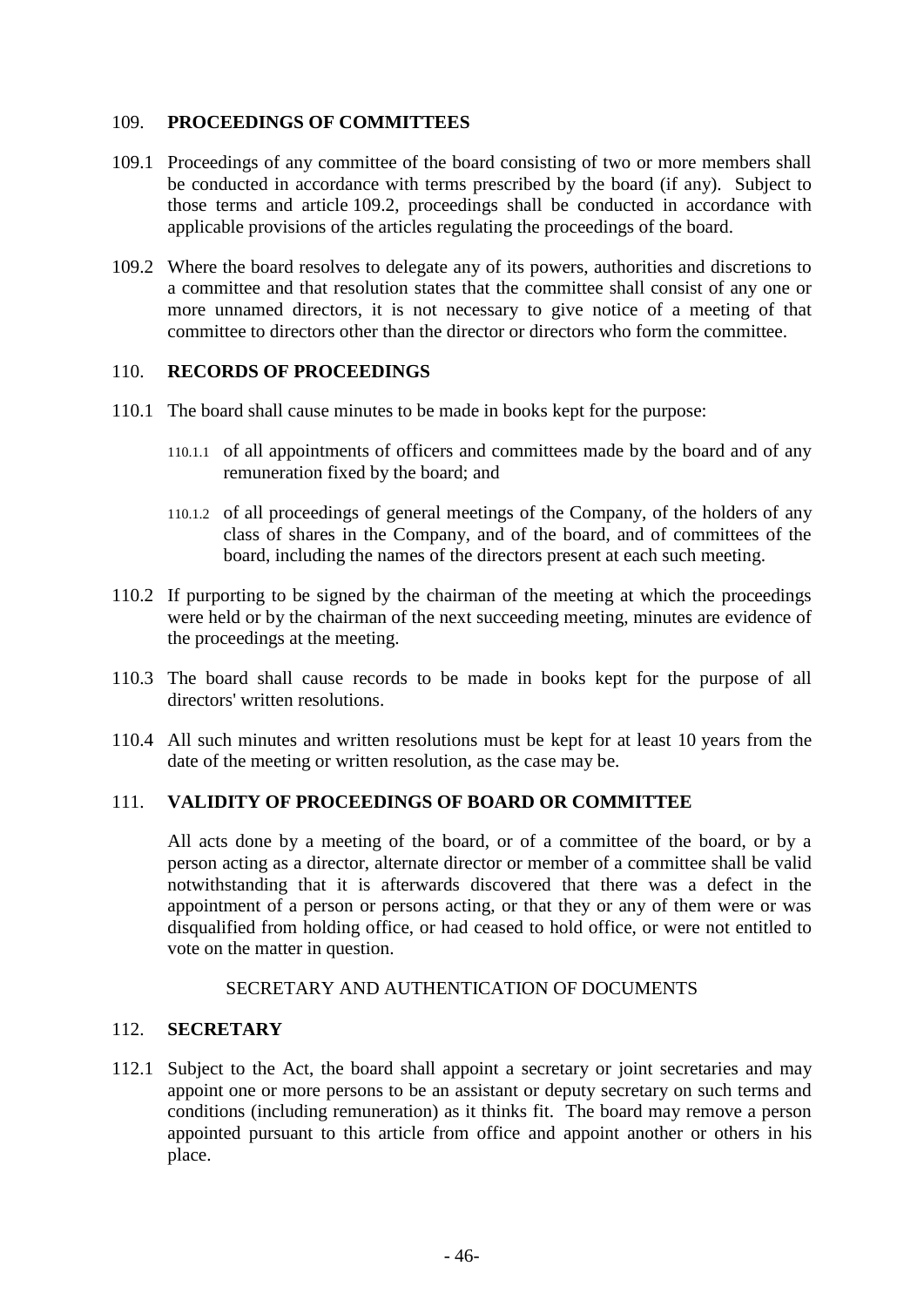112.2 Any provision of the Act or of the articles requiring or authorising a thing to be done by or to a director and the secretary is not satisfied by its being done by or to the same person acting both as director and as, or in the place of, the secretary.

## 113. **AUTHENTICATION OF DOCUMENTS**

A director or the secretary or another person appointed by the board for the purpose may authenticate documents affecting the constitution of the Company (including the articles) and resolutions passed by the Company or holders of a class of shares or the board or a committee of the board and books, records, documents and accounts relating to the business of the Company, and to certify copies or extracts as true copies or extracts.

## SEALS

## 114. **SAFE CUSTODY**

The board shall provide for the safe custody of every seal.

## 115. **APPLICATION OF SEALS**

A seal may be used only by the authority of a resolution of the board or of a committee of the board. The board may decide who will sign an instrument to which a seal is affixed (or, in the case of a share certificate, on which the seal may be printed) either generally or in relation to a particular instrument or type of instrument. The board may also decide, either generally or in a particular case, that a signature may be dispensed with or affixed by mechanical means. Unless otherwise decided by the board:

- (a) share certificates and certificates issued in respect of debentures or other securities (subject to the provisions of the relevant instrument) need not be signed or, if signed, a signature may be applied by mechanical or other means or may be printed; and
- (b) every other instrument to which a seal is affixed shall be signed by one director and by the secretary or a second director, or by one director in the presence of a witness who attests his signature.

### DIVIDENDS AND OTHER PAYMENTS

### 116. **DECLARATION OF DIVIDENDS**

Subject to the Act and the articles, the Company may by ordinary resolution declare a dividend to be paid to the members according to their respective rights and interests, but no dividend may exceed the amount recommended by the board.

# 117. **INTERIM DIVIDENDS**

Subject to the Act, the board may declare and pay such interim dividends (including a dividend payable at a fixed rate) as appear to it to be justified by the profits of the Company available for distribution. No interim dividend shall be declared or paid on shares which do not confer preferred rights with regard to dividend if, at the time of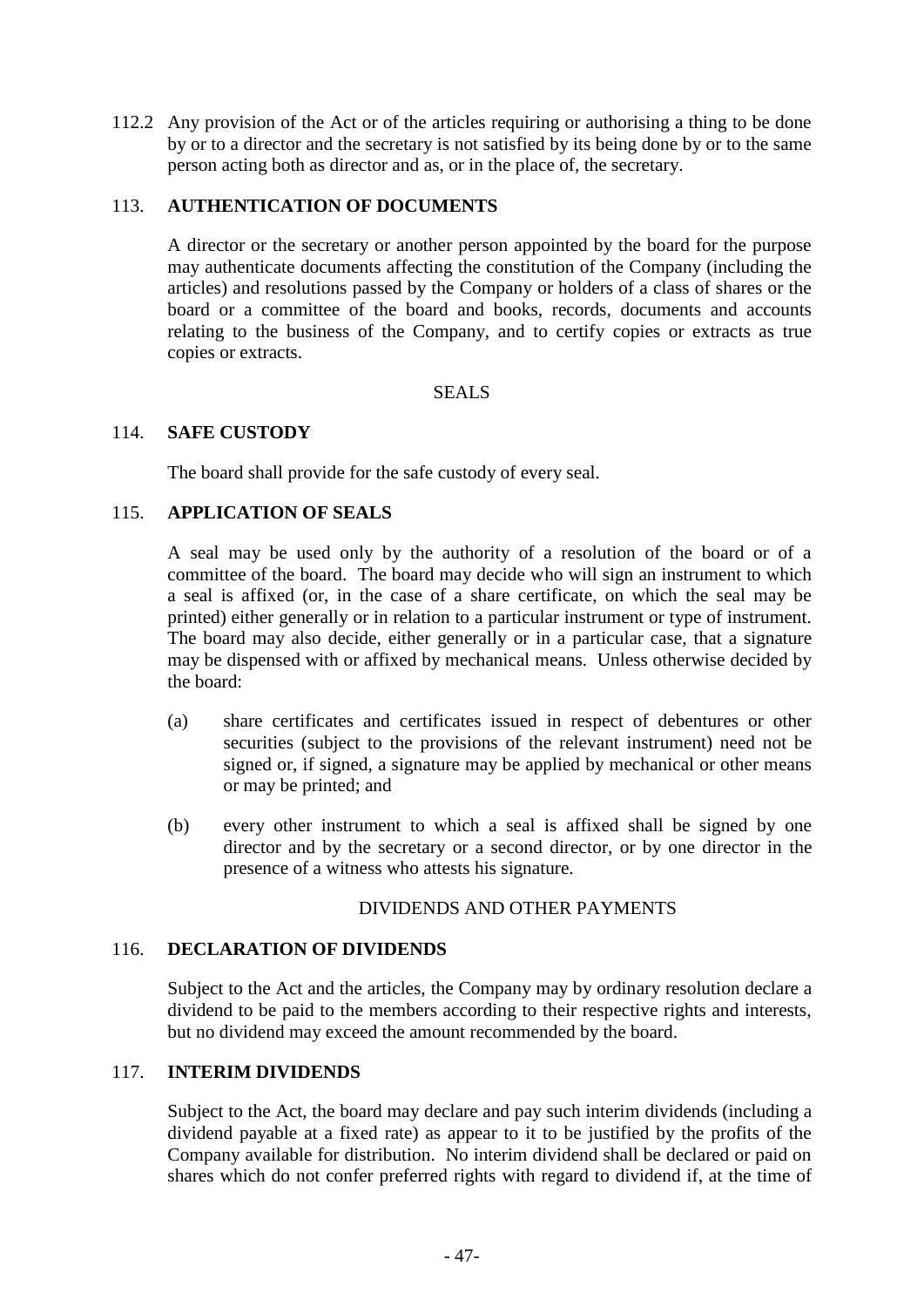declaration, any dividend on shares which do confer a right to a preferred dividend is in arrears. If the board acts in good faith, it does not incur any liability to the holders of shares conferring preferred rights for a loss they may suffer by the lawful payment of an interim dividend on shares ranking after those with preferred rights.

## 118. **ENTITLEMENT TO DIVIDENDS**

- 118.1 Except as otherwise provided by the rights attached to, or the terms of issue of, shares:
	- 118.1.1 a dividend shall be declared and paid according to the amounts paid up on the shares in respect of which the dividend is declared and paid, but no amount paid up on a share in advance of a call may be treated for the purpose of this article as paid up on the share; and
	- 118.1.2 dividends shall be apportioned and paid proportionately to the amounts paid up on the shares during any portion or portions of the period in respect of which the dividend is paid.
- 118.2 Except as otherwise provided by the rights attached to shares, dividends may be declared or paid in any currency. The board may agree with any member that dividends which may at any time or from time to time be declared or become due on his shares in one currency shall be paid or satisfied in another, and may agree the basis of conversion to be applied and how and when the amount to be paid in the other currency shall be calculated and paid and for the Company or any other person to bear any costs involved.

# <span id="page-53-1"></span>119. **METHOD OF PAYMENT**

- <span id="page-53-0"></span>119.1 The Company may pay any dividend, interest or other amount payable in respect of a share:
	- 119.1.1 in cash;
	- 119.1.2 by cheque, warrant or money order made payable to or to the order of the person entitled to the payment (and may, at the Company's option, be crossed "account payee" where appropriate);
	- 119.1.3 by a bank or other funds transfer system to an account designated in writing by the person entitled to the payment;
	- 119.1.4 if the board so decides, by means of a relevant system in respect of an uncertificated share, subject to any procedures established by the board to enable a holder of uncertificated shares to elect not to receive dividends by means of a relevant system and to vary or revoke any such election; or
	- 119.1.5 by such other method as the person entitled to the payment may in writing direct and the board may agree.
- 119.2 The Company may send a cheque, warrant or money order by post:
	- 119.2.1 in the case of a sole holder, to his registered address;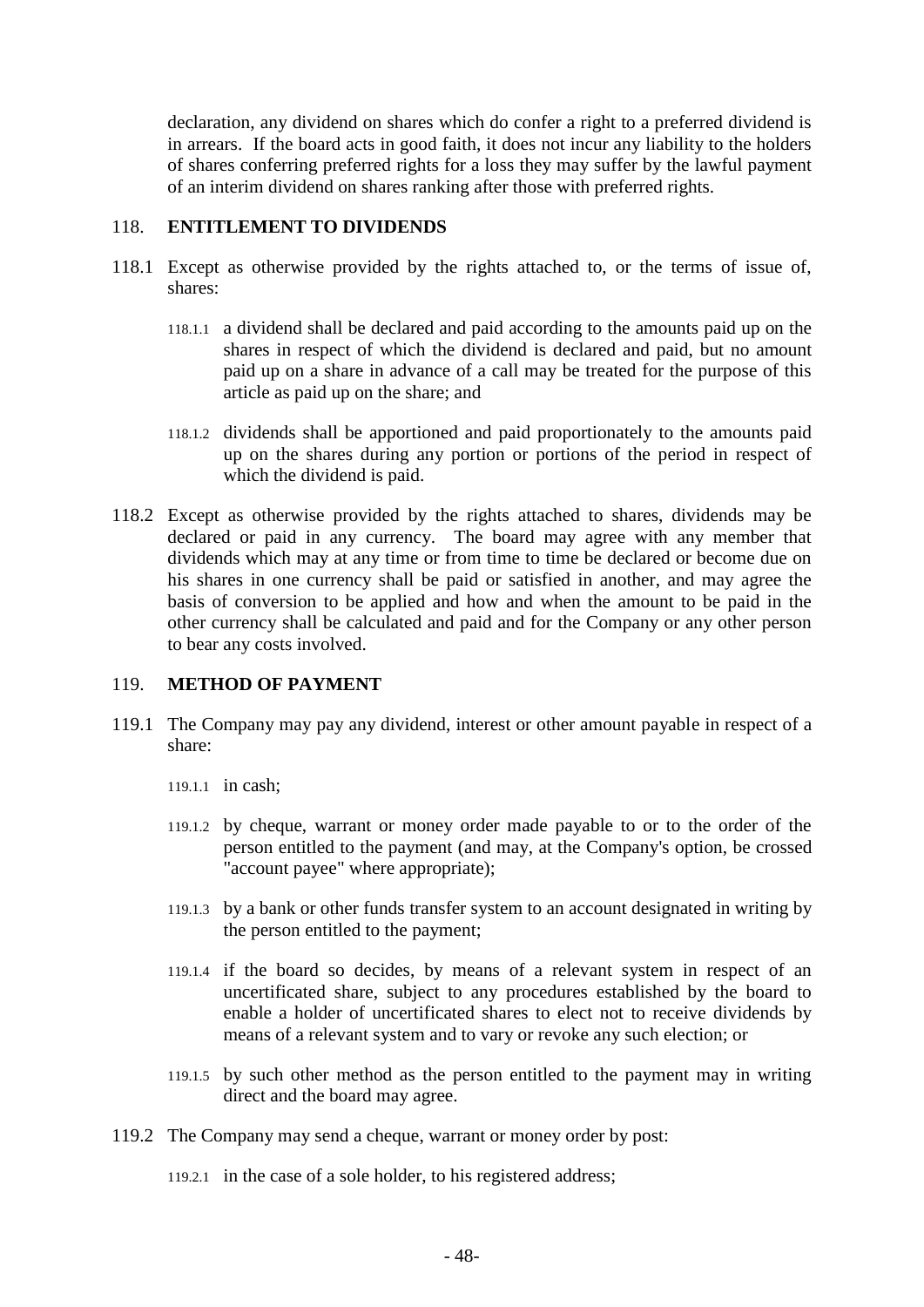- 119.2.2 in the case of joint holders, to the registered address of the person whose name appears first in the register;
- 119.2.3 in the case of a person or persons entitled by transmission to a share, as if it were a notice given in accordance with article [135.2;](#page-61-1) or
- 119.2.4 in any case, to a person and address that the person or persons entitled to the payment may in writing direct.
- 119.3 Where a share is held jointly or two or more persons are jointly entitled by transmission to a share:
	- 119.3.1 the Company may pay any dividend, interest or other amount payable in respect of that share to any one joint holder, or any one person entitled by transmission to the share, and in either case that holder or person may give an effective receipt for the payment; and
	- 119.3.2 for any of the purposes of this article [119,](#page-53-1) the Company may rely in relation to a share on the written direction or designation of any one joint holder of the share, or any one person entitled by transmission to the share.
- 119.4 Every cheque, warrant or money order sent by post is sent at the risk of the person entitled to the payment. If payment is made by bank or other funds transfer, by means of a relevant system or by another method at the direction of the person entitled to payment, the Company is not responsible for amounts lost or delayed in the course of making that payment.
- 119.5 Without prejudice to article [66,](#page-31-0) the board may withhold payment of a dividend (or part of a dividend) payable to a person entitled by transmission to a share until he has provided such evidence of his right as the board may reasonably require.

### 120. **DIVIDENDS NOT TO BEAR INTEREST**

No dividend or other amount payable by the Company in respect of a share bears interest as against the Company unless otherwise provided by the rights attached to the share.

#### 121. **RESERVES**

The board may from time to time set aside out of the profits of the Company and carry to reserve such sums as they think proper which, at the discretion of the board, shall be applicable for any purpose to which the profits of the Company may properly be applied and pending such application, may, either be employed in the business of the Company or be invested. The board may divide the reserve into such special funds as they think fit and may consolidate into one fund any special funds or any parts of any special funds into which the reserve may have been divided. The board may also without placing the same to serve carry forward any profits. In carrying sums to reserve and in applying the same, the board shall comply with the provisions of the Act.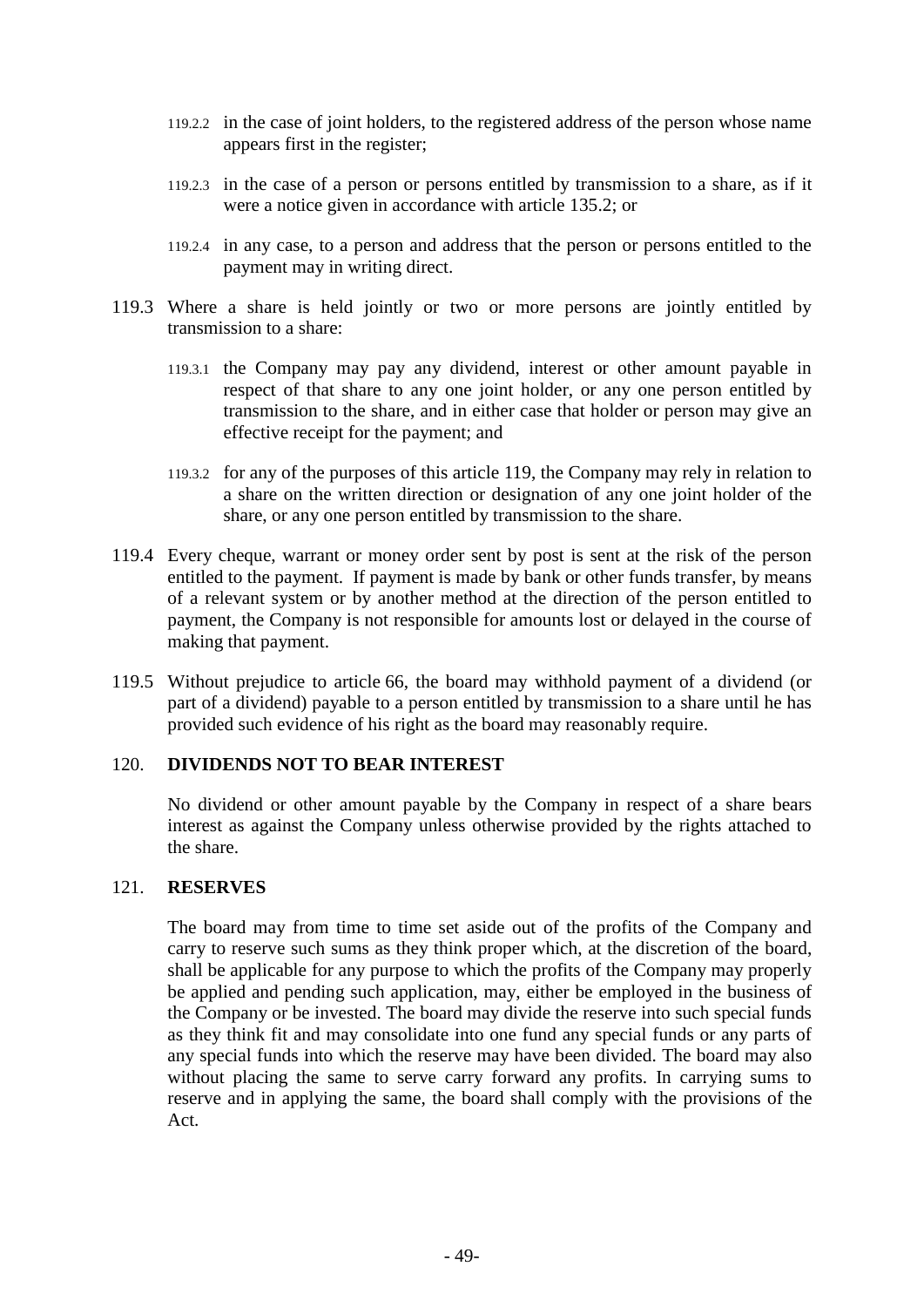## 122. **CALLS OR DEBTS MAY BE DEDUCTED FROM DIVIDENDS ETC.**

The board may deduct from a dividend or other amounts payable to a person in respect of a share amounts due from him to the Company on account of a call or otherwise in relation to a share.

### 123. **UNCLAIMED DIVIDENDS ETC.**

Any unclaimed dividend, interest or other amount payable by the Company in respect of a share may be invested or otherwise made use of by the board for the benefit of the Company until claimed. A dividend unclaimed for a period of 12 years from the date it was declared or became due for payment is forfeited and ceases to remain owing by the Company. The payment of an unclaimed dividend, interest or other amount payable by the Company in respect of a share into a separate account does not constitute the Company a trustee in respect of it.

### 124. **UNCASHED DIVIDENDS**

If, in respect of a dividend or other amount payable in respect of a share, on any one occasion:

- (a) a cheque, warrant or money order is returned undelivered or left uncashed; or
- (b) a transfer made by a bank or other funds transfer system is not accepted,

and reasonable enquiries have failed to establish another address or account of the person entitled to the payment, the Company is not obliged to send or transfer a dividend or other amount payable in respect of that share to that person until he notifies the Company of an address or account to be used for that purpose. If the cheque, warrant or money order is returned undelivered or left uncashed or transfer not accepted on two consecutive occasions, the Company may exercise this power without making any such enquiries.

# 125. **PAYMENT OF DIVIDENDS IN SPECIE**

Without prejudice to article [66,](#page-31-0) the board may, with the prior authority of an ordinary resolution of the Company, direct that payment of a dividend may be satisfied wholly or in part by the distribution of specific assets and in particular of paid-up shares or debentures of another company. Where a difficulty arises in connection with the distribution, the board may settle it as it thinks fit and in particular, may:

- (a) issue fractional certificates (or ignore fractions);
- (b) fix the value for distribution of the specific assets (or any part of them);
- (c) decide that a cash payment be made to a member on the basis of the value so fixed, in order to secure equality of distribution; and
- (d) vest assets in trustees on trust for the persons entitled to the dividend as seems expedient to the board.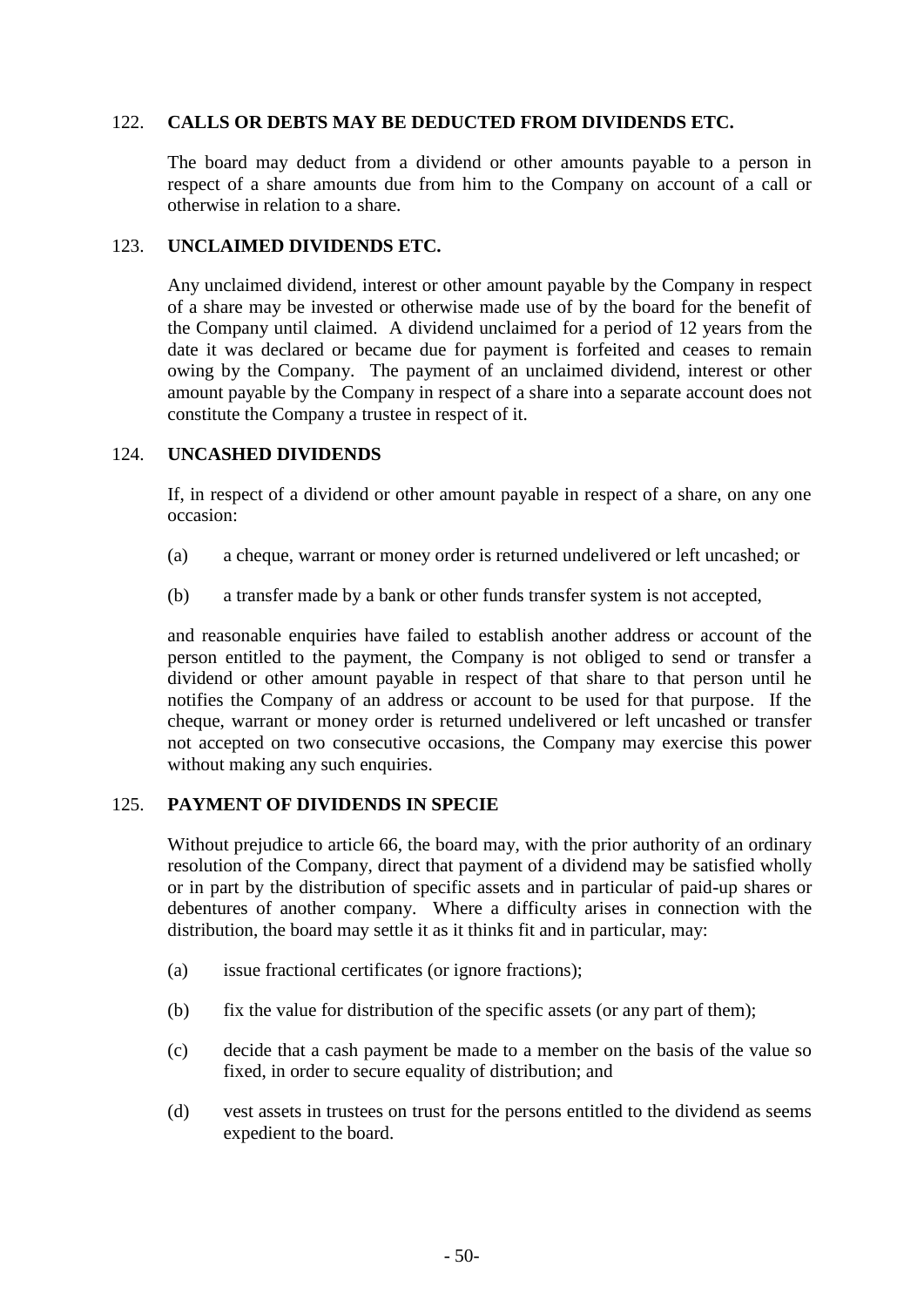## <span id="page-56-0"></span>126. **PAYMENT OF SCRIP DIVIDENDS**

- <span id="page-56-1"></span>126.1 Subject to the Act, but without prejudice to article [66,](#page-31-0) the board may, with the prior authority of an ordinary resolution of the Company, allot to those holders of a particular class of shares who have elected to receive them further shares of that class or ordinary shares in either case credited as fully paid ("**new shares**") instead of cash in respect of all or part of a dividend or dividends specified by the resolution, subject to any exclusions, restrictions or other arrangements the board may in its absolute discretion deem necessary or expedient to deal with legal or practical problems under the laws of, or the requirements of a recognised regulatory body or a stock exchange in, any territory.
- 126.2 Where a resolution under article [126.1](#page-56-1) is to be proposed at a general meeting and the resolution relates in whole or in part to a dividend to be declared at that meeting, then the resolution declaring the dividend is deemed to take effect at the end of that meeting.
- 126.3 A resolution under article [126.1](#page-56-1) may relate to a particular dividend or to all or any dividends declared or paid within a specified period, but that period may not end later than the beginning of the fifth annual general meeting following the date of the meeting at which the resolution is passed.
- <span id="page-56-2"></span>126.4 The board shall determine the basis of allotment of new shares so that, as nearly as may be considered convenient without involving rounding up of fractions, the value of the new shares (including a fractional entitlement) to be allotted (calculated by reference to the average quotation, or the nominal value of the new shares, if greater) equals (disregarding an associated tax credit) the amount of the dividend which would otherwise have been received by the holder (the "**relevant dividend**"). For this purpose the "**average quotation**" of each of the new shares is the average of the middle-market quotations for a fully-paid share of the Company of that class derived from the Daily Official List of the London Stock Exchange (or such other average value derived from such other source as the board may deem appropriate) for the business day on which the relevant class of shares is first quoted "ex" the relevant dividend (or such other date as the board may deem appropriate) and the four subsequent business days or shall be as determined by or in accordance with the resolution under article [126.1.](#page-56-1) A certificate or report by the auditors as to the value of the new shares to be allotted in respect of any dividend shall be conclusive evidence of that amount.
- 126.5 The board may make any provision it considers appropriate in relation to an allotment made or to be made pursuant to this article (whether before or after the passing of the resolution under article [126.1\)](#page-56-1), including:
	- 126.5.1 the giving of notice to holders of the right of election offered to them;
	- 126.5.2 the provision of forms of election (whether in respect of a particular dividend or dividends generally);
	- 126.5.3 determination of the procedure for making and revoking elections;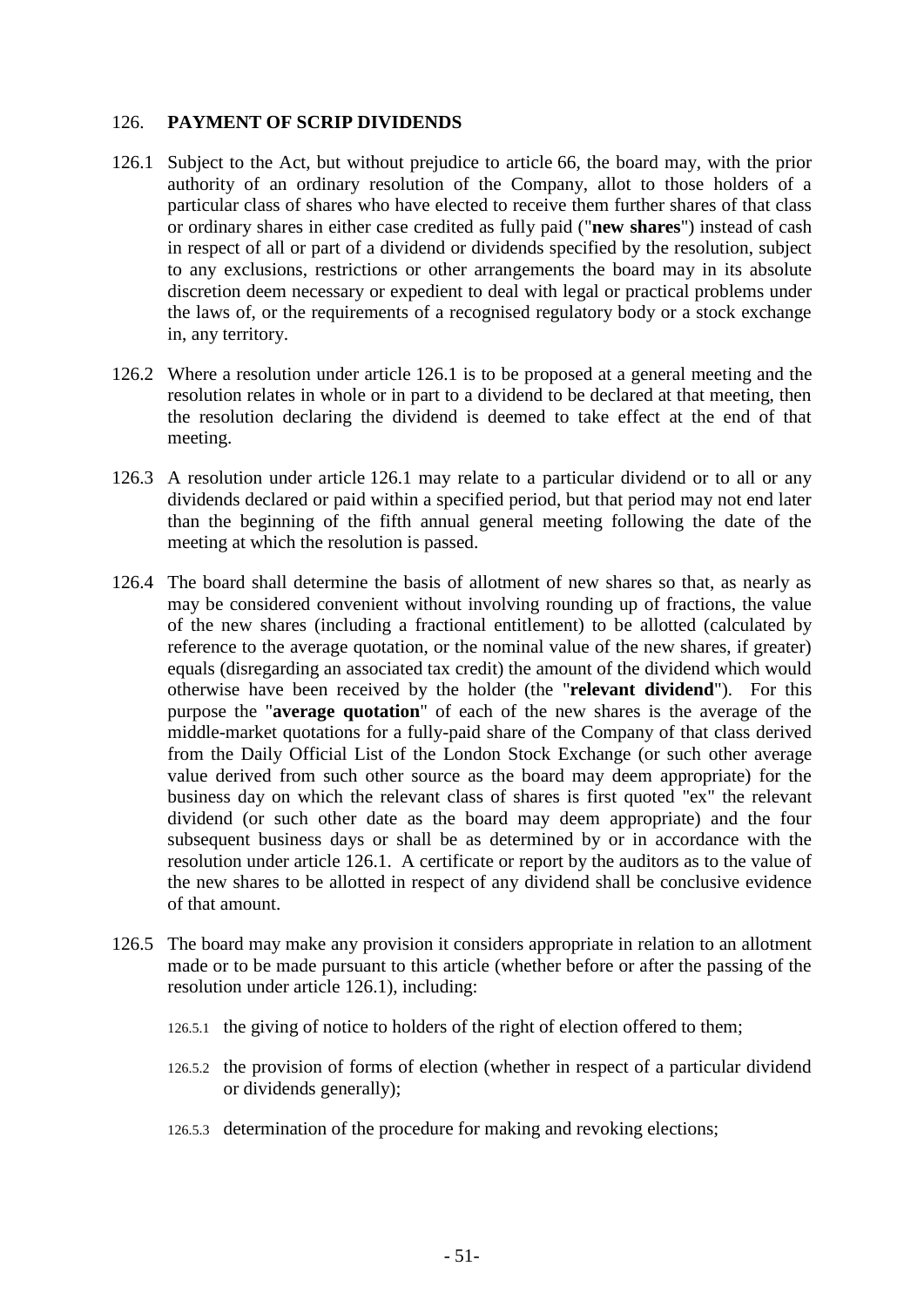- 126.5.4 the place at which, and the latest time by which, forms of election and other relevant documents must be lodged in order to be effective; and
- 126.5.5 the disregarding or rounding up or down or carrying forward of fractional entitlements, in whole or in part, or the accrual of the benefit of fractional entitlements to the Company (rather than to the holders concerned).
- 126.6 The dividend (or that part of the dividend in respect of which a right of election has been offered) is not declared or payable on shares in respect of which an election has been duly made (the "**elected shares**"); instead new shares are allotted to the holders of the elected shares on the basis of allotment calculated as in article [126.4.](#page-56-2) For that purpose, the board may resolve to capitalise out of amounts standing to the credit of reserves (including a share premium account, capital redemption reserve and profit and loss account), whether or not available for distribution, a sum equal to the aggregate nominal amount of the new shares to be allotted and apply it in paying up in full the appropriate number of new shares for allotment and distribution to the holders of the elected shares. A resolution of the board capitalising part of the reserves has the same effect as if the board had resolved to effect the capitalisation with the authority of an ordinary resolution of the Company pursuant to article [127.](#page-57-0) In relation to the capitalisation the board may exercise all the powers conferred on it by article [127](#page-57-0) without an ordinary resolution of the Company.
- 126.7 The new shares rank pari passu in all respects with each other and with the fully-paid shares of the same class in issue on the record date for the dividend in respect of which the right of election has been offered, but they will not rank for a dividend or other distribution or entitlement which has been declared or paid by reference to that record date.
- 126.8 In relation to any particular proposed dividend, the board may in its absolute discretion decide:
	- 126.8.1 that shareholders shall not be entitled to make any election in respect thereof and that any election previously made shall not extend to such dividend; or
	- 126.8.2 at any time prior to the allotment of the new shares which would otherwise be allotted in lieu thereof, that all elections to take ordinary shares in lieu of such dividend shall be treated as not applying to that dividend, and if so the dividend shall be paid in cash as if no elections had been made in respect of it.

## <span id="page-57-0"></span>127. **CAPITALISATION OF PROFITS**

Subject to the Act, the board may, with the authority of an ordinary resolution of the Company:

- (a) resolve to capitalise an amount standing to the credit of reserves (including a share premium account, capital redemption reserve and profit and loss account), whether or not available for distribution;
- (b) appropriate the sum resolved to be capitalised to the members in proportion to the nominal amount of ordinary shares (whether or not fully paid) held by them respectively and apply that sum on their behalf in or towards: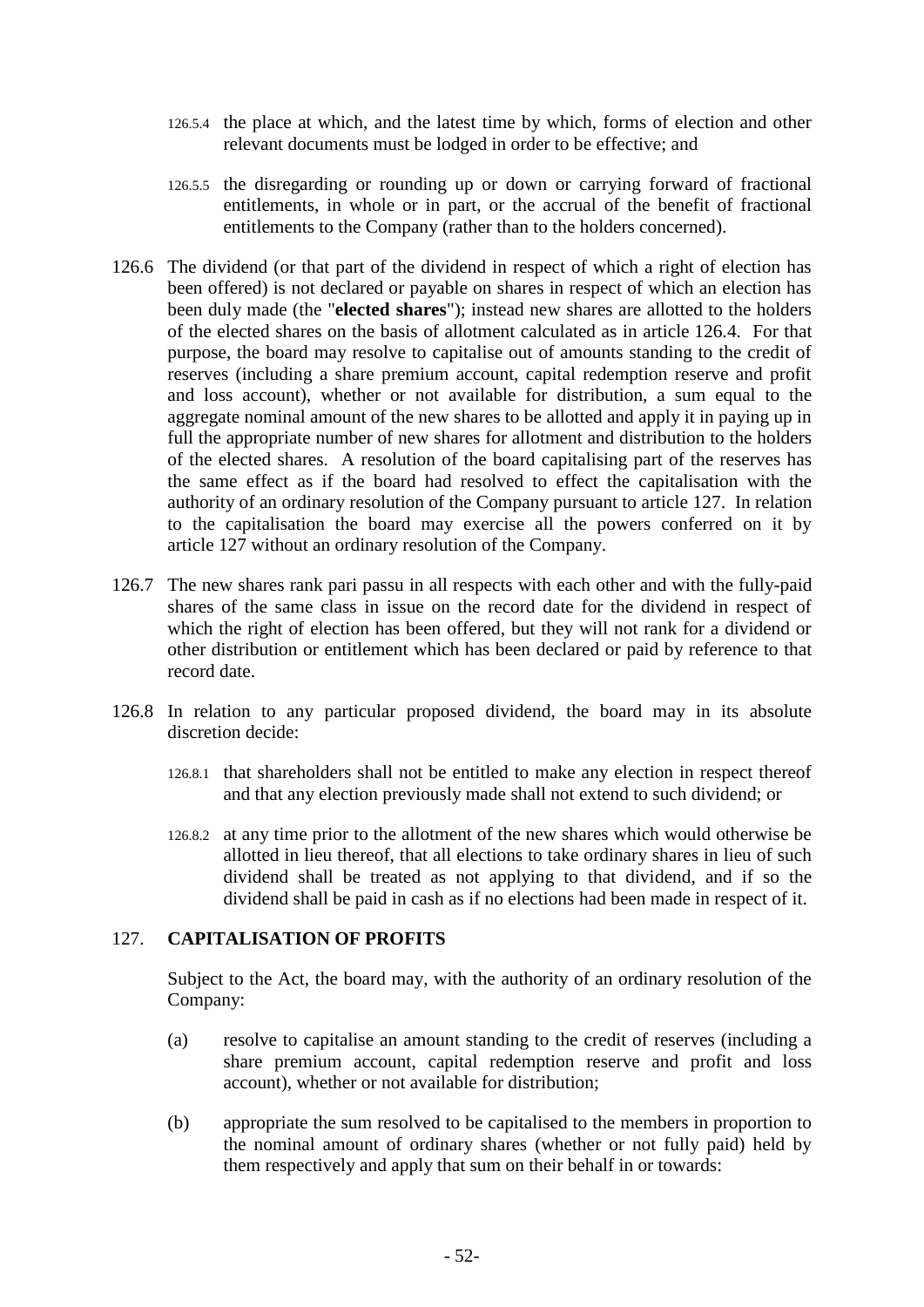- (i) paying up the amounts (if any) for the time being unpaid on shares held by them respectively; or
- (ii) paying up in full unissued shares or debentures of a nominal amount equal to that sum,

and allot the shares or debentures, credited as fully paid, to the members (or as they may direct) in those proportions, or partly in one way and partly in the other, but the share premium account, the capital redemption reserve and profits which are not available for distribution may, for the purposes of this article, only be applied in paying up unissued shares to be allotted to members credited as fully paid;

- (c) make any arrangements it thinks fit to resolve a difficulty arising in the distribution of a capitalised reserve and in particular where shares or debentures become distributable in fractions the board may deal with the fractions as it thinks fit, including issuing fractional certificates, disregarding fractions or selling shares or debentures representing the fractions to a person for the best price reasonably obtainable and distributing the net proceeds of the sale in due proportion amongst the members (except that if the amount due to a member is less than £5, or such other sum as the board may decide, the sum may be retained for the benefit of the Company);
- (d) authorise a person to enter (on behalf of all the members concerned) an agreement with the Company providing for either:
	- (iii) the allotment to the members respectively, credited as fully paid, of shares or debentures to which they may be entitled on the capitalisation, or
	- (iv) the payment by the Company on behalf of the members (by the application of their respective proportions of the reserves resolved to be capitalised) of the amounts or part of the amounts remaining unpaid on their existing shares,

an agreement made under the authority being effective and binding on all those members; and

(e) generally do all acts and things required to give effect to the resolution.

### 128. **RECORD DATES**

Notwithstanding any other provision of the articles, but subject to the Act and rights attached to shares, the Company or the board may fix any date as the record date for a dividend, distribution, allotment or issue. The record date may be on or at any time before or after a date on which the dividend, distribution, allotment or issue is declared, made or paid.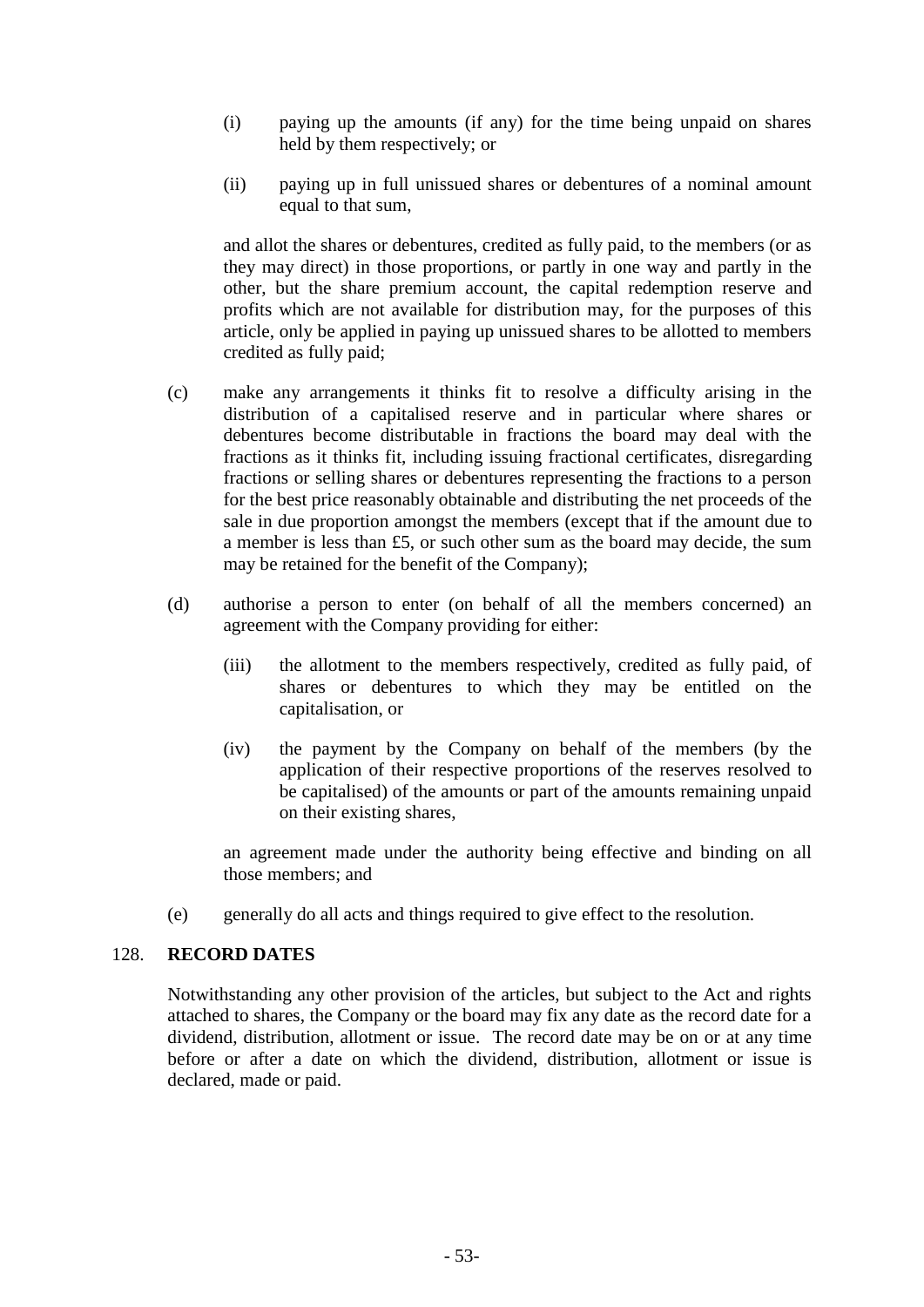### ACCOUNTS

#### 129. **KEEPING AND INSPECTION OF ACCOUNTS**

- 129.1 The board shall ensure that accounting records are kept in accordance with the Act.
- 129.2 The accounting records shall be kept at the office or, subject to the Act, at another place decided by the board and shall be available during business hours for the inspection of the directors and other officers. No member (other than a director or other officer) has the right to inspect an accounting record or other document except if that right is conferred by the Act or he is authorised by the board or by an ordinary resolution of the Company.

### 130. **ACCOUNTS TO BE SENT TO MEMBERS ETC.**

- <span id="page-59-0"></span>130.1 In respect of each financial year, a copy the Company's annual accounts, the directors' report, the directors' remuneration report, the auditors' report on those accounts and on the auditable part of the directors' remuneration report shall be sent or supplied to:
	- 130.1.1 every member (whether or not entitled to receive notices of general meetings);
	- 130.1.2 every holder of debentures (whether or not entitled to receive notices of general meetings); and
	- 130.1.3 every other person who is entitled to receive notices of general meetings,

not less than 21 clear days before the date of the meeting at which copies of those documents are to be laid in accordance with the Act. This article does not require copies of the documents to which it applies to be sent or supplied to:

- 130.1.4 a member or holder of debentures of whose address the Company is unaware; or
- 130.1.5 more than one of the joint holders of shares or debentures.
- 130.2 The board may determine that persons entitled to receive a copy of the Company's annual accounts, the directors' report, the directors' remuneration report, the auditors' report on those accounts and on the auditable part of the directors' remuneration report are those persons entered on the register at the close of business on a day determined by the board, provided that, if the Company is a participating issuer, the day determined by the board may not be more than 21 days before the day that the relevant copies are being sent.
- 130.3 Where permitted by the Act, a summary financial statement derived from the Company's annual accounts, the directors' report and the directors' remuneration report in the form and containing the information prescribed by the Act may be sent or supplied to a person so electing in place of the documents required to be sent or supplied by article [130.1.](#page-59-0)

### NOTICES AND COMMUNICATIONS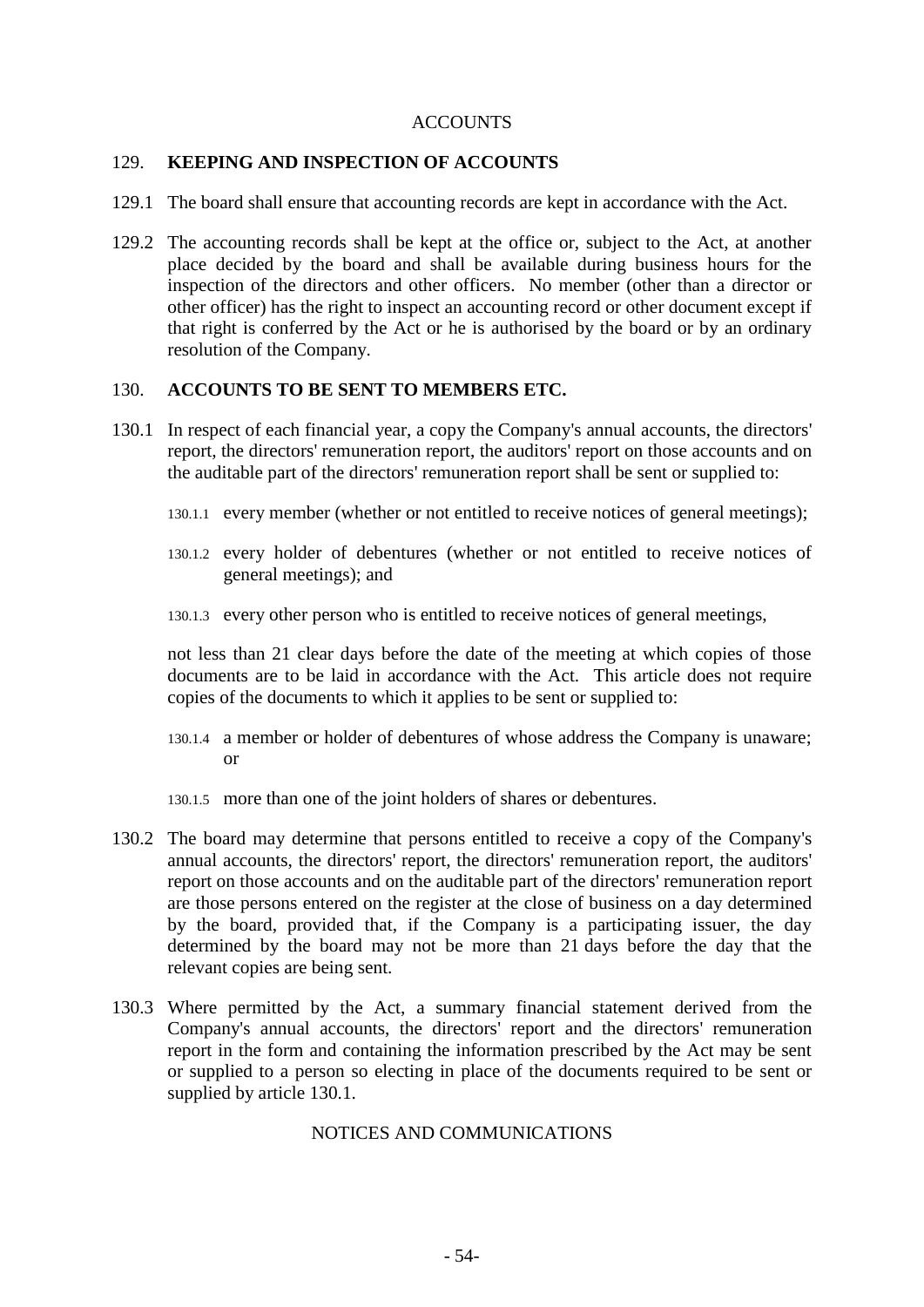## 131. **FORM OF NOTICES AND COMMUNICATIONS BY THE COMPANY**

Save where these articles expressly require otherwise, any notice, document or information to be sent or supplied by the Company may be sent or supplied in accordance with the Act (whether authorised or required to be sent or supplied by the Act or otherwise) in hard copy form, in electronic form or by means of a website.

### 132. **NOTICE BY ADVERTISEMENT**

If by reason of the suspension or curtailment of postal services in the United Kingdom the Company is unable effectively to convene a general meeting by notices sent by post, subject to the Act, the board may, in its absolute discretion and as an alternative to any other method of service permitted by the articles, resolve to convene a general meeting by a notice advertised in at least one United Kingdom national newspaper. In this case, the Company shall send confirmatory copies of the notice to those members by post if at least seven clear days before the meeting the posting of notices to addresses throughout the United Kingdom again becomes practicable.

### <span id="page-60-0"></span>133. **DEEMED DELIVERY OF NOTICES, DOCUMENTS AND INFORMATION**

- 133.1 A notice, document or information sent by post and addressed to a member at his registered address or address for service in the United Kingdom is deemed to be given to or received by the intended recipient 24 hours after it was put in the post if pre-paid as first class post and 48 hours after it was put in the post if pre-paid as second class post, and in proving service it is sufficient to prove that the envelope containing the notice, document or information was properly addressed, pre-paid and posted.
- 133.2 A notice, document or information sent or supplied by electronic means to an address specified for the purpose by the member is deemed to have been given to or received by the intended recipient 24 hours after it was sent, and in proving service it is sufficient to prove that the communication was properly addressed and sent.
- 133.3 A notice, document or information sent or supplied by means of a website is deemed to have been given to or received by the intended recipient when (i) the material was first made available on the website or (ii) if later, when the recipient received (or, in accordance with this article [133,](#page-60-0) is deemed to have received) notification of the fact that the material was available on the website.
- 133.4 A notice, document or information not sent by post but delivered by hand (which includes delivery by courier) to a registered address or address for service in the United Kingdom is deemed to be given on the day it is left.
- 133.5 Where notice is given by newspaper advertisement, the notice is deemed to be given to all members and other persons entitled to receive it at noon on the day when the advertisement appears or, where notice is given by more than one advertisement and the advertisements appear on different days, at noon on the last of the days when the advertisements appear.
- 133.6 A notice, document or information served or delivered by the Company by any other means authorised in writing by the member concerned is deemed to be served when the Company has taken the action it has been authorised to take for that purpose.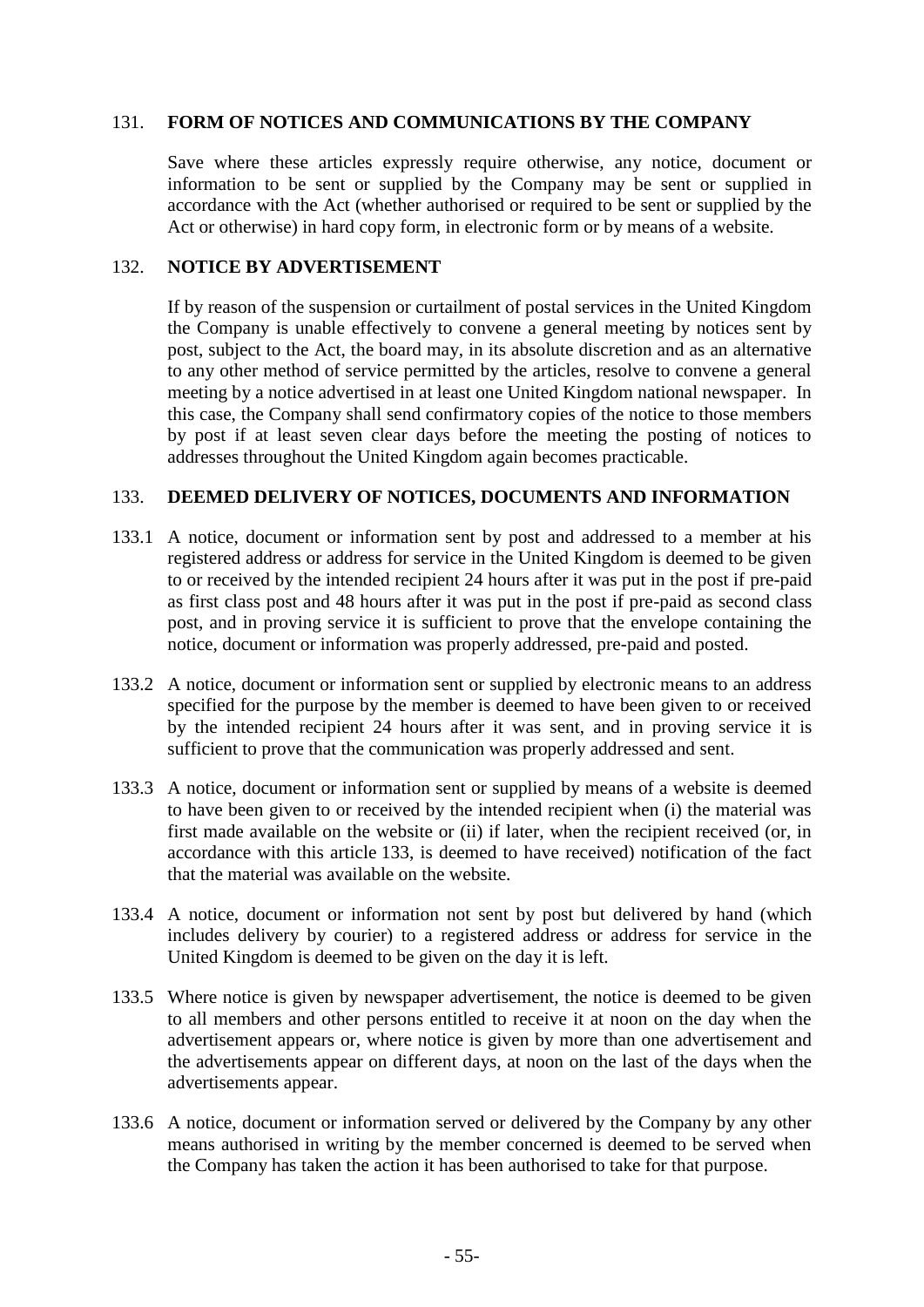133.7 A member present at a meeting of the holders of a class of shares is deemed to have received due notice of the meeting and, where required, of the purposes for which it was called.

### 134. **NOTICE BINDING ON TRANSFEREES ETC.**

A person who becomes entitled to a share by transmission, transfer or otherwise is bound by a notice in respect of that share (other than a notice served by the Company under section 793 of the Act) which, before his name is entered in the register, has been properly served on a person from whom he derives his title.

## 135. **NOTICE IN CASE OF JOINT HOLDERS AND ENTITLEMENT BY TRANSMISSION**

- 135.1 In the case of joint holders of a share, a notice, document or information shall be validly sent or supplied to all joint holders if sent or supplied to whichever of them is named first in the register in respect of the joint holding. Anything to be agreed or specified in relation to a notice, document or information to be sent or supplied to joint holders, may be agreed or specified by the joint holder who is named first in the register in respect of the joint holding.
- <span id="page-61-1"></span>135.2 Where a person is entitled by transmission to a share, the Company may give a notice, document or information to that person as if he were the holder of a share by addressing it to him by name or by the title of representative of the deceased or trustee of the bankrupt member (or by similar designation) at an address in the United Kingdom supplied for that purpose by the person claiming to be entitled by transmission. Until an address has been supplied, a notice, document or information may be given in any manner in which it might have been given if the death or bankruptcy or other event had not occurred. The giving of notice in accordance with this article is sufficient notice to any other person interested in the share.

### MISCELLANEOUS

### <span id="page-61-0"></span>136. **DESTRUCTION OF DOCUMENTS**

- 136.1 The Company may destroy:
	- 136.1.1 a share certificate which has been cancelled at any time after one year from the date of cancellation;
	- 136.1.2 a mandate for the payment of dividends or other amounts or a variation or cancellation of a mandate or a notification of change of name or address at any time after two years from the date the mandate, variation, cancellation or notification was recorded by the Company;
	- 136.1.3 an instrument of transfer of shares (including a document constituting the renunciation of an allotment of shares) which has been registered at any time after six years from the date of registration; and
	- 136.1.4 any other document on the basis of which any entry in the register is made at any time after ten years from the date an entry in the register was first made in respect of it.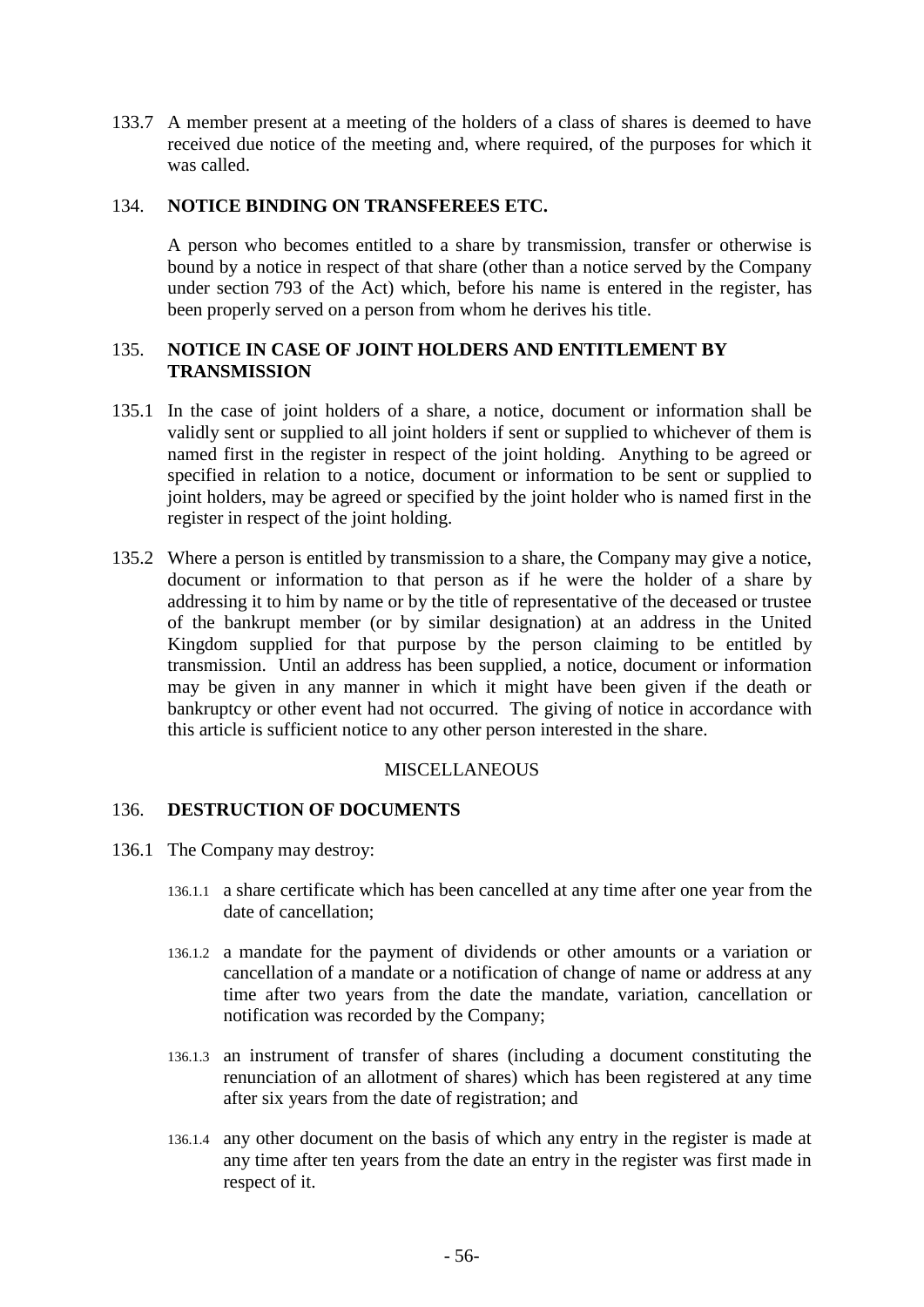- 136.2 It is presumed conclusively in favour of the Company that every share certificate destroyed was a valid certificate validly cancelled, that every instrument of transfer destroyed was a valid and effective instrument duly and properly registered and that every other document destroyed was a valid and effective document in accordance with the recorded particulars in the books or records of the Company, but:
	- 136.2.1 the provisions of this article apply only to the destruction of a document in good faith and without express notice to the Company that the preservation of the document is relevant to a claim;
	- 136.2.2 nothing contained in this article imposes on the Company liability in respect of the destruction of a document earlier than provided for in this article or in any case where the conditions of this article are not fulfilled; and
	- 136.2.3 references in this article to the destruction of a document include reference to its disposal in any manner.

## 137. **WINDING UP**

On a voluntary winding up of the Company the liquidator may, on obtaining any sanction required by law, divide among the members in kind the whole or any part of the assets of the Company, whether or not the assets consist of property of one kind or of different kinds, and vest the whole or any part of the assets in trustees upon such trusts for the benefit of the members as he, with the like sanction, shall determine. For this purpose the liquidator may set the value he deems fair on a class or classes of property, and may determine on the basis of that valuation and in accordance with the then existing rights of members how the division is to be carried out between members or classes of members. The liquidator may not, however, distribute to a member without his consent an asset to which there is attached a liability or potential liability for the owner.

## 138. **INDEMNITY OF OFFICERS, FUNDING DIRECTORS' DEFENCE COSTS AND POWER TO PURCHASE INSURANCE**

- <span id="page-62-0"></span>138.1 To the extent permitted by the Act and without prejudice to any indemnity to which he may otherwise be entitled, every person who is or was a director or other officer of the Company or an associated company (other than any person (whether or not an officer of the Company or an associated company) engaged by the Company or an associated company as auditor) shall be and shall be kept indemnified out of the assets of the Company against all costs, charges, losses and liabilities incurred by him (whether in connection with any negligence, default, breach of duty or breach of trust by him or otherwise as a director or such other officer of the Company or an associated company) in relation to the Company, an associated company or their affairs provided that such indemnity shall not apply in respect of any liability incurred by him:
	- 138.1.1 to the Company or to any associated company;
	- 138.1.2 to pay a fine imposed in criminal proceedings;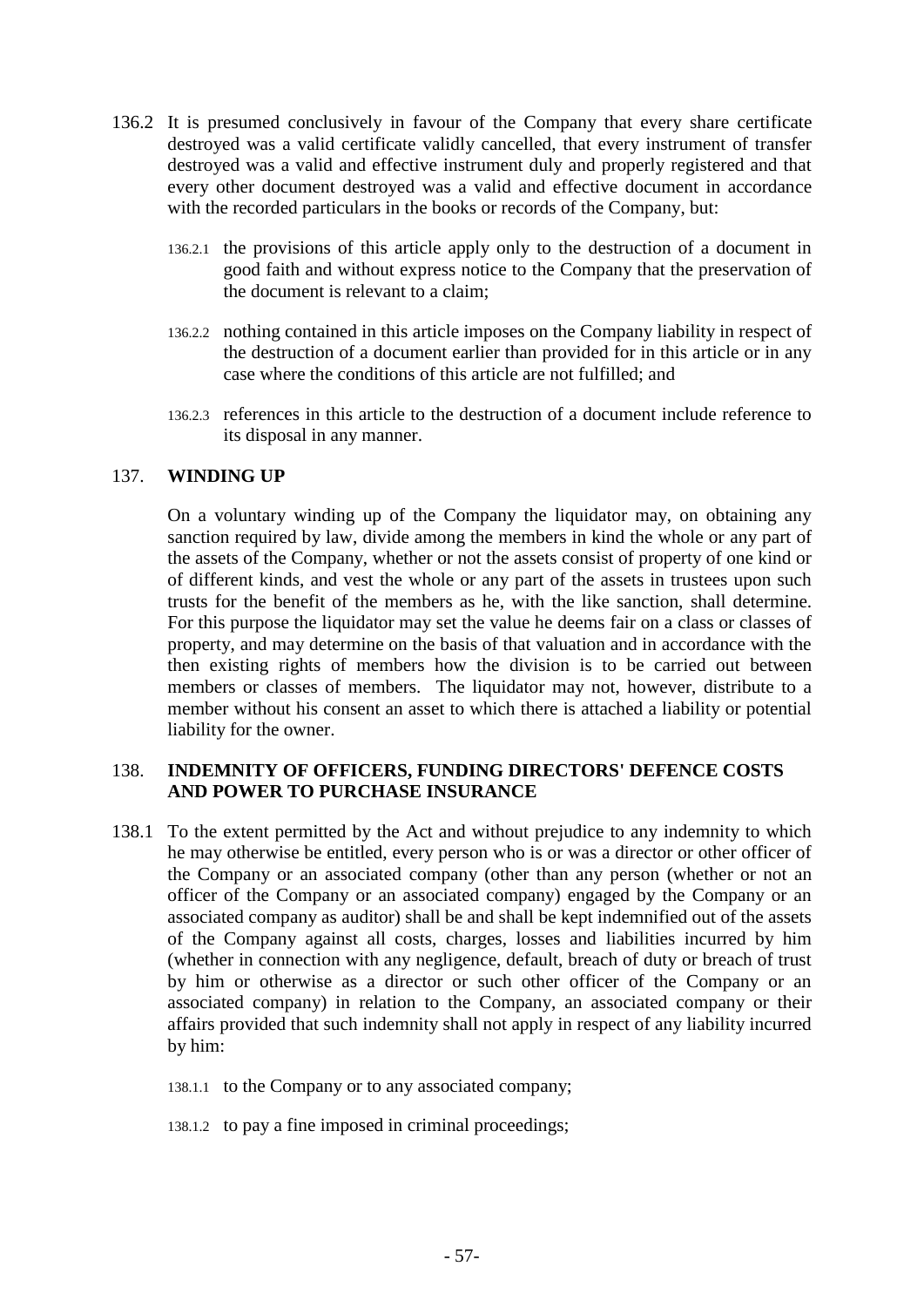- 138.1.3 to pay a sum payable to a regulatory authority by way of a penalty in respect of non-compliance with any requirement of a regulatory nature (howsoever arising);
- <span id="page-63-0"></span>138.1.4 in defending any criminal proceedings in which he is convicted;
- <span id="page-63-1"></span>138.1.5 in defending any civil proceedings brought by the Company, or an associated company, in which judgment is given against him; or
- <span id="page-63-2"></span>138.1.6 in connection with any application under any of the following provisions in which the court refuses to grant him relief, namely:
	- (a) section 661(3) or (4) of the Act (acquisition of shares by innocent nominee); or
	- (b) section 1157 of the Act (general power to grant relief in case of honest and reasonable conduct).
- <span id="page-63-3"></span>138.2 In article [138.1.4,](#page-63-0) [138.1.5](#page-63-1) or [138.1.6](#page-63-2) the reference to a conviction, judgment or refusal of relief is a reference to one that has become final. A conviction, judgment or refusal of relief becomes final:
	- 138.2.1 if not appealed against, at the end of the period for bringing an appeal; or
	- 138.2.2 if appealed against, at the time when the appeal (or any further appeal) is disposed of.

An appeal is disposed of:

- 138.2.3 if it is determined and the period for bringing any further appeal has ended; or
- 138.2.4 if it is abandoned or otherwise ceases to have effect.
- 138.3 To the extent permitted by the Act and without prejudice to any indemnity to which he may otherwise be entitled, every person who is or was a director of the Company acting in its capacity as a trustee of an occupational pension scheme shall be and shall be kept indemnified out of the assets of the Company against all costs, charges, losses and liabilities incurred by him in connection with the Company's activities as trustee of the scheme provided that such indemnity shall not apply in respect of any liability incurred by him:
	- 138.3.1 to pay a fine imposed in criminal proceedings;
	- 138.3.2 to pay a sum payable to a regulatory authority by way of a penalty in respect of non-compliance with any requirement of a regulatory nature (howsoever arising); or
	- 138.3.3 in defending criminal proceedings in which he is convicted.

For the purposes of this article, a reference to a conviction is to the final decision in the proceedings. The provisions of article [138.2](#page-63-3) shall apply in determining when a conviction becomes final.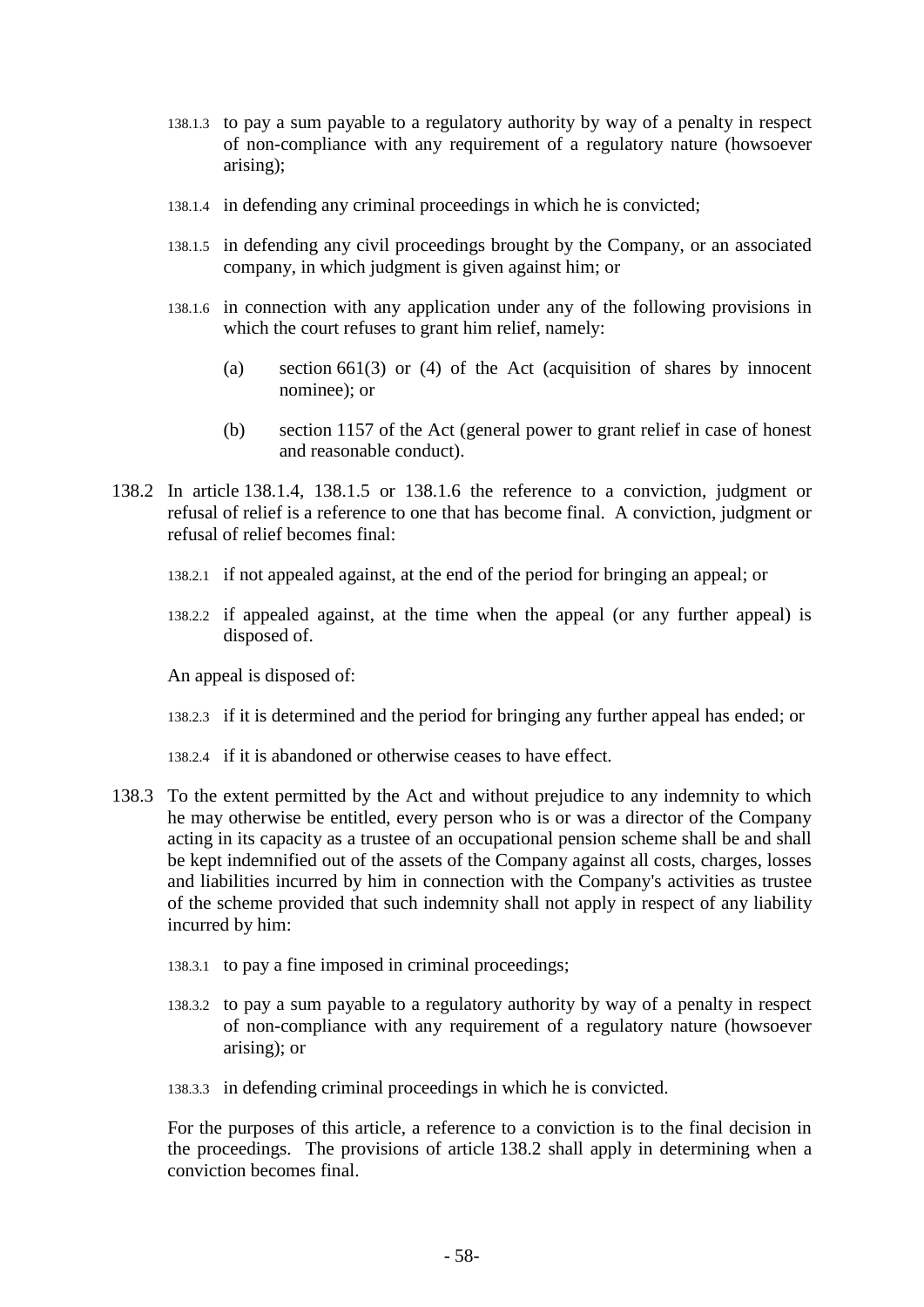- <span id="page-64-0"></span>138.4 Without prejudice to article [138.1](#page-62-0) or to any indemnity to which a director may otherwise be entitled, and to the extent permitted by the Act and otherwise upon such terms and subject to such conditions as the board may in its absolute discretion think fit, the board shall have the power to make arrangements to provide a director with funds to meet expenditure incurred or to be incurred by him in defending any criminal or civil proceedings or in connection with an application under section 661(3) or (4) of the Act (acquisition of shares by innocent nominee) or section 1157 of the Act (general power to grant relief in case of honest and reasonable conduct) or in defending himself in an investigation by a regulatory authority or against action proposed to be taken by a regulatory authority or to enable a director to avoid incurring any such expenditure.
- 138.5 Where at any meeting of the board or a committee of the board any arrangement falling within article [138.4](#page-64-0) is to be considered, a director shall be entitled to vote and be counted in the quorum at such meeting unless the terms of such arrangement confers upon such director a benefit not generally available to any other director; in that event, the interest of such director in such arrangement shall be deemed to be a material interest for the purposes of article [101](#page-44-1) and he shall not be so entitled to vote or be counted in the quorum.
- <span id="page-64-1"></span>138.6 To the extent permitted by the Act, the board may exercise all the powers of the Company to purchase and maintain insurance for the benefit of a person who is or was:
	- 138.6.1 a director, alternate director or secretary of the Company or of a company which is or was a subsidiary undertaking of the Company or in which the Company has or had an interest (whether direct or indirect); or
	- 138.6.2 trustee of a retirement benefits scheme or other trust in which a person referred to in article [138.6.1](#page-64-1) is or has been interested,

indemnifying him and keeping him indemnified against liability for negligence, default, breach of duty or breach of trust or other liability which may lawfully be insured against by the Company.

### 139. **SCHEME OF ARRANGEMENT**

- (A) In this article, references to the "**Scheme**" are to the scheme of arrangement dated 5 February 2018 between the Company and the holders of Booker Scheme Shares (as defined in the Scheme) under Part 26 of the Act in its original form or with or subject to any modification, addition or condition agreed by the Company and Tesco PLC ("**Tesco**") (which expression includes any other name which Tesco may adopt from time to time) and which the Court may approve or impose and (save as defined in this article) expressions defined in the Scheme shall have the same meanings in this article.
- (B) Notwithstanding any other provision of these articles or the terms of any resolution, whether ordinary or special, passed by the Company in general meeting, if the Company issues any ordinary shares (other than to Tesco or its nominee(s)) on or after the adoption of this article and on or prior to the Scheme Record Time (as defined in the Scheme), such shares shall be issued subject to the terms of the Scheme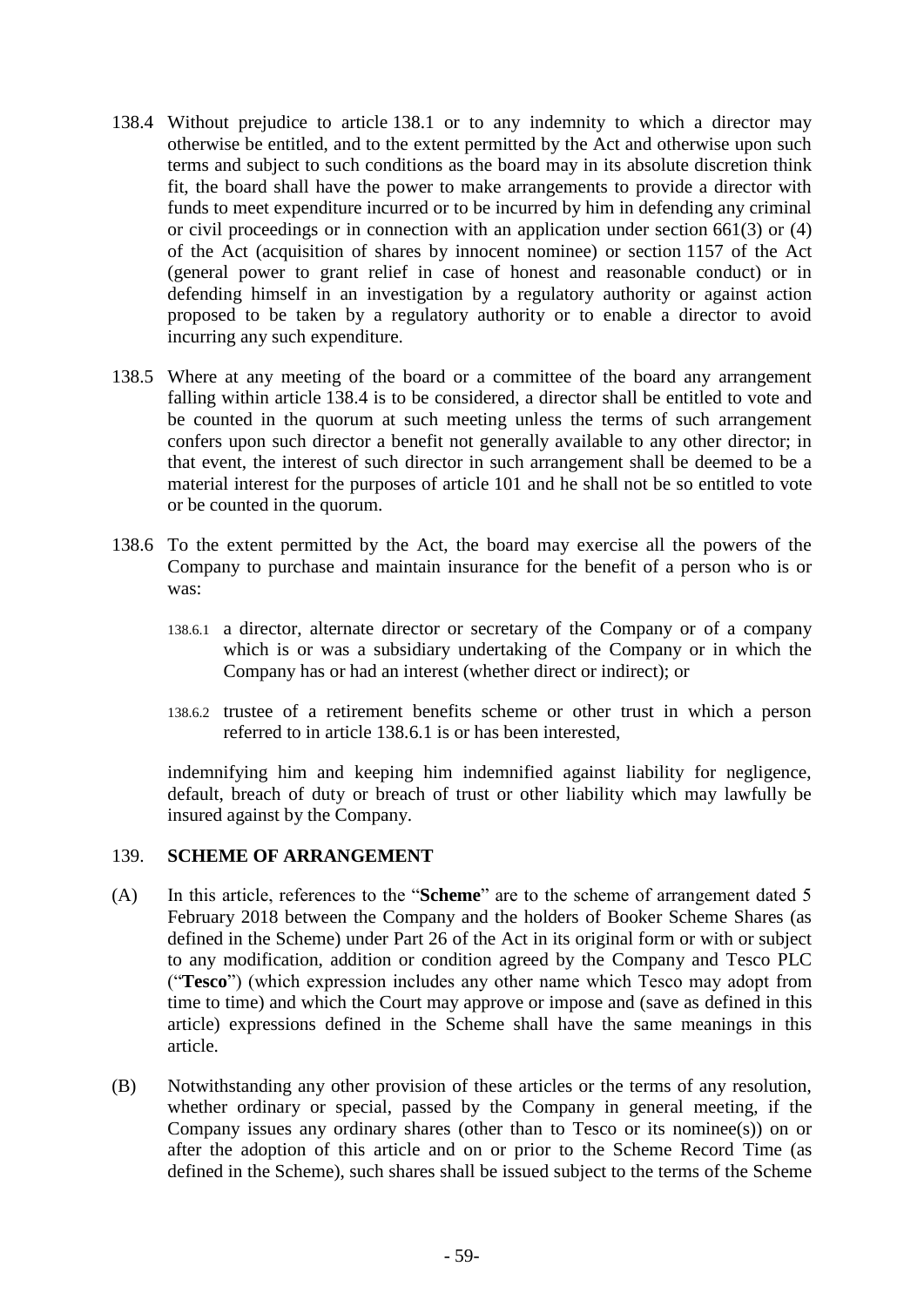(and shall be Booker Scheme Shares for the purposes thereof) and the original or any subsequent holder or holders of such ordinary shares shall be bound by the Scheme accordingly.

- (C) Subject to the Scheme becoming Effective, if the Company issues or is obliged to issue any ordinary shares in the Company to any person (the "**New Member**") after the Scheme Record Time (other than under the Scheme or to Tesco and/or its nominee(s)) (the "**Post-Scheme Shares**"), such New Member (or any subsequent holder or any nominee of such New Member or any such subsequent holder) will, provided the Scheme has become Effective, be obliged to transfer all the ordinary shares in the Company held by the New Member (or any subsequent holder or any nominee of such New Member or any such subsequent holder) to Tesco and/or its nominee(s) (as Tesco may direct) who shall be obliged to acquire all of the Post-Scheme Shares. In consideration for the transfer of the Post-Scheme Shares, the purchaser shall pay to the New Member the Consideration for each Post-Scheme Share transferred to it (or such lesser or greater amount as may be payable for Booker Scheme Shares under the Scheme if each Post-Scheme Share were a Booker Scheme Share), provided that:
	- (i) if in respect of any New Member with a registered address in a jurisdiction outside the United Kingdom or whom the Company reasonably believes to be a citizen, resident or national of a jurisdiction outside the United Kingdom, the Company is advised that the allotment and/or issue or transfer of New Tesco Shares pursuant to this article would or may infringe the laws of such jurisdiction or would or may require the Company and/or Tesco to comply with any governmental or other consent or any registration, filing or other formality with which the Company and/or Tesco is unable to comply or compliance with which the Company and/or Tesco regards as unduly onerous, the Company and Tesco may, in their sole discretion, determine that the New Tesco Shares shall be sold and a cash amount equal to the value of the New Tesco Shares be delivered to the New Member. In the event that the New Tesco Shares are to be sold, the Company shall appoint a person to act as agent for the New Member pursuant to this article and such person shall be authorised on behalf of such New Member to procure that any shares in respect of which the Company and Tesco have made such determination shall, as soon as practicable following the allotment, issue or transfer of such shares, be sold at the best price which can reasonably be obtained in the market at the time of sale, including being authorised to execute and deliver as transferor a form of transfer or other instrument or instruction of transfer on behalf of the New Member and the net proceeds of sale (after the deduction of all expenses and commissions, including any value added tax thereon incurred in connection with such sale) shall be paid to the persons entitled thereto in due proportions as soon as practicable, save that fractional cash entitlements shall be rounded down to the nearest whole penny; and
	- (ii) any New Member may, prior to the issue of any Post-Scheme Shares to such New Member pursuant to the exercise of an option or satisfaction of an award under any of the Booker Share Plans, give not less than five business days' written notice to the Company in such manner as the board shall prescribe of their intention to transfer some or all of such Post-Scheme Shares to their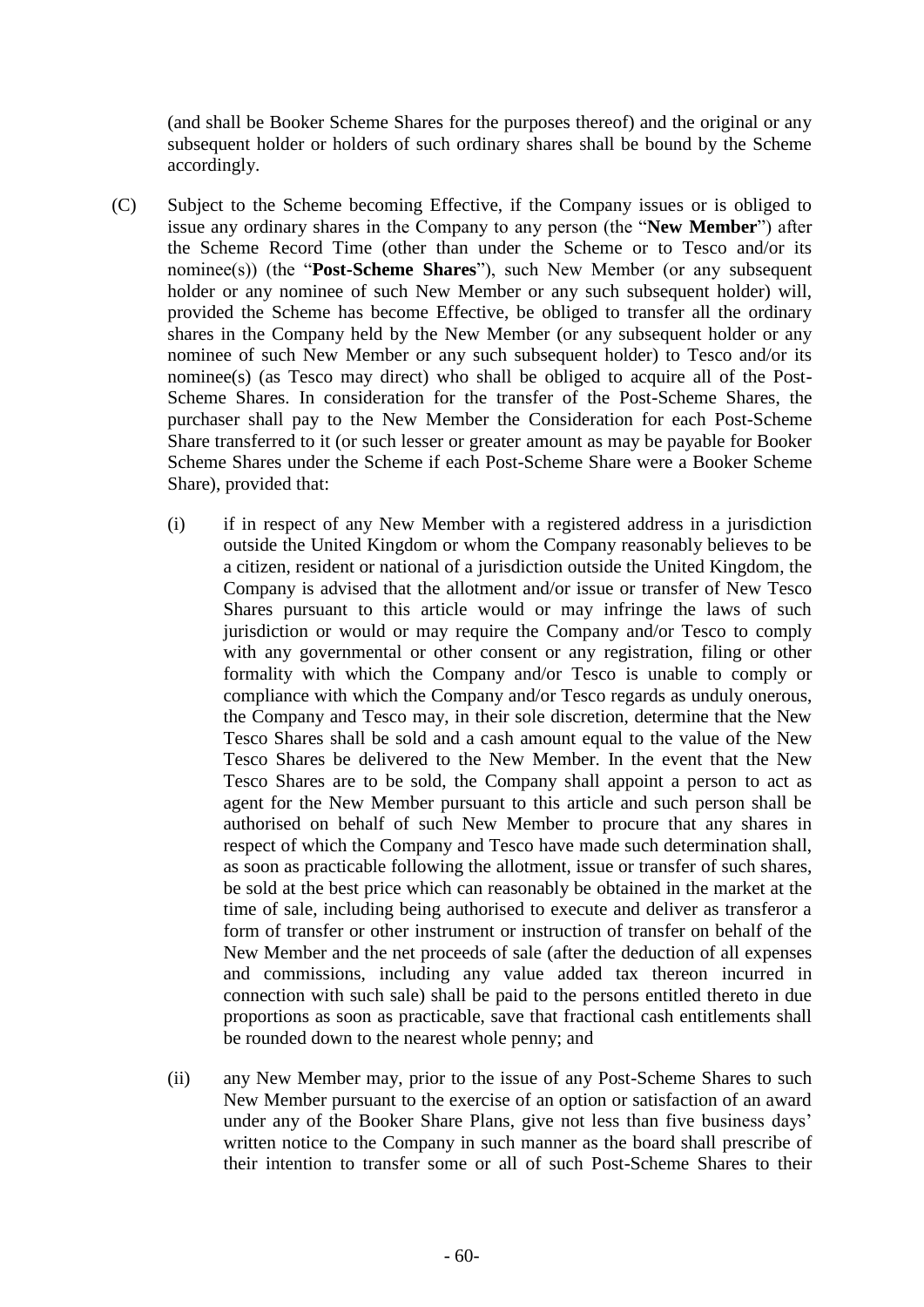spouse or civil partner. Any such New Member may, if such notice has been validly given, on such Post-Scheme Shares being issued to such New Member, immediately transfer to their spouse or civil partner any such Post-Scheme Shares, provided that such Post-Scheme Shares shall then be immediately transferred from that spouse or civil partner to Tesco (or as it may direct) pursuant to this article as if the spouse or civil partner were a New Member. Where a transfer of Post-Scheme Shares to a New Member's spouse or civil partner takes place in accordance with this article, references to "New Member" in this article shall be taken as referring to the spouse or civil partner of the New Member. If notice has been validly given pursuant to this article but the New Member does not immediately transfer to their spouse or civil partner the Post-Scheme Shares in respect of which notice was given, such shares shall be transferred directly to Tesco (or as it may direct) pursuant to this article.

For the purposes of this article, "**Booker Share Plans**" means the Booker Performance Share Plan 2008 (including the UK tax-favoured appendix) as amended from time to time, and the Booker Savings Related Share Option Plan 2008 as amended from time to time.

- **(**D) The New Tesco Shares allotted and issued or transferred to a New Member pursuant to paragraph (C) of this article shall be credited as fully paid and shall rank equally in all respects with all other fully paid Tesco Shares in issue at that time (other than as regards any dividend or other distribution payable by reference to a record date preceding the date of allotment or transfer) and shall be subject to the articles of association of Tesco from time to time.
- (E) On any reorganisation of, or material alteration to, the share capital of the Company or Tesco (including, without limitation, any subdivision and/or consolidation) effected after the Effective Date, the amount of Consideration, including the number of New Tesco Shares, due to a New Member for each Post-Scheme Share pursuant to paragraph (C) of this article may be adjusted by the board of the Company and the directors of Tesco in such manner as the auditors of the Company may determine to be appropriate to reflect such reorganisation or alteration. References in this article to ordinary shares shall, following such adjustment, be construed accordingly.
- (F) No fraction of a New Tesco Share shall be allotted, issued or transferred to a New Member pursuant to this article. Any fraction of a New Tesco Share, to which a New Member would otherwise have become entitled, shall be aggregated with the fractional entitlements of any other New Members whose shares are being transferred under this article on the same date and sold in the market and the net proceeds of sale (after the deduction of all expenses and commissions, including any VAT thereon, incurred in connection with such sale) shall be paid to the persons entitled thereto in due proportions as soon as practicable, save that fractional cash entitlements shall be rounded down to the nearest whole penny.
- (G) To give effect to any transfer of Post-Scheme Shares, the Company may appoint any person as attorney and agent for the New Member (the "**agent**") to transfer the Post-Scheme Shares to Tesco or as it may direct and do all such other things and execute and deliver all such documents as may in the opinion of the agent be necessary or desirable to vest the Post-Scheme Shares in Tesco or another person as directed by